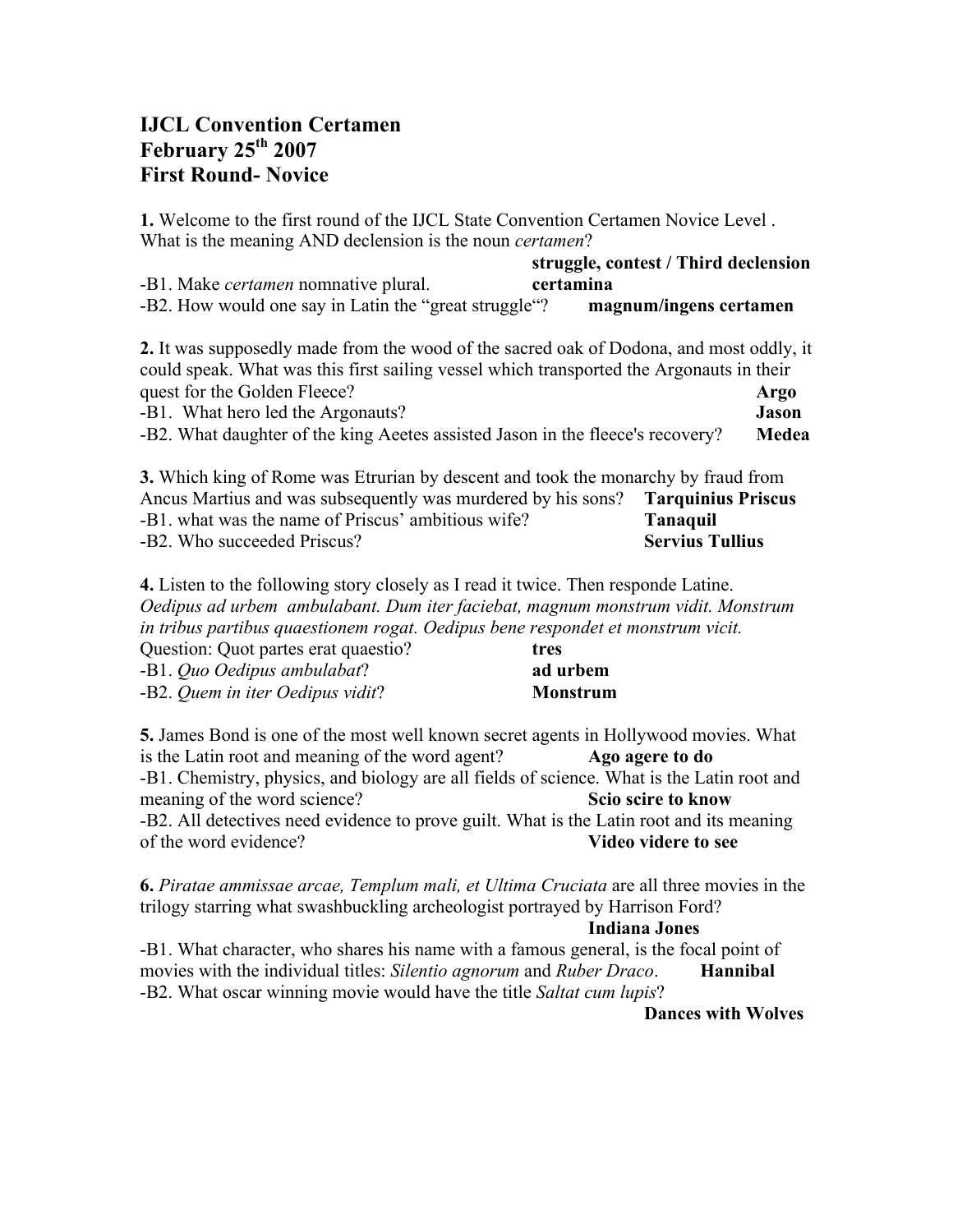**7.** Homer calls him the most hated of all the gods, but his lineage is from both Zeus and Hera. Who is this Greek god of War? **Ares** -B1/B2. What two sons of Ares (and the two satellites of the planet Mars) accompany the god on the battlefield?

**Deimos and Phobos** (5 pts. each)

**8.** Tepidarium, frigidarium, and caldaiurm are rooms found there. Thermi and Balneae are two types, representing the public and private varieties. What were these structures and social centers, visited daily by many Romans for more than the purpose of cleaning?

#### **Baths**

-B1. What was the instrument used by bathers to scrape the oil from their bodies in the bathing process? **Strigil**

-B2. What city in Britain actually takes its name from the Roman baths built in the locale of natural hot springs? **Bath**

**9.** Translate the following sentence: *Et ego et tu ad ludum ambulamus*. **Both you and I are walking to school** 

-B1. Translate the following sentence: *Neque Quintum neque Titum puella amat*. **The girl loves neither Quintus nor Titus**.

-B2. Translate the following sentence: *Aut Quinta aut Tita est filia senatoris est*. **Either Quinta or Tita is the daughter of the senator**.

**10.** Stand up!, Sit down!, Walk to the board! Run in place!. What verb mood would have been necessary to complete the these commands? **Imperative** -B1. Using the imperative, express in Latin, "Bring me the book!" **Fer mihi librum** -B2. Express in Latin to one person "take me to your leader" **Duc me ad tuum ducem**

**11.** It was an unofficial alliance between three men in 59 BC, when they began to control the Roman republic for purely personal motivation. What is the term for this alliance of three men, the second of which happened twenty three years later? **Triumvirate** -B1. Name the men of the first triumvirate: **Pompey, Crassus, Julius Caesar** -B2. Name the men of the second triumvirate: **Lepidus, Antony, Octavian**

**12.** She had once been a beautiful maiden, but Neptune had raped her in Minerva's temple, and as punishment, Minerva turned her hideous to match her sisters Euryale and Stheno. Who was this Gorgon, the only mortal among the three, who possessed the power to turn people into stone? **Medusa**

| -B1. What hero beheaded Medusa with the aid of Minerva?     | <b>Perseus</b> |
|-------------------------------------------------------------|----------------|
| -B2. From her neck gushed Chryasor and what other creature? | <b>Pegasus</b> |

**13.**Give the second person plural present active indicative of the verb *fero, ferre*. **fertis** -B1. Make *fertis* singular. **fers**

-B2. Make *fers* perfect. **tulisti**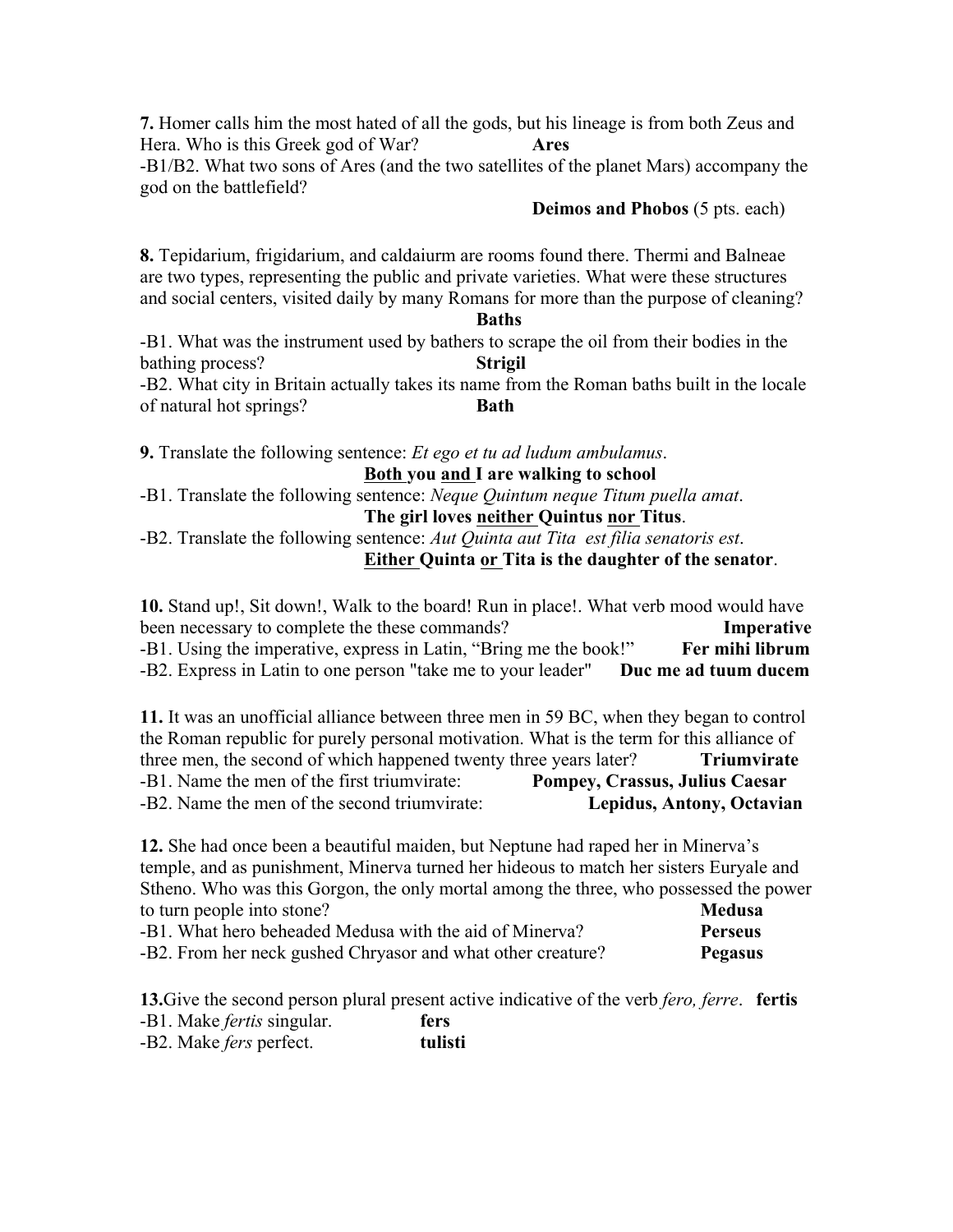**14.** He visits his wife in book 6 of the Iliad, lamenting that he is fated to die, and will still fight on bravely. Who is this prince of Troy, the eldest and greatest of the sons of Priam whom many have called the "true" hero of the Iliad? **Hector** -B1. Who killed Hector in a dual? **Achilles** -B2. What younger brother of Hector does he often chastise for lack of bravery and fighting courage, instead opting for the company of his "kidnapped" woman? **Paris** 

**15.** Walking east of Rome, what mountain range would one cross in order to reach the sea? **Appenines**

| ova:                                                   | дрренние         |
|--------------------------------------------------------|------------------|
| -B1. What sea would they first reach?                  | <b>Adriatic</b>  |
| -B2. What Sea would they meet immediately to the west? | <b>Tyrrenian</b> |

**16.** What is the case of mother in the following sentence?

| Liberi matri multos flores dabunt.         | <b>Dative</b>    |
|--------------------------------------------|------------------|
| -B1. Make <i>matri</i> plural.             | <b>Matribus.</b> |
| -B2. Make <i>matribus</i> genitive plural. | <b>Matrum.</b>   |

**17.** Usually following a list of things, what Latin and English abbreviation literally translates "and the rest?" **etc**. (accept **et cetera** before the word abbreviation is read) -B1. What does the abbreviation N.B. stand for? **nota bene** -B2. Often in documenting research papers, we use this abbreviation meaning "in the same place." **Ibid.** 

**18.** He was a celebrated Greek musician who could enchant animals, plants, and even rocks with his lyre. Who was this bard who lost his wife Eurdyice to a snakebite?

### **Orpheus**

-B1. What was the one condition Hades gave Orpheus if he was to get Eurydice back? **Orpheus was to not look back at Eurydice until they had crossed the threshold of the underworld.**

-B2. How does Orpheus meet his own end? **Ripped apart by the Maenads**

**19.** His temple in Rome was the official determination of Roman military engagement, and as such, his doors were invariably open. Who is this god of two faces, for whom our first month takes its name? **Janus** -B1. Who closed the doors in the late first century BC, bringing an end to over 100 years of intermittent civil war? **Augustus** -B2. From what civilization, having developed north of Rome, did the Romans take Janus? **Etruscans/Etruria**

| <b>20.</b> All Senators were assumed to have the same occupation: farmer. Assuming they were |                 |
|----------------------------------------------------------------------------------------------|-----------------|
| happy, how would one say in Latin the happy farmers?                                         | laeti agricolae |
| -B1. Make it singular.                                                                       | laetus agricola |
| -B2. Make it vocative.                                                                       | Laete agricola  |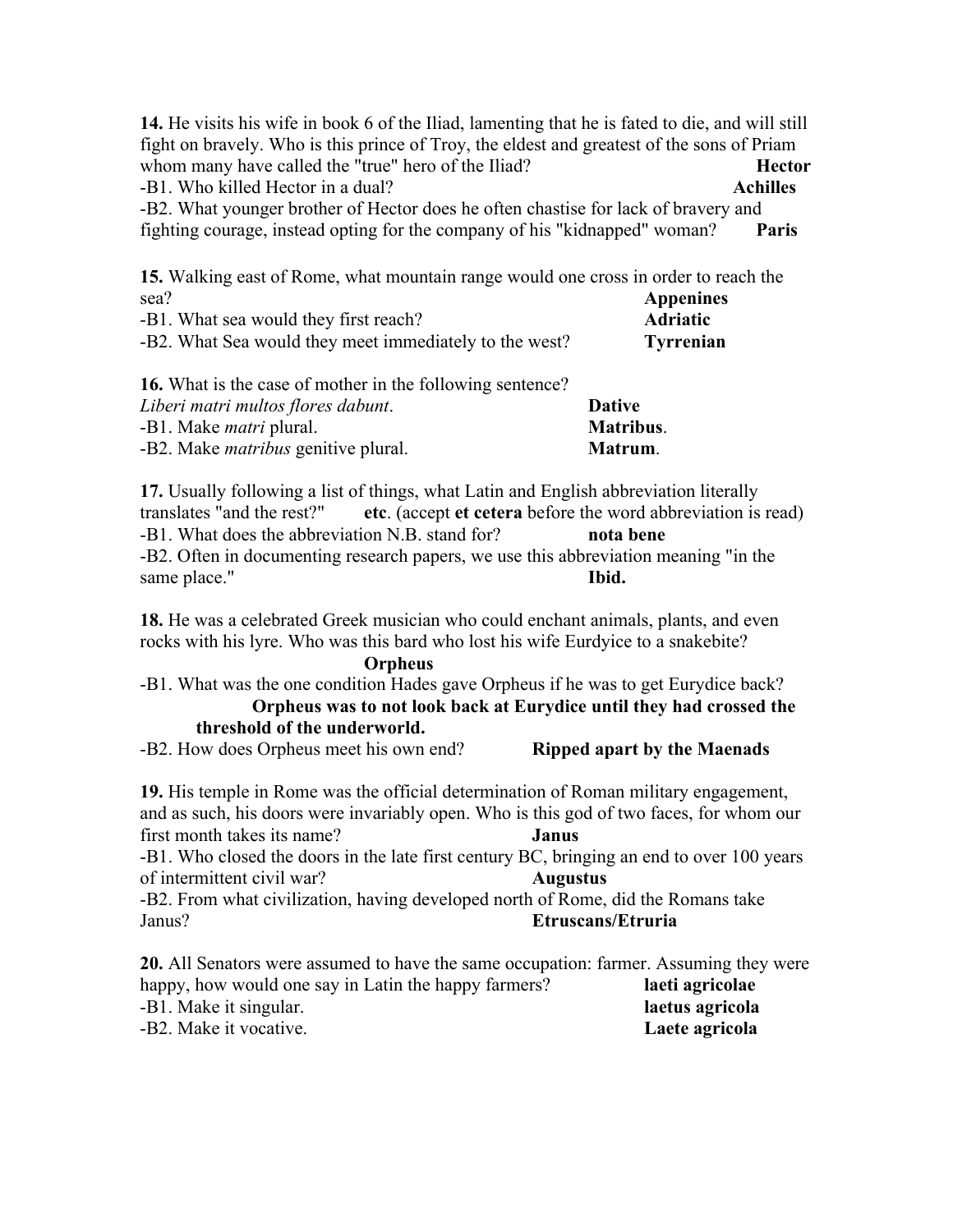# **IJCL Convention Certamen February 25th 2007 Second Round- Novice**

**1.** Listen to the following story carefully. I will read it twice. Then answer the following questions in Latin. *Olim, praeclarissimus vir, nomine Archimedes in insula Sicilia habitavit . Archimedes erat sapientissimus hominum et multos inventiones fecerat. Romani tamen eum in bello secundo Punico interfecerunt.*

Question*: Ubi Acrhimedes habitavit*? **in insula / Sicilia** -B1. *Quos Archimedes fecerat*? **multos inventiones** -B2. *Qui Archimedem interfecerunt*? **Romani**

**2.** I was taught music by Linus, wrestling by Autolycus, archery by Eurytus, and fencing by Castor. I sailed on the Argo and I saved Hesione from a sea monster. My brother's name was Iphicles and my first wife was Megara. And of course I completed 12 labors. Who am I? **Hercules** -B1. What king did Hercules complete his 12 labors for? **Eurystheus** -B2. Who was the mother of Hercules whom Zeus slept with under the guise of her husband Amphitryon? **Alcmena**

**3.** His descendant of the same name equaled his fame in pietas, at least through Shakespearean eyes. Who was this first co-consul for the Roman republic with Collatinus? **M. Junius Brutus** -B1. Who was the daughter of Brutus whom Sextus Tarquinius raped? **Lucretia** -B2. In what year did this overthrow occur? **509 BC** 

| 4. Give the genitive plural of the noun res. | rerum |
|----------------------------------------------|-------|
| -B1. Make it singular.                       | -Rei  |
| -B2. Make it ablative.                       | -Re   |

**5.** By some estimates, they comprised only 3-5% of the population, but for years they dominated political life in Rome. What was this social class of people, the rival to Plebeians in the early republic? **Patricians** -B1. What body of advisors to the king originally consisted only of Patrician "old men"? **Senate**

-B2. What office was created to address the need of Plebeian protection from the Patricians? **Tribunes**

| <b>6.</b> What was the function of a cubiculum in a Roman house? | <b>Bedroom</b>        |
|------------------------------------------------------------------|-----------------------|
| -B1. What use was the Roman room tablinum?                       | <b>Study (office)</b> |
| -B2. What room served as the main reception room?                | Atrium                |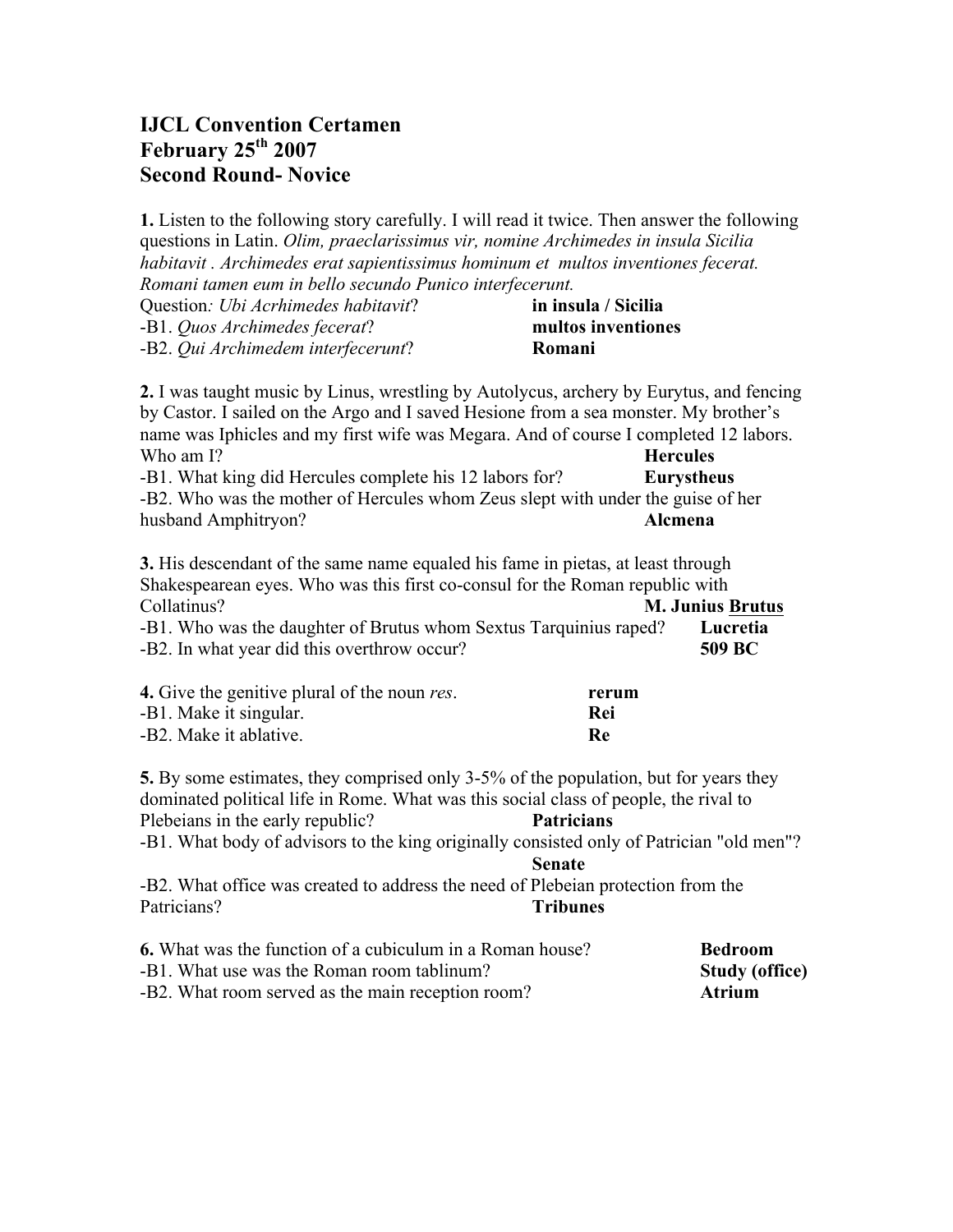**7.** What type of ablative is used in the following sentence: *Feminae magna cum diligentia laborant*? **Ablative of manner**

-B1. Translate the following sentence into Latin: Men work with diligence.

## **Viri (Homines) cum diligentia laborant**. .

-B2. Under what circumstances can you omit the cum when using ablative of manner? **With an adjective**

| <b>8.</b> It is the only conjugation which you can automatically recognize the conjugation      |      |
|-------------------------------------------------------------------------------------------------|------|
| number from the first principle part. What is this conjugation, showing its "eo" in the first   |      |
| principle part in verbs such as <i>video</i> , <i>rideo</i> , <i>habeo</i> , <i>and deleo</i> ? | 2nd  |
| -B1. To which conjugation of verbs do <i>venio</i> and <i>audio</i> belong?                     | 4th  |
| -B2. What is the third principle part of <i>venio</i> ?                                         | vēni |

**9.** The eponymous source for a day of the week, literally he is the offspring of the sky and the Earth, but soon he overthrew his father by means of castration. Who is this leader of the Titans and the second largest planet? **Saturn**  -B1. Who is rumored to have been created from the sea foam as Uranus' genitals were cast into the sea, which is illustrated most magnificently by Botticelli? **Venus** -B2. What is the name we usually attribute to Uranus' wife, who ordered the overthrow? **Gaia**

| 10. This abbreviation simply rephrases a statement or example. What Latin term is |                                    |
|-----------------------------------------------------------------------------------|------------------------------------|
| expressed by the abbreviation <i>i.e.</i> ?                                       | Id est                             |
| -B1. What does e.g. stand for?                                                    | Exempli gratia                     |
| -B2. How does e.g. literally translate?                                           | for the sake/purpose of an example |
|                                                                                   |                                    |

**11.** Shenanigans of his included rigging a boat to collapse and kill his mother, as well as supposedly playing a song while Rome was ablaze. Who was this emperor of Rome who became the last of the Julio-Claudians by essentially killing off his family? **Nero** -B1. What was the age which Nero became a teenager emperor? **17** -B2. What uncle did Nero replace at the head of the empire? **Claudius**

**12.** This past summer M. Night Shyamalan had a hit movie called Lady in the Water. Please translate that movie title into Latin. **Femina/mulier in aqua** -B1. A few years ago he also had a hit movie called The Village. Please translate that

movie title into Latin. **Vicus**

-B2. M. Night Schamalayn also had hit movie called Signs. Please translate that movie title into Latin. **Signa**

**13.** The original names were Brontes, Steropes, and Arges, and they were the ones who allowed Zeus the power to defeat the Titans. Who were these monsters, the original forgers of the thunderbolt, whose characteristic one eye could have been inspired by fossil findings of woolly mammoths? **Cyclopes**

-B1. What most famous Cyclops had a run-in with Odysseus in his cave? **Polyphemus**. -B2. In Ovid, Polyphemus has a crush on what fair maiden, who shares her name with a famous statue sculpted by Pygmalion? **Galatea**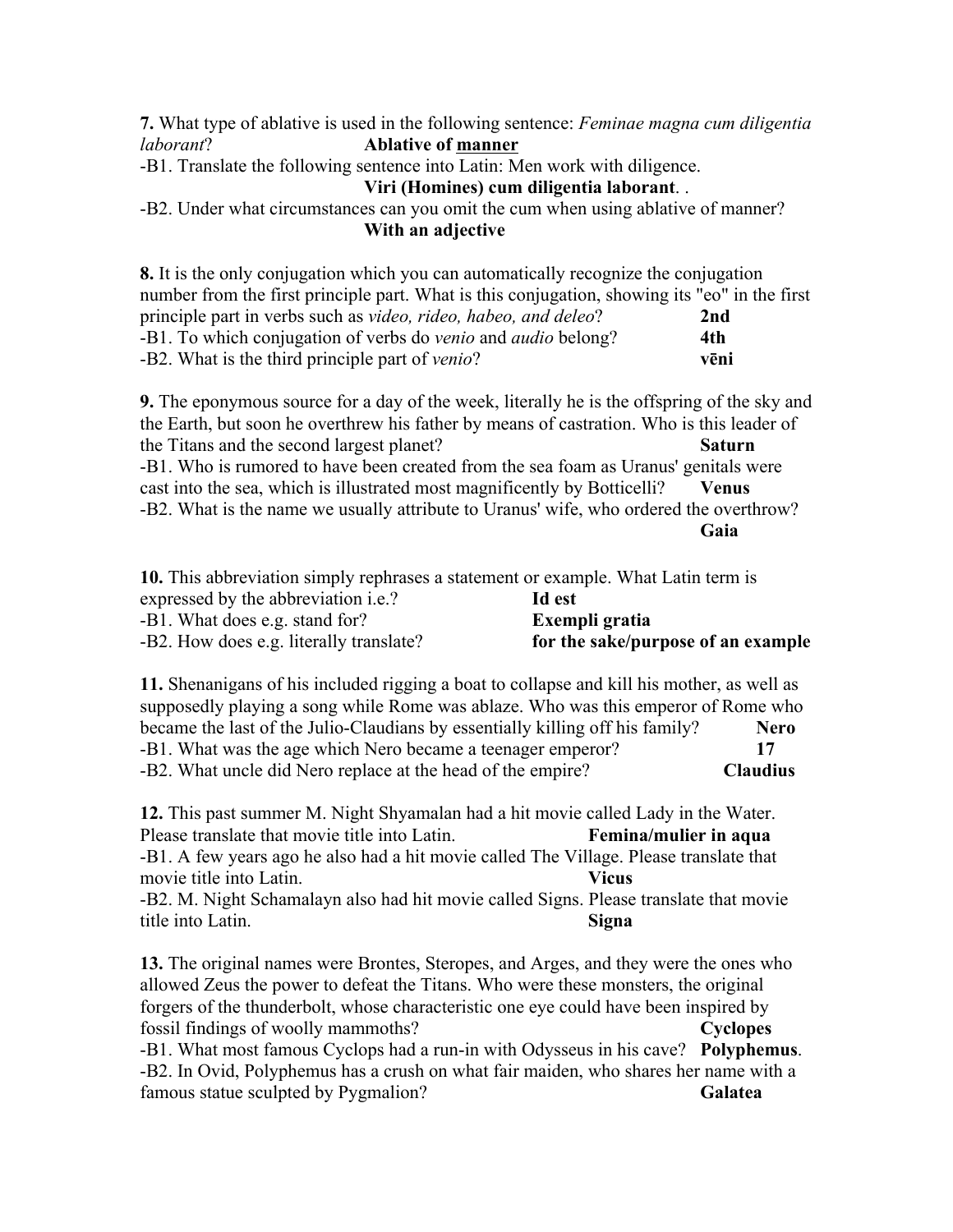**14.** The first book of Conn Iggulden's series about Caeser could be translated into Latin as Imperator: Portae Romae. What is the title of the book in English?

### **Emperor the Gates of Rome**

|                              | -B1. His third book would be titled in Latin: Imperator: ager gladiorum. What would it be   |
|------------------------------|---------------------------------------------------------------------------------------------|
| in English?                  | <b>Emperor the Field of Swords</b>                                                          |
|                              | -B2. His fourth and last book in the series would be titled in Latin: Imperator: dei belli. |
| What would it be in English? | <b>Emperor the Gods of War</b>                                                              |

**15.** Known in Homer as the "Lord of Men" he is a great warrior who suffers from some serious personal and leadership issues. Who was this king and leader of the Greek forces at the Trojan War, rival to Achilles in the Iliad, and king of Mycenae who suffered an untimely end upon his return home. **Agamemnon**

-B1. Who was the brother to Agamemnon who married the fair Helen? **Menelaus**

-B2. What wife killed Agamemnon upon his return home? **Clytemnestra**

**16.** Uttered by John Wilkes Booth as he shot Lincoln, this motto of Virginia roughly translates "Thus always to tyrants." **Sic Semper Tyrannis** -B1. What state boasts the motto *Excelsior*? **New York**

-B2. Translate the Kansas motto: Ad Astra per aspera. **To the stars through difficulties**

**17.** She had a round temple in the Forum dedicated to her. Who was this Roman goddess of the hearth? **Vesta** -B1. What condition of servitude was required of all of Vesta's priestesses? **virginity** -B2. How long was the term of service for a Vestal virgin? **30 years**

**18.** Distinguish between the words *tamen* and *tandem*.

## **Tamen- however/nonetheless; tandem - at last**

-B1. Distinguish between *dum* and *tum*

## **dum - while; tum - then/at last/finally;**

-B2. Distinguish between *discedo*, *discedere* and *descendo*, *descendere*.

### **discedo - leave/depart/go away; descendo - climb down/descend**

**19.** Although most versions of her myth declare her a victor, she pays the penalty for her hubris and insulting the goddess. What weaver was punished for her insolence by challenging Athena to a weaving contest? **Arachne**

-B1. What did Arachne weave in her tapestry? **The (mis)deeds/scandals of the gods**

-B2. By what means does some accounts describe Arachne's death?

# **suicide by hanging**

**20.** Respond apropriately to the following: *Surge et pone dextram in capite*.

# **The player rises and places his right hand on a head**.

-B1. *Omnes surgite et saltate*!

## **All team members get up and dance**.

-B2. *Sedete at cantate carmen de Leo Rege "hoc nocte potes amorem sentire* ." **All sing the song "Can you feel the Love tonight**?"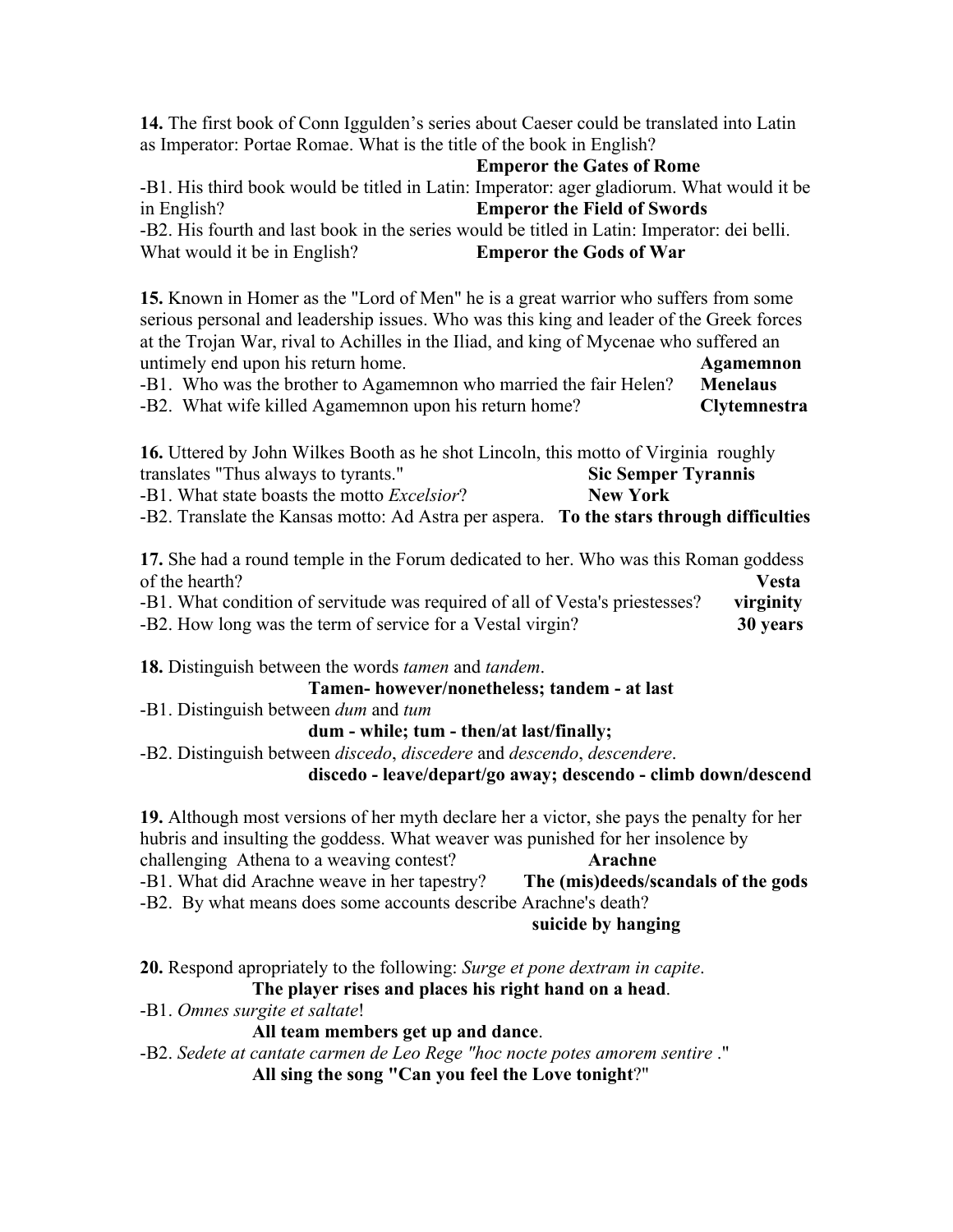# **IJCL Convention Certamen February 25th 2007 Third Round- Novice**

**1.** She was minding her own business in Sicily as most maidens usually do, when her uncle swept upon her and whisked her away to the underworld. Who was this girl, taken by Pluto to be his wife? **Proserpina** (accept **Persephone** before reading "*Pluto*") -B1. Who was mother to Proserpina? **Ceres** -B2. What fruit seeds did Proserpina eat, causing her to remain in the underworld for six months of the year? **Pomegranate**

**2.** It was August 24 and the signs had become ominous for some time now. However, this was the fateful day that a certain mountain exploded in 79 AD, burying entire towns below its ash for over a thousand years. What was this volcano? **Vesuvius** -B1. Name two of the three cities destroyed in the eruption.

### **Pompeii, Herculaneum, Stabie**

-B2. Because it was safely at a distance what other "resort" town on the Bay of Naples, popular with the wealthy, escaped the destruction? **Baiae** 

**3.** *Cum, pro, de, ex,* and *ab* all require their objects to be in what case? **Ablative** -B1. What is the use of the ablative in the following sentence. *Magister in charta stylo scribit*. **Instrument/Means**

-B2. What is the ablative in this sentence? *Romani semper cum sociis hostes pugnabant*. **Accompaniment**

**4.** Please translate into English. *Ad finem itineris longi venerunt*.

**They arrived at the end of a long journey.**

-B1. *Montes altos et flumina alta in Europa vidi*.

**I saw high mountains and deep rivers in Europe.** -B2. *Quid est pretium libertatis*? **What is the price of freedom**.

**5.** What is the English word which means easily taught and is derived from the Latin verb to teach? **Docile**

-B1. What is the English word which means to enlarge and is derived from the Latin adjective for large? **Magnify**

-B2. What is the English word which means a beginner and is derived from the Latin adjective for new? **Novice**

**6.** Worn by two sections of society, children and high governmental officials, it takes its name from a purple stripe that bordered the toga itself. What is this toga with the purple border? **Toga Praetexta**

-B1. Upon reaching manhood in a ceremony at age 16, to whom did the boy dedicate his toga praetexta? **The Lares and Penates** (**prompt on the household gods**) -B2. Name and describe the toga was worn by office seekers?

**Toga candidia, bright white**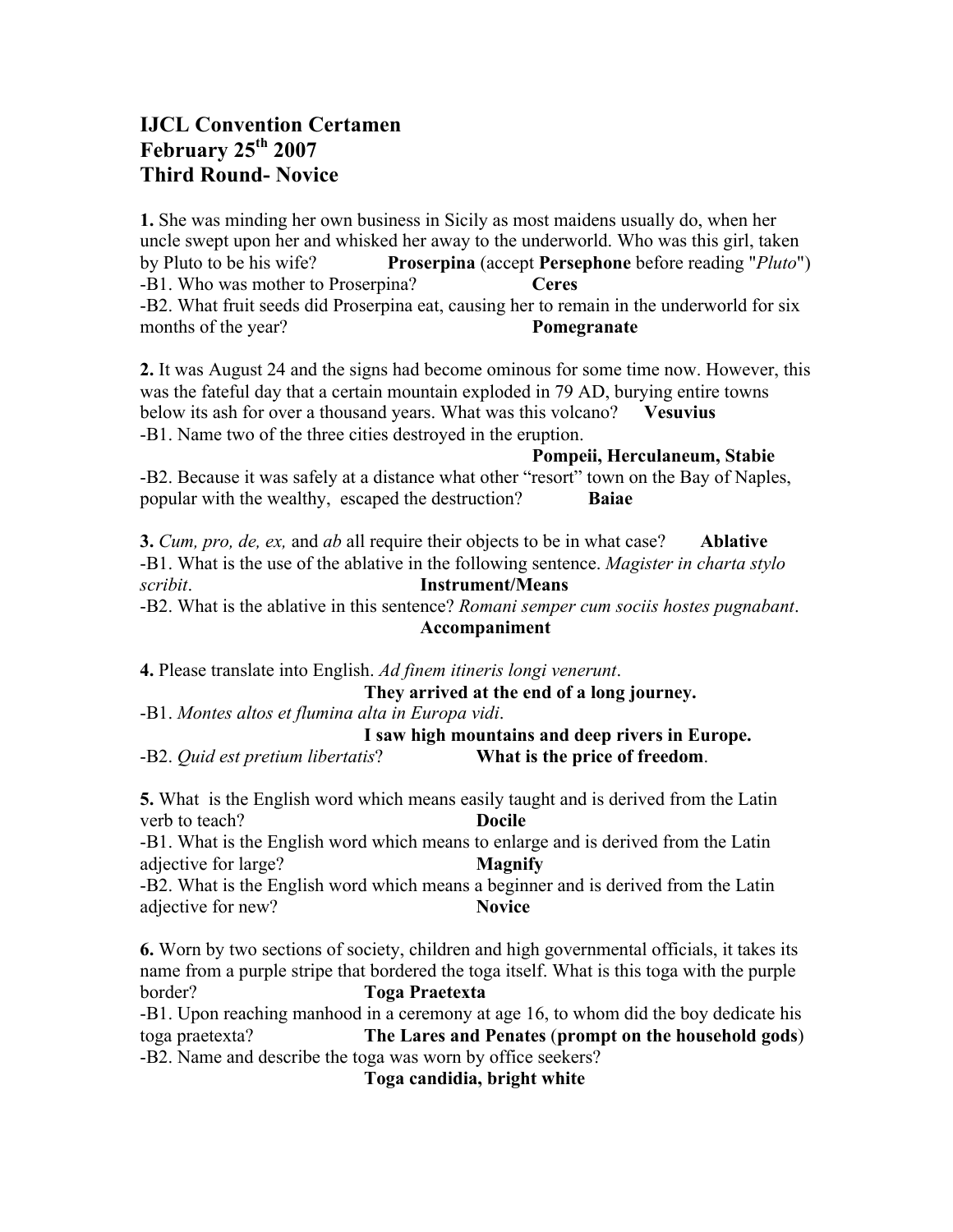**7.** Like Hercules there is the tradition of this hero's labors, which numbered only six, on his way from Troezen to Athens, but he is more famous for killing a monster of duplicitous nature on the island of Crete. Who is this hero killer of the Minotaur?

-B1. What Cretan princess helped Theseus with a string and sword? **Ariadne**. -B2. Unfortunately, Ariadne was not in Theseus' future plans, so he deserted her on what island? **Naxos**

**8.** Please give the Latin form of the pronoun in the following sentence. *The boys will give me the book tomorrow*. **mihi** -B1. Give the verb in the same sentence. **dabunt** -B2. Make *mihi* plural. **Nobis**

**9.** He was reportedly killed by a thunderbolt from Jupiter, but it might have been an assassination from within the Senate. Who was this king of Rome who finally destroyed Alba Longa and incorporated it as part of Roman control. He is Rome's third king.

**Tullus Hostilius**

-B1. What son of Aeneas had founded the city of Alba Longa? **Ascanius/Iulus**

-B2. What set of triplets fought in the war to decide Alba Longa's fate?

**Curiatii & Horatii** 

**Theseus**

|                                  | <b>10.</b> Marcus domo quinque fratres habet. Ad bellum duo discesserunt. Quot fratres iam |
|----------------------------------|--------------------------------------------------------------------------------------------|
| Marcus domo habet?               | tres                                                                                       |
| -B1. Quot sunt novem plus decem? | <b>Undeviginti</b>                                                                         |

| and the same contract the problem of the same of the same of the same of the same of the same of the same of the |              |
|------------------------------------------------------------------------------------------------------------------|--------------|
| -B2. Quot sunt viginti tres minus tredecim?                                                                      | duodeviginti |

**11.** Who am I? I was a king of Phrygia who was granted one wish by the god Dionysus, which caused me to not be able to eat or drink, because everything I touched turned to gold. **Midas**

-B1. Why had Bacchus granted Midas this one request? **He returned Silenus to him** -B2. What was Midas cursed with after he poorly judged a music contest? **Asses' ears**

**12.** In the Samnite wars, a need arose for quick travel to the wars' flashpoint, the region of Campainia. Thus was built Rome's first road. What was this road, heading south?

**Via Appia/Appian Way** -B1. Give the full name of the road's builder. **Appius Claudius Caecus** -B2. What became the eventual terminus for the Appian Way from Rome? **Brundisium**

| 13. Bellum is to bellorum as rex is to what?   | Regum      |
|------------------------------------------------|------------|
| -B1. Laetus is to laete as fortis is to what?  | Fortiter   |
| -B2, mitto is to mittentur as voco is to what? | Vocabuntur |

| 14. Also known as Dis for its financial implications, what brother of Jupiter ruled the |                |
|-----------------------------------------------------------------------------------------|----------------|
| underworld?                                                                             | Pluto          |
| -B1. What boatman was the ferry-man of souls?                                           | <b>Charon.</b> |
| -B2. What river in the underworld was the river of "forgetfulness?"                     | Lethe          |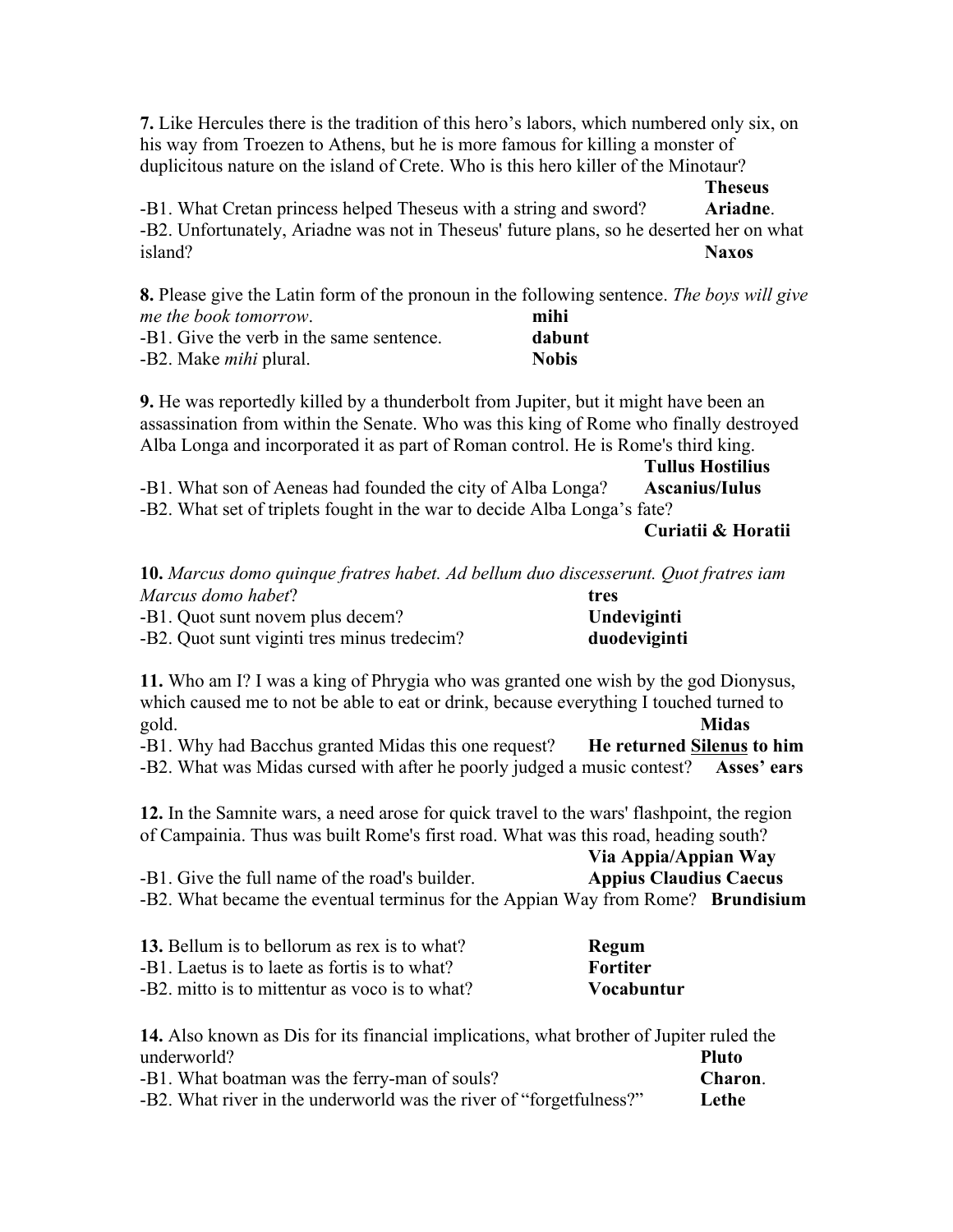**15.** Go Fighting Sioux! Please translate into Latin the motto of the University of North Dakota, which is "Light and Law" **Lux et Lex** -B1. Go Wolverines! Please translate into Latin the motto of the University of Michigan, which is "The arts, knowledge, truth" **Artes, scientia, veritas** -B2. Go Tigers! Please translate into Latin the motto of the University of Missouri, which is " The safety of the people" **Salus populi**

**16.** Constructed during the reign of the last king, it literally means the "Biggest Pipe." What is this drainage system for the forum, Rome's first sewer? **Cloaca Maxima** -B1. What king ordered the construction of the Coaca Maxima? **Tarquinius Superbus** -B2. What evil daughter of Servius Tullius was the wife of Tarquinius Superbus? **Tullia Minor/the younger** (**prompt on Tullia**).

**17.** Not what most students use to describe other classes outside of Latin, what Latin expression might I use to express, "Time flies." **Tempus fugit**  -B1. Make that expression plural. **Tempora fugiunt**  -B2. Make that expression imperfect. **Tempora Fugiebant**

**18.** The antagonist's name of this movie franchise derives from the Indo-European root for father, though the form is most closely German, all because of his relationship to the original protagonist, known in Latin as "*Caelum Ambulator*". What is this successful series of movies, know collectively as "*Bella Astra*," which feature a certain Vader?

#### **Star Wars**

-B1. What 2004 film starring Bill Murray would be known in Latin as "Vita Aquaticua" **The Life Aquatic (with Steve Zissou)**

-B2. What 2003 movie seems most appropriate for how Latin students inevitably feel in class from time to time? Rendered as "*Amissum in Translatione*"? **Lost in Translation**

| 19. What is the first person plural, present tense of the Latin verb to be? | sumus  |
|-----------------------------------------------------------------------------|--------|
| -B1. Make <i>sumus</i> imperfect.                                           | eramus |
| -B2. Now make <i>eramus</i> future.                                         | erimus |

**20.** A helmet of invisibility, winged sandals, and a Caduceus. These are all symbols of which Olympian? **Hermes (Mercury)** 

-B1. The owl, the olive tree, and the Palladium are all symbols of which Olympian? **Athena (Minerva)**

-B2. A sickle, a magic wallet, and a mirrored shield are all items of which hero? **Perseus**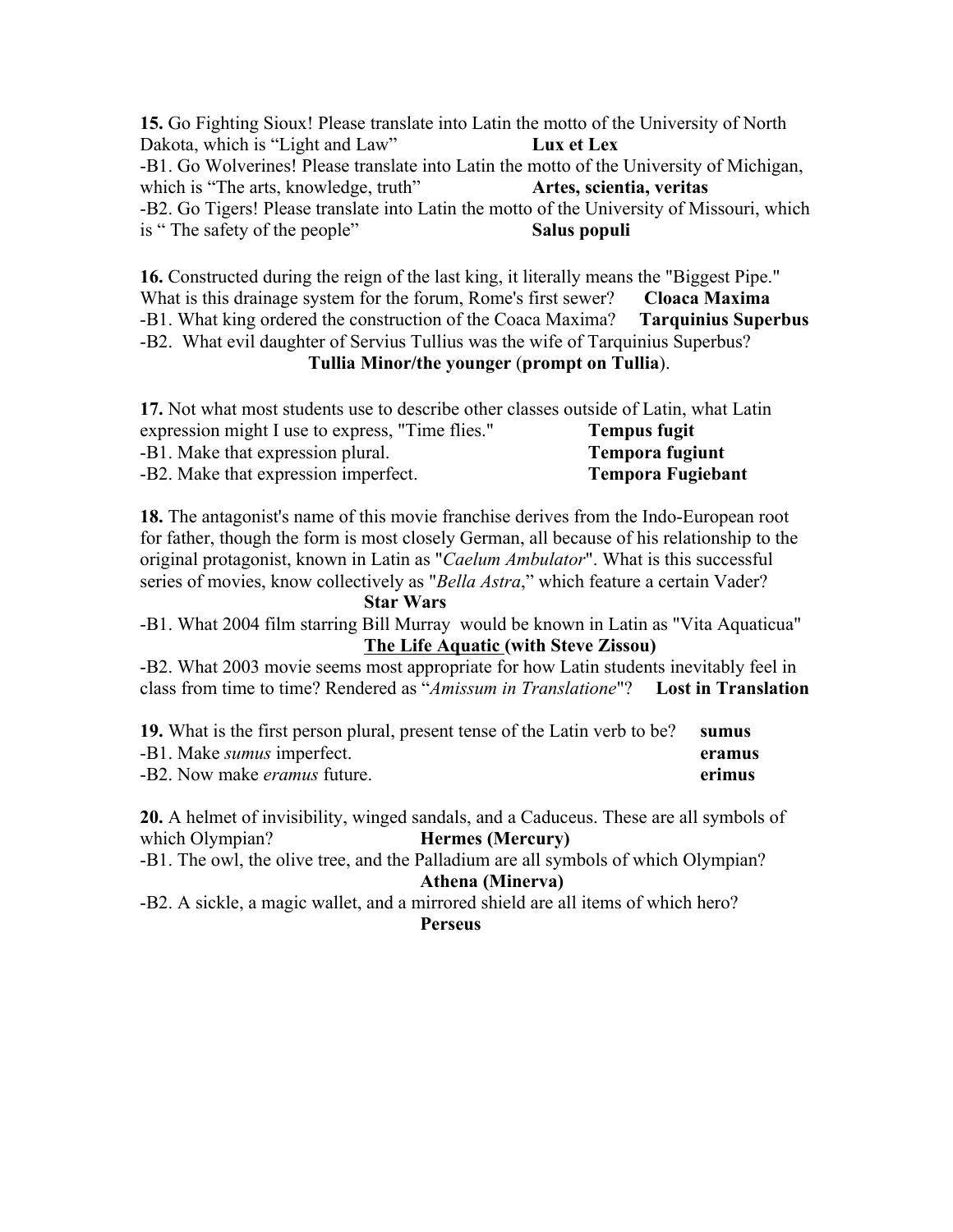# **IJCL Convention Certamen February 25th 2007 Final Round- Novice**

**1.** It was the home to the Mamertini, and was the flashpoint for the First Punic wars. It became Rome's first province after the war. What is this island, with capital of Syracuse at the southern end of the Italian peninsula? **Sicily** -B1. What island in the Aegean marks the sea's southern boundary? **Crete**  -B2. What other island off the coast of sia minor was famed for its Collossus statue? **Rhodes**

**2.** Listen carefully to the following sentence and translate it. *Romani semper animos discipulorum capient*! **The Romans will always capture the minds of students**. -B1. Listen and translate. *Graeci Romanis multa tradiderant*.

**The Greeks HAD handed over (down) many things(much) to the Romans**. -B2. Listen and translate. *Vobis semper gloriam Romanorum dicam*! **I will always tell to you (y'all) the glory of the Romans.** 

**3.** He was a relatively new god from the East, and as Ovid recounts, many refused his worship initially. Thus he unleashed his followers upon them as in the case of Pentheus. Who was this son of Semele, the god of vegetation, fertility, wine and revelry?

|                                                                  | Dionysus/Bacchus |
|------------------------------------------------------------------|------------------|
| -B1. Who were the women followers of Dionysus?                   | <b>Maenads</b>   |
| -B2. What type of creature was his half-drunk side kick Silenus? | <b>Satvr</b>     |

**4.** Which of the following does not belong: pretium, ientaculum, cena, cibus? **Pretium** -B1. What was the Roman equivalent for the Greek symposium?

**Commissatio or compotatio**

-B2. What was the Latin word for the drink of 4 parts wine and 1 part honey? **Mulsum**

**5.** What is the case and use of wine in the following sentence? *Trimalchio servos plus vini convivis dare iussit*. **Genitive of the whole (partitive**) -B1. What is the use of the infinitive in this sentence? *Necesse est omnibus discipulis valde studere*. **Subject of the verb**

-B2. What was the case of *omnibus discipulis* in that sentence? (read it again) **Dative**

**6.** I had stops in Thrace, Delos, and Crete. I got advice from Polydorus' shade, King Anius, and the river god Tiber. I was welcomed in Sicily by Acestes, my faithful friend was Achates, my father was Anchises and my son was Ascanius. Who am I? **Aeneas** -B1. Please name both of Aeneas' wives and the girlfriend he had in between.

## **Creusa, Lavinia and Dido**

-B2. Who is the mother of Lavinia, Aeneas' last wife? **Amata**

| 7. What is the cognomen of Marcus Tullius Cicero?                    | <b>Cicero</b>  |
|----------------------------------------------------------------------|----------------|
| -B1. What is the praenomen of Cicero's brother?                      | <b>Quintus</b> |
| -B2. If a man's name had the suffix –anus in it what did that imply? | adoption       |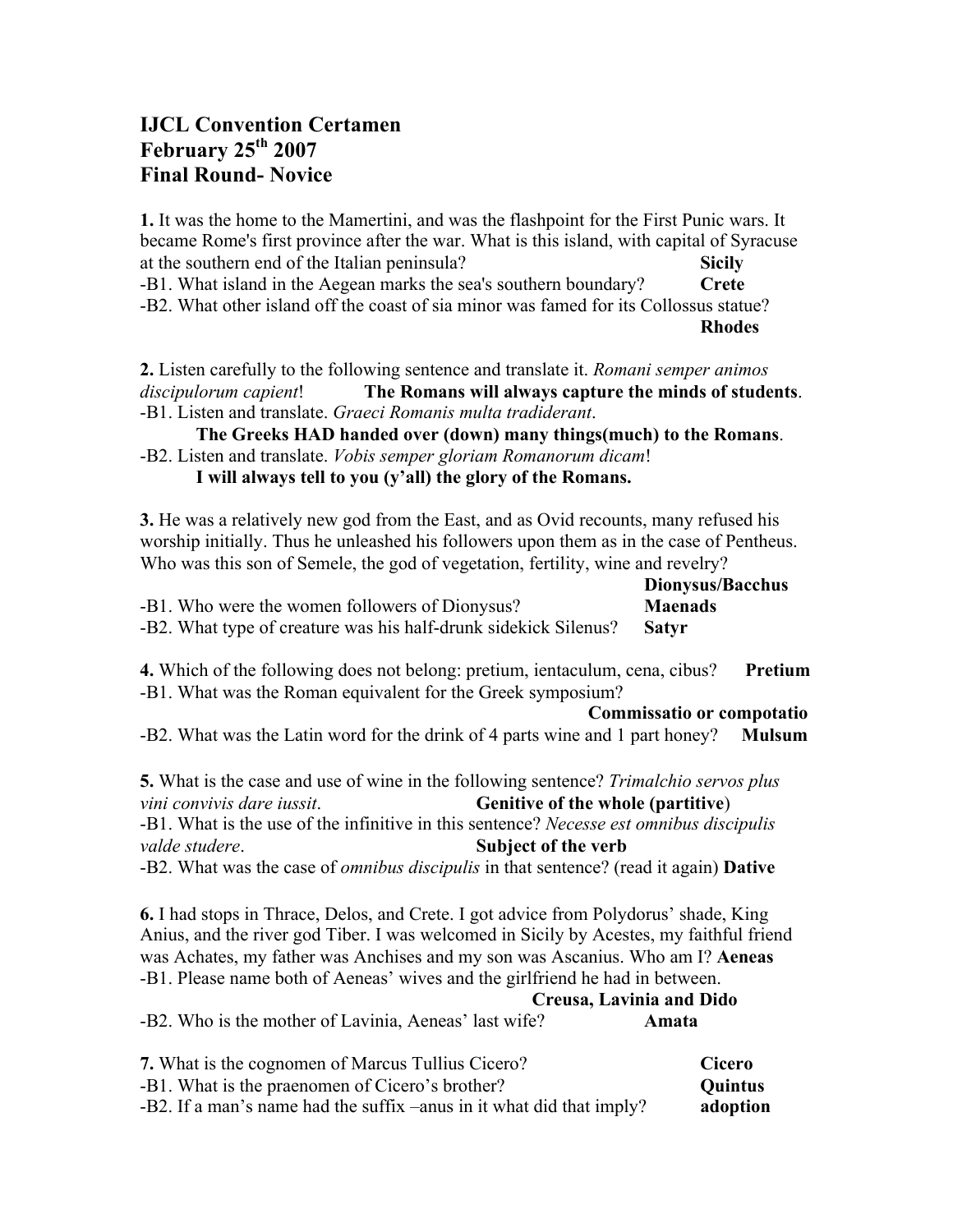**8.** At what sea battle off the coast of Greece did Octavian strike the decisive blow against his enemies? **Actium** -B1. Who were his two enemies during this battle? **Antony and Cleopatra**

-B2. In what year did this battle occur? **31 BC**

**9.** Listen to the following story carefully. I will read it twice. Then responde Latine. *Dux quidam, nomine Hannibal, in bello secundo Punico pugnabat. In tertio anno, Romanos in proelio magno vicit. Quamquam Hannibal illum proelium vicit, Romani bellum vicerunt.*

| Question: Quo anno Hannibal magnum proelium vicit? | tertio                  |
|----------------------------------------------------|-------------------------|
| -B1. Qui bellum vicerunt?                          | Romani                  |
| -B2. Quod bellum erat?                             | <b>Secundum Punicum</b> |

**10.** Give the Latin for the following expression: The leaders of the Gauls had seen the enemy.

**Duces Gallorum hostem/hostes viderant.** 

-B1. Make the subject singular in the sentence. **Dux Gallorum hostem viderat**. -B2. Make the verb future perfect and give the new translation

**Dux Galli hostem viderit**. - **The leader of the Gauls will have seen the enemy**.

**11.** Homer indicates Zeus owes her a bit of a favor for her help in the struggle with the Titans, and she comes to collect that favor after her son has been slighted by the Greek kings, Agamemnon in particular. Who is this Nereid mother of Achilles who begs for justice for Achilles and places a special order for divine armor later in the War? **Thetis** -B1. Whom was Thetis forced to marry because of a prophecy concerning the power of her potential offspring? **Peleus** -B2. Whose death warranted new armor for Achilles, as he had worn it fighting?

**Patroclus**

**12.** Phineus caused a huge brawl at Perseus' wedding because he was originally betrothed to her, which princess was Perseus to marry after he saved her from being chained to a rock to appease a sea monster? **Andromeda**

-B1. Who is the wife of Cadmus the founder of Thebes, who together with him at the end of their lives were turned into gentle serpents? **Harmonia**

-B2. Who were the aged couple who because of their hospitality were turned into Oak and Linden trees by Zeus? **Baucis and Philemon**

**13.** They were a very rustic people to the east of Rome, when Romulus invited them over to a dramatic festival. In the middle of the production, the Romans stole their women. Who were these people? **The Sabines**

-B1. Who was the Sabine leader who clashed with Romulus following the rape?

# **Titus Tatius**

-B2. What Sabine rode his horse into a crack into the earth during the wars, which later became a namesake "*lacus*?" **Mettius Curtius**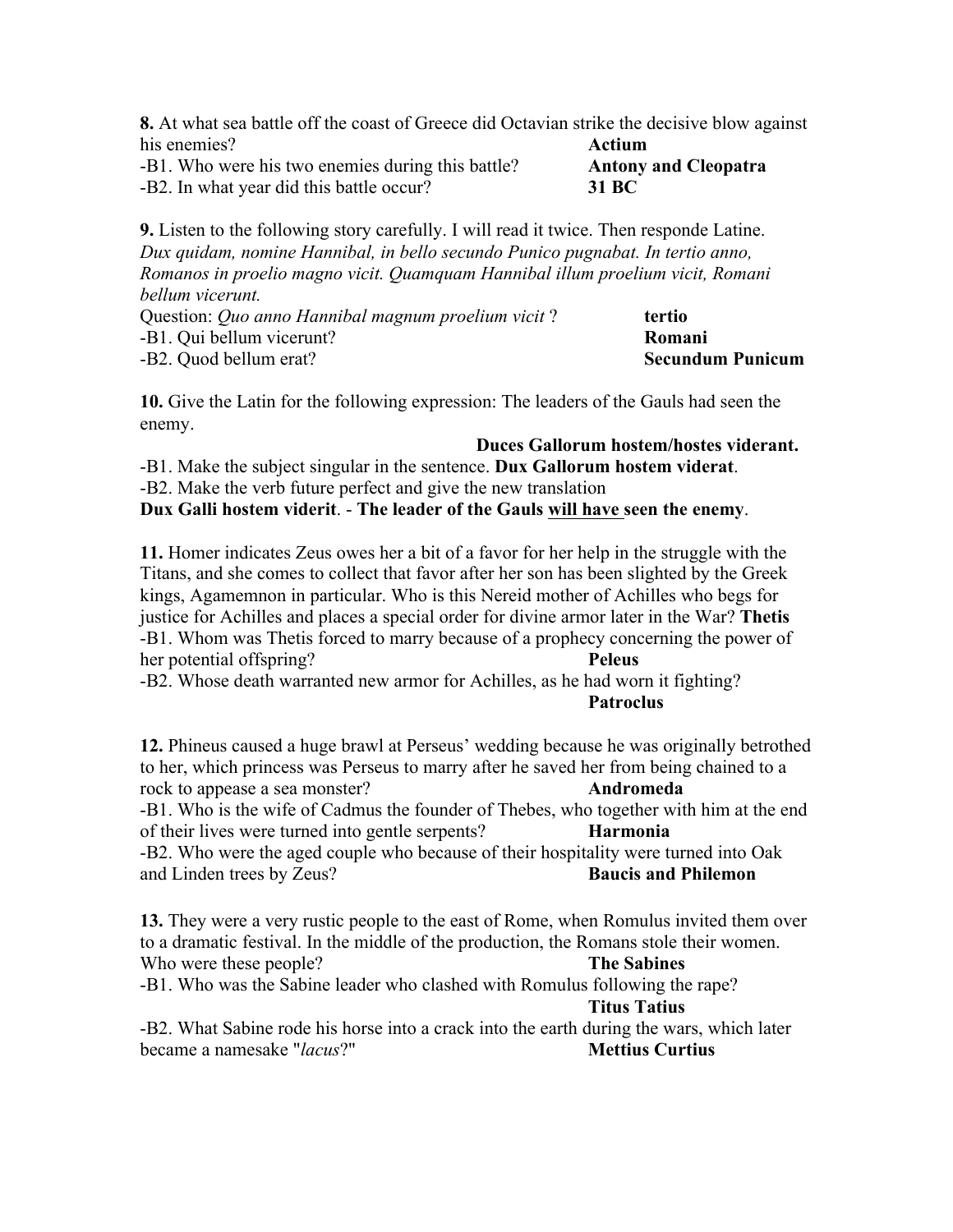| <b>14.</b> Which of the following do not belong? Celeriter, lente, malus, furtim, iam. |               |
|----------------------------------------------------------------------------------------|---------------|
|                                                                                        | <b>Malus</b>  |
| -B1. Which does not belong? amo, ago, duco, trado, mitto.                              | amo           |
| -B2. Which does not belong? opus, corpus, onus, tempus, servus.                        | <b>Servus</b> |

**15.** The lesser known children of this Titan are Ladon, Ethon, and Orthus, the more well know children are the Chimera, Cerbereus, and the Lernean Hydra, who is the Titan?

-B1. Describe the Chimera:

**body and head of a lion, snake for a tail, and a goat sprouting from its back.** -B2. What other animal was often found with the Lernean Hydra? **Crab**

**16.** *Credo, faveo, parco,* and *pareo* are all examples of verbs who take their objects in what case? **Dative** -B1. In most of these verbs, the direct object is implied in the meaning of the verb itself. Thus what function does the dative object serve? **Indirect Object** -B2. What other dative use, often seen with the verb to be, is present in the following sentence? *Mihi nomen est Marcus*. **Dative of Possession** (**prompt on reference**)

**17.** Uttered not by a Roman but by the father of modern philosophy and Analytic Geometry, it in three words sums up proof for existence. What is this three word phrase by Rene Decartes, translated, "I think, therefore I am." **Cogito, ergo sum**. -B1. What might one find at a garage sale or a Flea Market, warning the shopper to be careful? **Caveat Emptor**.

-B2. What the motto of Brooklyn College, which encourages diligence, two years ago JCL's motto? **Nil sine magno labore**

| <b>18.</b> <i>Noli</i> and <i>nolite</i> are unique forms that always indicate what? | <b>Negative commands</b> |
|--------------------------------------------------------------------------------------|--------------------------|
| -B1. What verb form accompanies the <i>noli</i> or <i>nolite</i> ?                   | Infinitive               |
| -B2. Say in Latin to everyone: Don't tread (walk) on me!                             | Noli in me ambulare!     |

**19.** Give the masculine third person singular perfect passive indicative of video videre.

|                                                                      | <b>Visus est</b> |
|----------------------------------------------------------------------|------------------|
| -B1. Now make <i>visus est</i> plural and imperfect.                 | Videbantur       |
| -B2. Now make <i>videbantur</i> singular, future perfect and active. | <b>Viderint</b>  |

**20.** Mission, remit, mitten, admission, which of the previous English words is not derived from the Latin verb mitto mittere? **Mitten**

-B1. Pedal, pediment, pessimist, impede, which of the Previous English words is not derived from the Latin noun pes pedis? **Pessimist**

-B2. Gladiator, glade, gladiolus, gladiatorial, which of the previous English words is not derived from the Latin noun gladius gladi? **Glade**

**Typhon**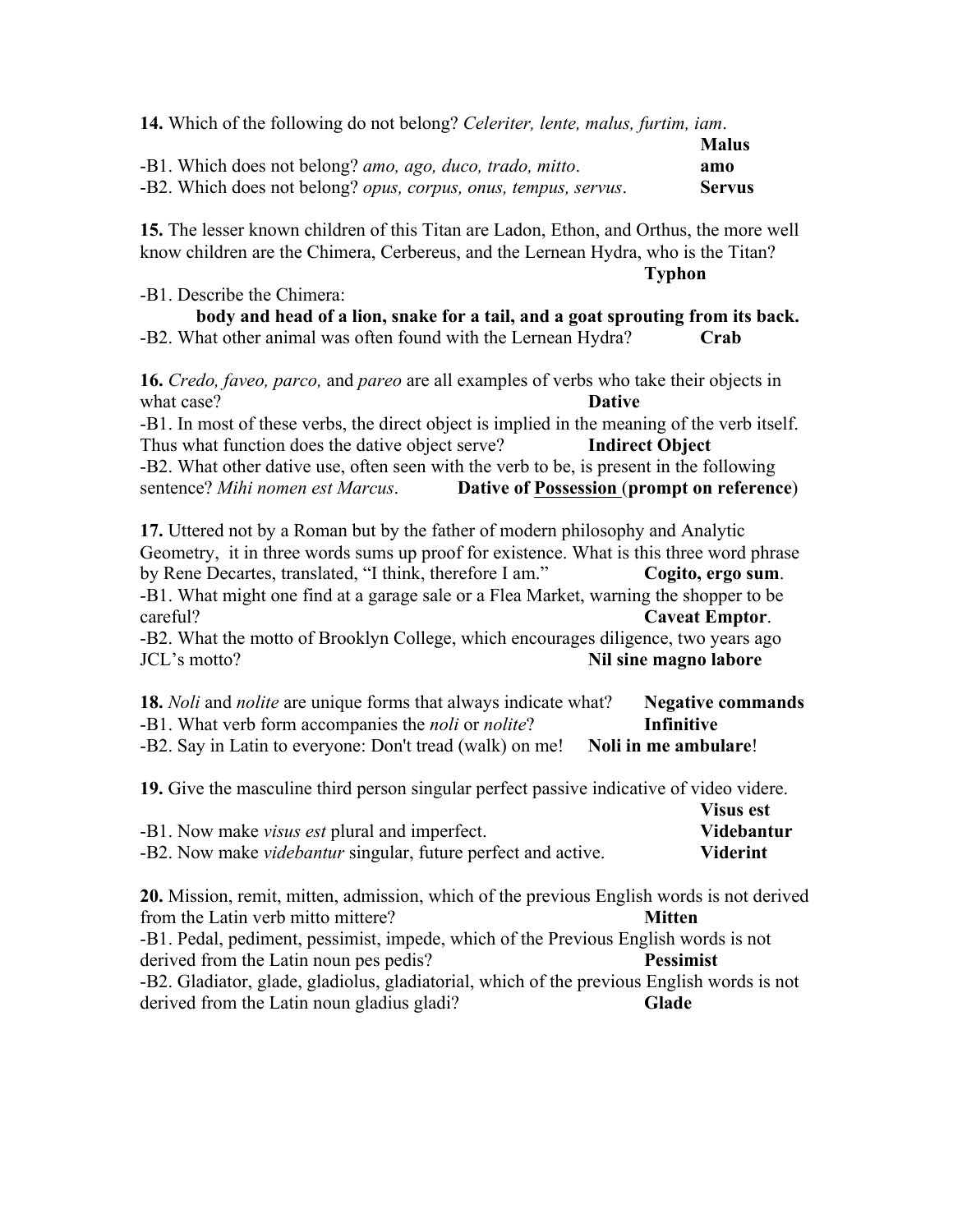# **IJCL Convention Certamen February 25th 2007 First Round- Lower**

**1.** He first introduced fire and police control into Rome, and his reorganization of the military provided for competent management of the empire. Who was this emperor who according to Luke, book two, decided all the world should be taxed. The first emperor of Rome. **Augustus**

-B1. What right hand man of Augustus was his most competent military commander, who conquered Sextus Pompey in Sicily and won at Actium?

| -B2. Who succeeded Augustus upon his death in 14 AD?          | <b>M. Vipsanius Agrippa</b><br><b>Tiberius</b> |
|---------------------------------------------------------------|------------------------------------------------|
| 2. Give the comparative form of the adjective <i>iratus</i> . | iratior                                        |
| -B1. Make <i>iratior</i> superlative.                         | iratissimus                                    |
| -B2. Make <i>pulcher</i> superlative.                         | pulcherrimus                                   |

**3.** The great dramatic festival in Athens was in his honor, and he was seen as a patron of drama. Who was this god, sewn into Zeus' thigh as a fetus? **Dionysus** -B1. What mother to Dionysus had been sizzled by Zeus? **Semele** -B2. Whom did Dionysus reward with a special touch for returning his sidekick Silenus to him? **Midas**

**4.** Situated right adjacent to the comitium in front of the Curia, it took its name from the beaks of captured ships which protruded from its side. What was this platform from which many an orator spewed his political and forensic speeches? **Rostra** -B1. What open area center of political and commercial life held the rostra? **Forum** -B2. What teacher would take over the education of young men after the Grammaticus to teach public speaking? **Rhetors** 

**5.** Translate the relative pronoun in the following sentence, "They saw the man whose head was shaved." **Cuius**

-B1. Translate the relative pronoun in the following sentence, " The words which he spoke made a strong impression." **Quae** 

-B2. Translate the relative pronoun in the following sentence, "The swords which were given to the soliders were very sharp." **Qui**

**6.** From what Latin verb and its meaning do we derive the English word utensil? **Utor uti to use**

-B1. From what Latin verb and its meaning do we derive the English word mirage? **Miror mirari to wonder at**

-B2. From what Latin verb and its meaning do we derive the English word experiment? **Experior experiri to test/try**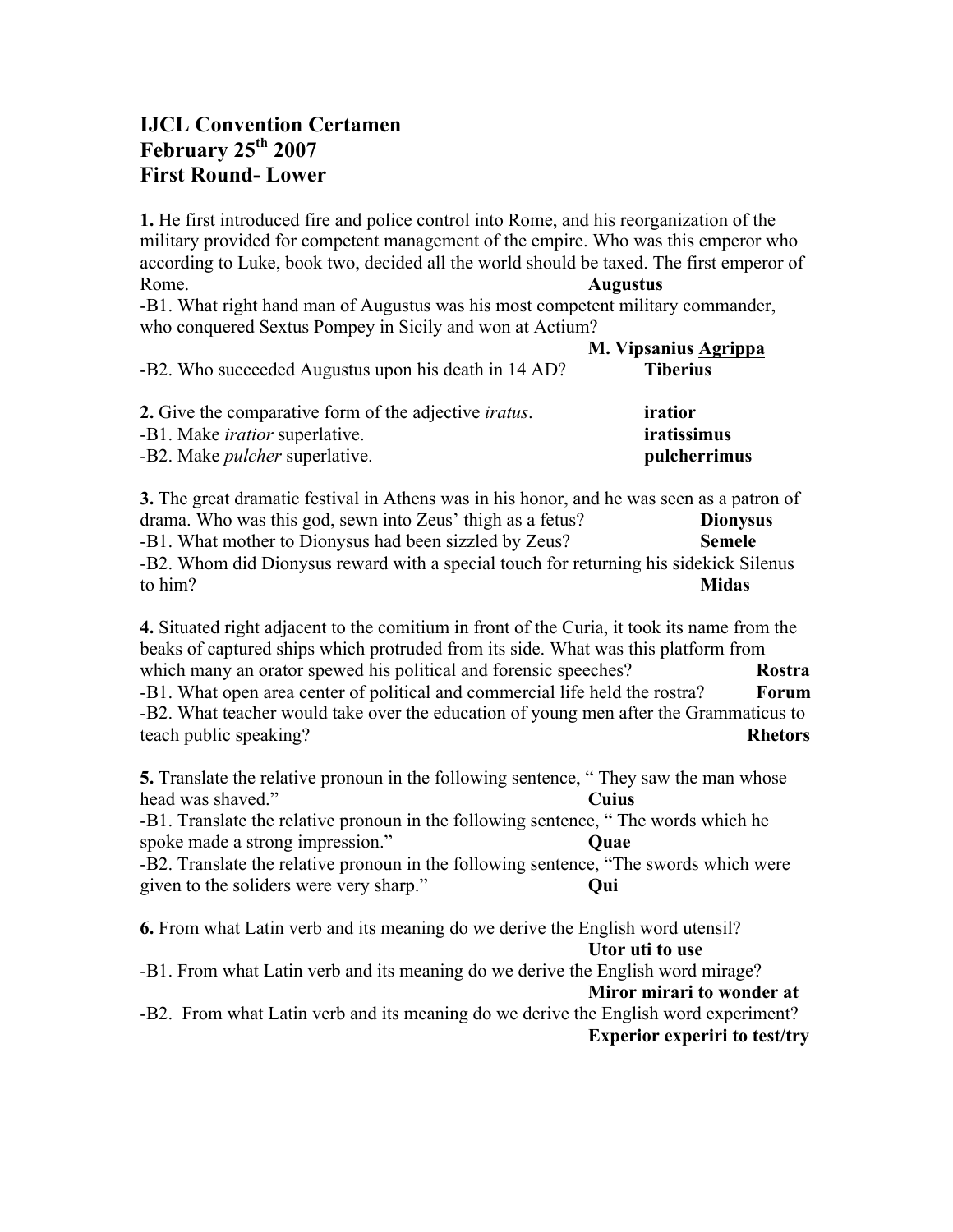**7.** His sons committed the first regicide of Rome, and his accomplishments included the fortification of the Janiculum and the construction Pons Sublicius. Who was this reputed grandson of Numa Pompilius, the 4th king of Rome? **Ancus Marcius** -B1. What port did Ancus Martius construct at the mouth of the Tiber? **Ostia** -B2. What king did his sons kill? **Tarquinius Priscus**

**8.** It was a winged creature named Chrysomallos, but in another version, it carried Phrixus and his girl Helle across a straight which bore her name. What is this sought after item hanging from a tree and guarded by a dragon, the object of the Argonauts' quest?

### **The Golden Ram / Fleece**

-B1. What kingdom was the possessor of the Golden Fleece? **Colchis** -B2. Name one of the three tasks to be completed by Jason to retrieve the Fleece. **Yoke the Bulls of Mars, Sow Dragon's Teeth, Kill the Dragon guarding the Fleece**

**9.** Originally named because of its furniture, which room in the Roman house takes its name from the Greek term for three couches? **Triclinium** -B1. What room, directly behind the Atrium served as the Master's study? **Tablinum** -B2. What was the open air colonnaded courtyard in back of the house? **Peristylium**

**10.** What is the case of god in the following sentence: *Aeneas semper a dis laudatus erat*.

|                                                                            | <b>Ablative</b> |
|----------------------------------------------------------------------------|-----------------|
| -B1. Make gods into goddesses in the same sentence.                        | <b>Deabus</b>   |
| -B2. Using <i>deus</i> , give two forms for gods in the nominative plural. | Dei, di         |

**11.** Often called Rome's breadbasket, it was the last of the great Hellenistic empires to succumb to Roman control. What was this ever ancient kingdom, the ally to Marc Antony under the governance of Cleopatra? **Egypt**. -B1. What other kingdom in Northern Africa was twice a major problem for Rome, once under king Jugurtha, and again under king Juba? **Numidia** -B2. From Spain, what mountain range did Hannibal have to cross even before the Alps as he moved from Spain into Gaul on his way to Italy? **Pyranees**

**12.** Listen carefully to the following story as I read it twice. Then *responde Latine*. *Theseus, nave ad Cretam latus, in Labyrintho positus est. Dum Minotaur appropinquabat, Theseus, gladium tenens, cum amicis manebat. Tandem Theseus Minotaurum occidit. Omnes servabantur.* 

| Question: <i>Quo Theseus latus est</i> ? | ad Cretam OR nave |
|------------------------------------------|-------------------|
| -B1. Quibuscum Theseus manebat?          | amicis            |
| -B2. Quem Thesus occidit?                | <b>Minotaurum</b> |

**13.** Translate the following into Latin. "I have always lived in Rome."

**Semper Romae habitavi**.

-B1. Translate into Latin "Tomorrow I will run from Rome"

**Cras Roma Curram**.

-B2. Translate into Latin. "All were walking to Rome"

**Omnes Romam ambulabant**.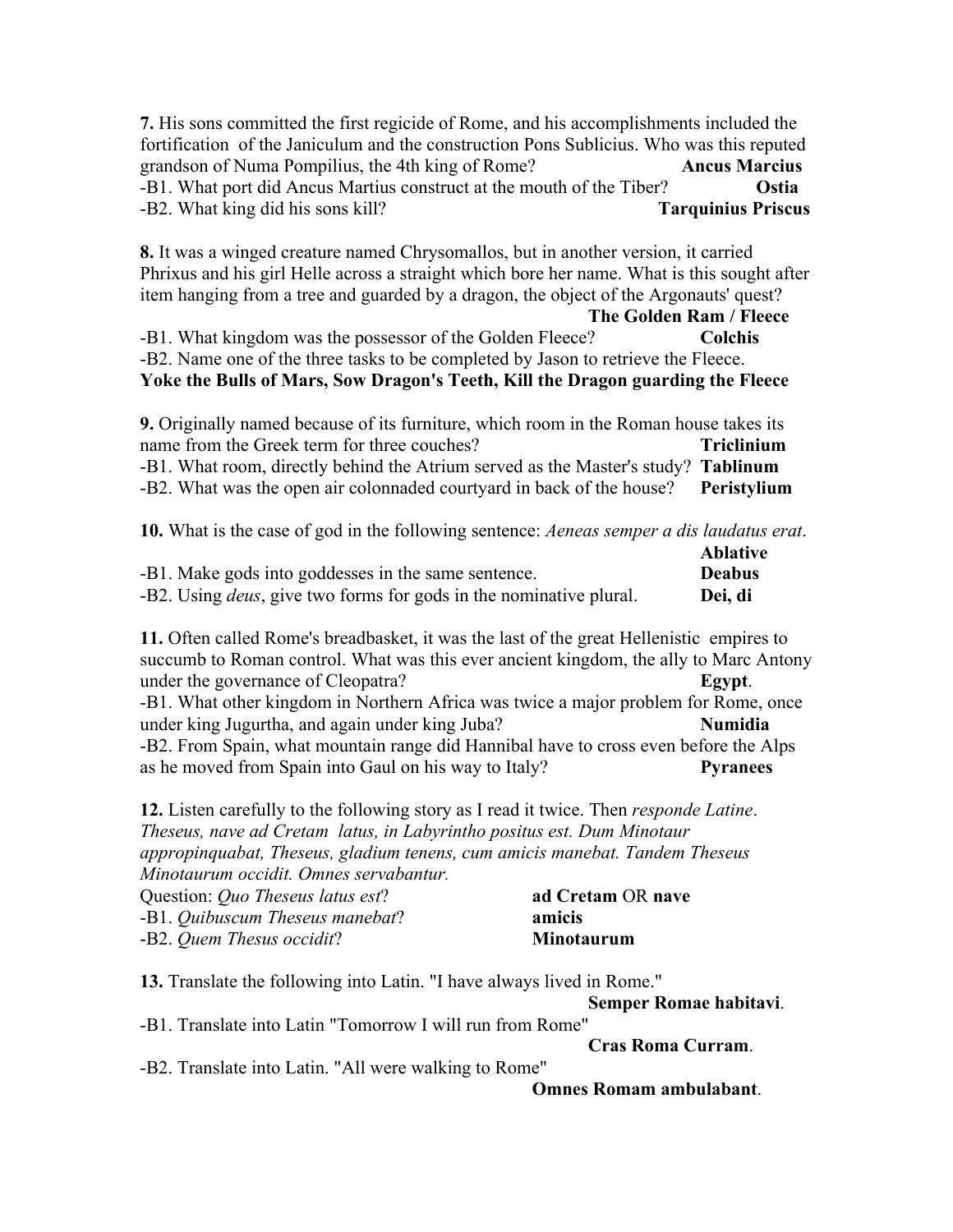| <b>14.</b> What direction does the participle <i>oriens</i> , <i>orientis</i> imply? | East                  |
|--------------------------------------------------------------------------------------|-----------------------|
| -B1. What type of participle is <i>oriens</i> , <i>orientis</i> ?                    | <b>Present active</b> |
| -B2. What does <i>oriens</i> , <i>orientis</i> literally mean?                       | rising                |

**15.** The name is the same. One was a mighty huntress who took part in the Calydonian Boar hunt, even managing to fell the beast, earning the spoils, and the other was a swift maiden who refused to marry unless she was beaten in a race. What is the name common to both characters? **Atalanta**

-B1. What organizer of the hunt presented the spoils to Atalanta after the boar kill?

**Meleager** -B2. What boy was able to beat Atalanta with the aid of golden apples? **Hippomenes**

**16.** Usually following a list of things, it literally translates "and the rest." What is this abbreviation? **et al**. (accept **et alii(a)** before the word *abbreviation*) -B1. What Latin phrase indicates an unwanted person? **Persona non Grata** -B2. For what does *m.o*. stand? **modus operandi**

**17.** He challenges any Greek to single combat near the beginning of the Iliad, but once Menelaus answers his call, he runs for cover. His elder brother chastises him, and he returns to take his beating like a man, well sort of.... Who was this womanizing prince of Troy whose eye for Helen had begun the entire war? **Paris**  -B1. Who saves Paris in his dual with Menelaus? **Aphrodite** -B2. With what weapon does Paris excel as befits a less than courageous warrior? **Bow**

**18.** The common greetings and farewells *Salve/Salvete* and *vale/valete* are what mood of verbs? **Imperatives**.

| .                                                                       | THEP OF WALL AND        |
|-------------------------------------------------------------------------|-------------------------|
| -B1. What does <i>vale</i> / <i>valete</i> literally command you to do? | <b>Be</b> well / strong |
| -B2. Tell someone "not to be strong."                                   | Noli valere             |

**19.** They were the subject of Demodokas' song in the Odyssey, and according to Ovid, it was Sol who first ratted them out to Vulcan. Who were these two Olympians involved in an affair that resulted in a very public revelation?

**Mars and Venus** (Accept **Aphrodite** and **Ares** before "Ovid") -B1. How did Vulcan catch them in the act? **With an unbreakable net** -B2. What two youthful gods came to watch the show unfold and made lewd comments? **Apollo and Mercury (accept Hermes as one of the answers)**

**20.** *Aurum Digitus, Viva et Lice Mori, Modo Bis Vivis, Modo Tuis Oculis, Numquam Dic Numquam Iterum, Posterus Dies Numquam Moritur, et Mundus Non Est Satis* are all movie titles in a series starring what certain dashing spy, hailing from a province added by the emperor Claudius. **Bond, James Bond** 

-B1. What other Sean Connery movie has the title. *In Nomine Rosae.* 

**In the Name of the Rose**

-B2. What Brad Pitt movie would have the title *Per Id Flumen Currit*.

**A River Runs Through It.**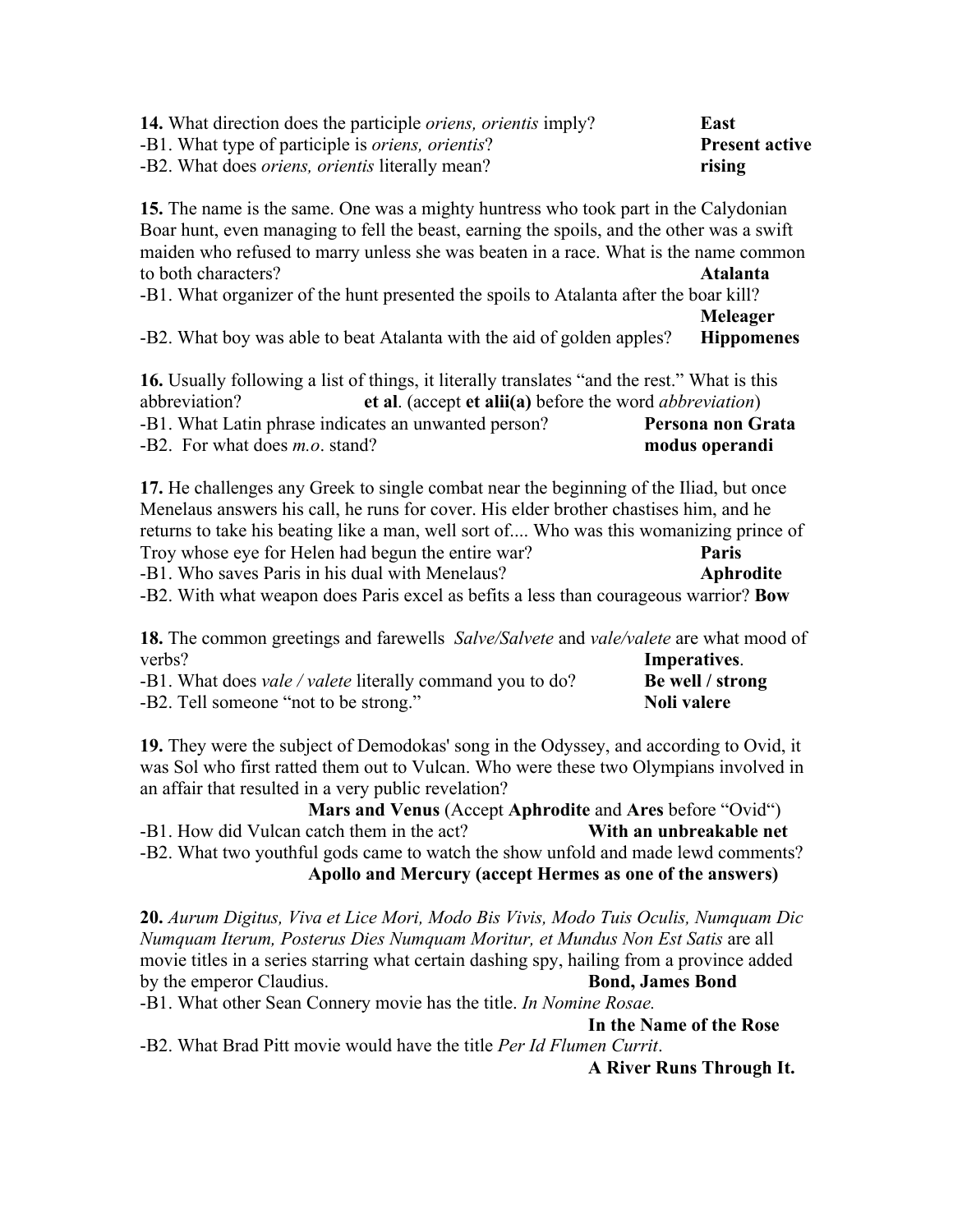# **IJCL Convention Certamen February 25th 2007 Second Round- Lower**

**1**. Attendant Circumstance, respect, specification, description, of the route, of source, comparison, degree of difference, agent, separation, cause, price, means, and manner are still just a few of this case's uses. What is this case, often considered the adverbial?

### **Ablative**

-B1. Express in Latin using two ablatives. "I am much stronger than the father." **Sum multo fortior patre**.

-B2. What preposition is often optional with the ablative of manner? **cum**

**2**. Originally terminating in Capua, it was created during the Samnite wars for the travel of the Army. What was this first road, heading south from Rome?

### **Via Appia / Appian Way**

-B1. During which century was the Appian Way built? **4th century BC / 300s BC** -B2. In what region south of Rome did Capua sit, the flashpoint for the Samnite wars?

#### **Campania**

**3**. He killed his first wife, was killed by his second, and his third was his half sister. Who was this hero and former Argonaut, who once tried to hold death from coming to pick up his friend Admetus' dead wife. He is more famous for deeds which include a Hind, a Cretan Bull, Apples of the Hesperides, among his total of 12 labors. **Heracles/Hercules** -B1. Who was Hercules' second wife who killed him with a poisoned shirt? **Deinira** -B2. Who became his third and final wife, the cupbearer to the gods and goddess of youth? **Hebe**

**4**. It takes its name from the fact that it falls exactly nine days before the Ides. What is this day, either the 5th or 7th of each month? **Nons / nonae, -arum** -B1. What is the designation for the first day of the month? **Kalends / Kalendae, -arum** -B2. Give two of the four months which have the Nons on the 7th and Ides on the 15th. **March, May, July, October**

**5**. Translate the following sentence into English: *Duces Gallorum Caesari omnia signa tradiderunt.* **The leaders of the Gauls handed over all the standards (signs) to Caesar.**  -B1. What is the case and number of *signa*? **accusative plural** -B2. Reform the sentence with a singular subject.

## **Dux Gallorum Caesari omnia signa tradidit.**

**6**. According to some sources he married Nausicaa, but others report he married Circe after his father's death. He was almost run over with a plow as a baby, and he takes umbrage at the suitors trying to woo his mother. Who was this son of Odysseus?

# **Telemachus**

-B1. Who was the mother to Telemachus? **Penelope**

-B2. Name one of the two kings Telemachus visited in the Odyssey in search for news of his father. **Nestor or Menelaus**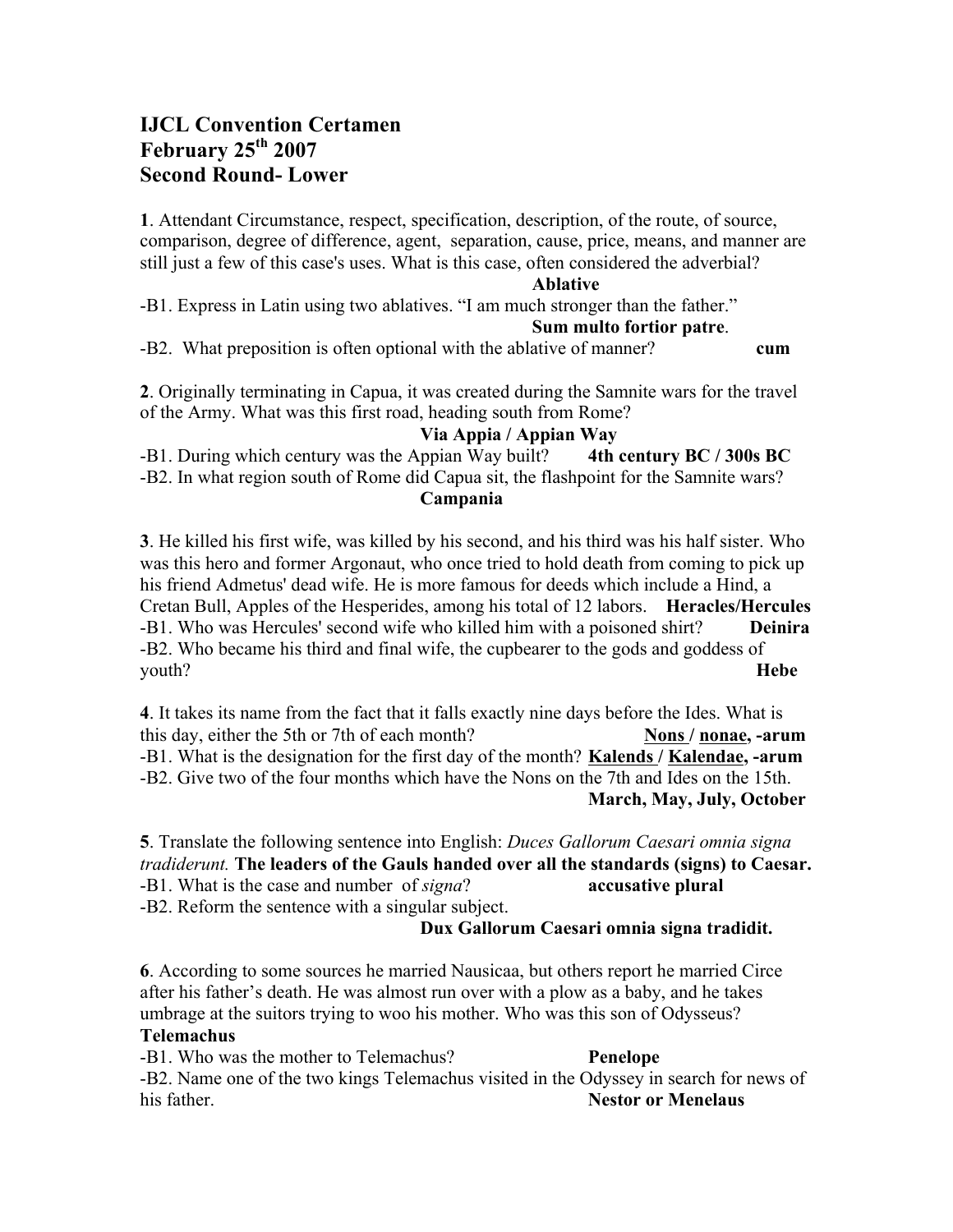**7**. A Roman usually received them first thing in the morning in his Atrium during the *salutatio*, and they could follow him to the Forum on business as a part of his entourage. Who were these counterparts to Patrons, those on whom a Roman could lean for favors? **Clientes**

-B1. Often, clients could be freed slaves. What is the term for a freedman? **Libertus, i** -B2. What "sending from the hand" describes the act of freeing a slave?

### **Manumission (manumitting, manumitt**)

**8**. As I am sure you all feel that you have the best Latin teacher in the world, how I would you say in Latin "I have the best teacher!" **Optimum/am magistrum/am habeo**. -B1. Say now in Latin "the teacher has the best students."

|                                        | Magister/a optimos discipulos habet.   |
|----------------------------------------|----------------------------------------|
| -B2. Make the sentence future perfect. | Magister/a optimos discipulos habuerit |

**9**. In Dante's hell, he is being chewed with his partner in crime by Satan, and Shakespeare has Caesar declare that he thinks too much. Who was this co-conspirator with Brutus, who sports a "lean and hungry look?" **Cassius** -B1. Cassius' cohort was Brutus, descendant of the first consul. Who was first co-consul with Brutus? **Collatinus** -B2. In what year did they serve as co-consuls? **510 BC**

**10**. *In hac pictura movente, puer solus domum defendet contra duos fures.* What movie would have the title *Solus Domi*. **Home Alone** -B1. What movie had the title *Bonus Filius*? **The Good Son** -B2. What other recent McCulkin movie has the title *Servati*. **Saved**

**11**. He was supposedly in charge during the Golden age of men, and during his festival held December 17, slaves and masters were allowed to switch positions for a day. Who this Titon, the father of Jupiter?

| was this Titan, the father of Jupiter!  | -Saturn-        |
|-----------------------------------------|-----------------|
| -B1. What Titan was the wife of Saturn? | <b>Rhea/Ops</b> |
| -B2. Who was Saturn's Greek equivalent? | <b>Cronus</b>   |

**12**. Like many Latin phrases it can be heard in court, hopefully never uttered by you. What is this plea in which the defendant states he does to contest the charges?

|                                                                           | Nolo contendere      |
|---------------------------------------------------------------------------|----------------------|
| -B1. What Latin phrase declares that you may have the body?               | <b>Habeas Corpus</b> |
| -B2. Literally "for the good," how is a lawyer working if it is for free? | <b>Pro Bono</b>      |
|                                                                           |                      |

**13**. Which nymph while being chased by Juppiter implored her sisters to change her form, which they did changing her into reeds? **Syrinx** -B1. Which nymph was changed into a bear by Juno after Juppiter had seduced her? **Callisto**

-B2. Who was the nephew of Daedalus whom he threw off the Parthenon and was turned into a partridge? **Perdix**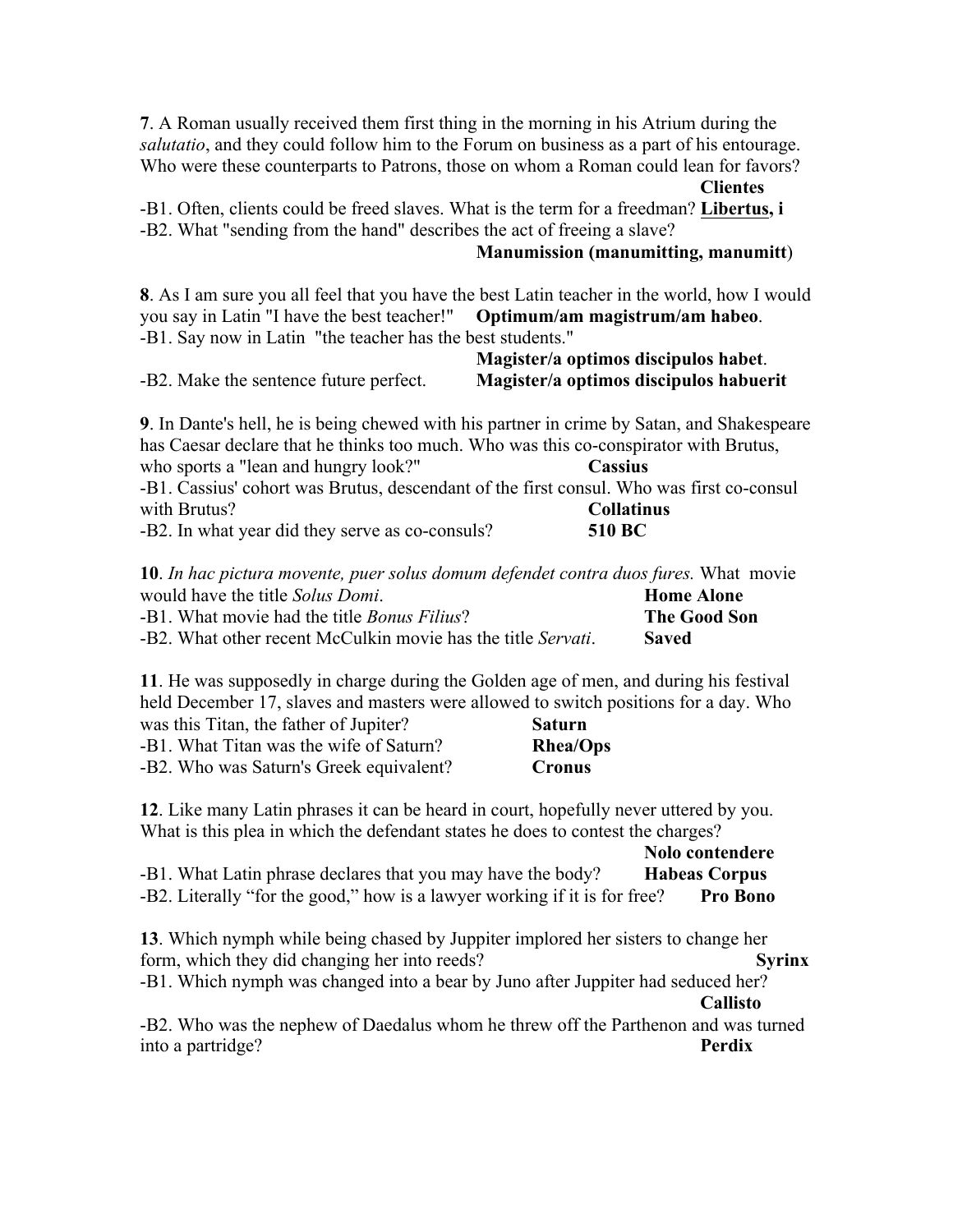**14**. What is the use of the infinitive in the following sentence. Vir putavit iter non esse periculosum. **Indirect discourse/ statement** -B1. Give another way that an infinitive can be used in a sentence. -B2. Give another. **Subject of a sentence, complimentary infinitive, with an impersonal verb, historical infinitive, in exclamation, negative imperative 15**. Please give in Latin the motto of Wyoming, *Let arms yield to toga*. **Cedant arma togae** -B1. Please give in Latin the motto of New Mexico, *It grows as it goes*. **Crescit eundo** -B2. Please give in Latin the motto of Mississippi, *By virtue and arms*. **Virtute et armis**

| <b>16.</b> Which word does not belong? <i>arbor, amor, videor, calor, furor</i> ? | videor        |
|-----------------------------------------------------------------------------------|---------------|
| -B1. Which does not belong? <i>leo, cervus, frater, piscis, avis</i> ?            | frater        |
| -B2. Which does not belong? servus, corpus, onus, opus, tempus?                   | <b>servus</b> |

**17**. *Titus fratres undecim habet. Triste septem fratres mortui sunt. Nunc quot fratres Titus habet*? **quattuor** -B1. *Quot sunt undecim plus septem*? **duodeviginti** -B2. *Quot sunt undeviginti minus duodeviginti*? **unus**

**18**. The Tiber is his son, and he supposedly came from Thessaly, but when the Greek and Italian religions began their melding, he had no ready made Greek counterpart. Who was this god, namesake of a temple in Rome which indicated a status of war, the god of beginnings and ends, departures and arrivals, and the first month of the year. **Janus** -B1. What is the main descriptive feature of Janus' appearance? **Two faces**  -B2. What emperor closed the doors of the temple after his victory at Actium, bringing peace to the empire? **Augustus**

**19.** It sat between the Aventine and Palatine hills, and was the site of Rome's most popular spectacles. What was this Hippodrome that offered the best chariot racing in Rome? **Circus Maximus** -B1. What was the name of the dividing wall which ran down the middle of the track? **Spina** -B2. What was the name for the turning posts at the end of the *spina*? **Metae 20.** Give the third person plural pluperfect passive indicative of the verb *fero, ferre,* 

|                                                                | Lati, -ae, -a, erant |
|----------------------------------------------------------------|----------------------|
| -B1. Make <i>Lati, -ae, -a erant</i> singular.                 | Latus, -a, -um erat  |
| -B2. Make <i>latus</i> , - <i>a</i> , - <i>um erat</i> active. | tulerat              |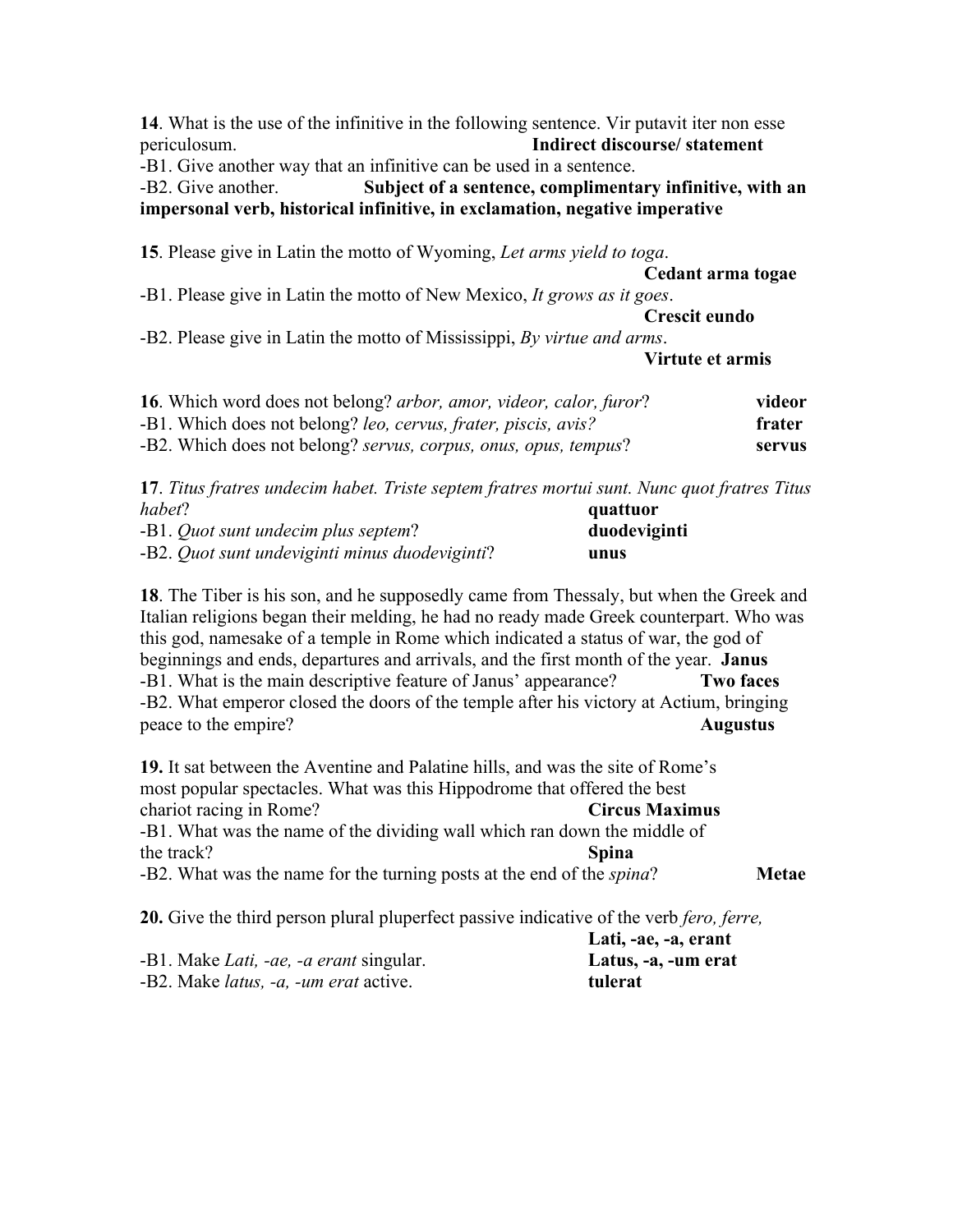# **IJCL Convention Certamen February 25th 2007 Third Round- Lower**

**1**. Your typical middle school girl, writing a note to her friend, probably sticks a P.S. onto the end. Give the Latin and the English for P.S. **Post Scriptum, written after** -B1. A Latin teacher who is tyring very hard to get you to see something important will use the abbreviation N.B. to call your attention to it. Give the Latin and the English for N.B. **Nota Bene, note well** -B2. What is the English meaning of the abbreviation cf.? **compare**

**2**. At 25, he became the youngest person ever given imperium having only held the questorship, but the Romans were desperate, for his father and uncle had been killed in the war with Hannibal. Their decision paid off, as it was he who finally defeated Hannibal on African soil in 202 BC. Who was this Hannibal conquerer?

**P. Cornelius Scipio Africanus Maior** -B1. At what battle did Scipio defeat Hannibal? **Zama** -B2. What brother of Hannibal had defeated and killed Scipio's father in Spain? **Hasdrubal**

**3**. Accomplish the task given. *Surge et pone manum in ore*.

**The player stands and places his hand on his mouth (in mouth)**

-B1. *Surgite omnes et dicite mihi vestros nomina*. (**they all stand and tell their names**) -B2. *Sedete et facite suis sonos* (**they all sit and make pig noises**)

**4**. From what Latin verb and its meaning do we derive the English word audacious? **Audeo audere- to dare**

-B1. From what Latin verb and its meaning do we derive the English word incident? **Cado cadere- to fall**

-B2. From what Latin verb and its meaning do we derive the English word devastate? **Vasto vastare- to destroy**

**5**. He seemed to be constantly on some cockamamie kidnapping scheme with his buddy Pirithous, and they tried to steal both Helen and Persephone. The legendary king of Athens was also known to tangle with the likes of a clubber, Pine -bender, a big pig, and a bed stretcher. Who was this Athenian hero who abandoned Ariadne on the island Naxos? **Theseus** 

| -B1. What other daughter of king Minos did Theseus marry? | Phaedra           |
|-----------------------------------------------------------|-------------------|
| -B2. With what son of Theseus did Phaedra fall in love?   | <b>Hippolytus</b> |

**6**. Translate the infinitive in this sentence into Latin. "I want to be led home." **duci** -B1. Make *duci* active and perfect. **duxisse** -B2. Make *duxisse* passive. **ductus, a, um...esse**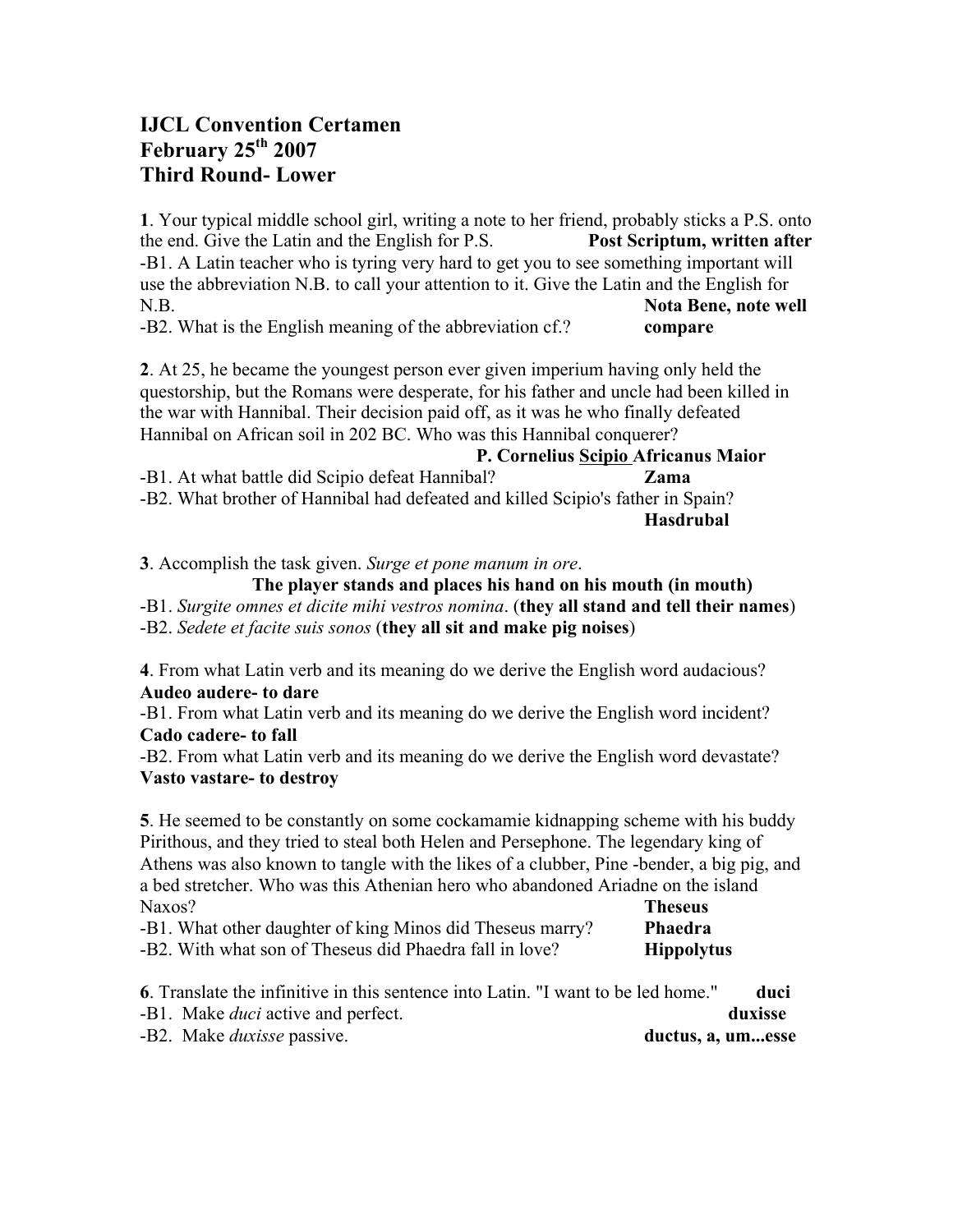**7**. More famous examples include those of Trajan, Diocletian and Caracalla. Some were heated by a hypocaust, a Greek furnace system under the floor. What are these structures which became social centers for many Romans rather than a simple means of getting clean? **Baths**

-B1. Name either of two terms for baths, both private and public. **Balneae** and **Thermi** -B2. Give the term for the three rooms of varying temperatures within the bath complex, one hot, one tepid, and one cold. **Caldarium, Tepidarium, Frigidarium**

**8**. Translate into Latin one of Darth Vader's most famous lines, Luke I am your father. **Luci sum pater (tui)**

-B1. What is another famous line from Star Wars that in Latin would be *age aut noli agere*. **Do or do not**

-B2. Before Han Solo is frozen in carbonite Princess Leia says "I love you" to which Han does not respond "I love you too" But instead says "I know" What would the Latin be of his response? **Scio**

**9**. He did make it to Troy, but only years after he had been left behind on an island, all because he had a problem with foot odor. Who was this Greek, without whose bow Troy could not fall, spurring Odysseus and Neoptolemus to retrieve him from the island Lemnos. He also shares his name with that awful satyr on the (gag) Disney Hercules movie. **Philoctetes** -B1. What had happened to Philoctetes to make his foot smell? **Bitten by a snake**

-B2. Who had given Philoctetes the bow? **Heracles** 

**10**. What is the use of the accusative in the following sentence? "*Tres annos Romani in bello pugnabant*." **Duration of Time (Extent of Time)** -B1. Translate this sentence into Latin. "The Romans have stronger men."

**Romani viros fortiores habent**.

-B2. Using *quam*, say in Latin. "The Romans have stronger men than the Greeks." **Romani viros fortiores quam Graecos habent**.

**11**. Of the four, two were designated as curule and two were plebeian. All had equal power and a seat in the senate. Their responsibilities included supervision of public places, buildings, streets markets, public entertainment, among other things. What was this office of the magistracy? **Aedile**

-B1. What office was expanded to 20 members by Sulla, and oversaw finances? **Quaestors**

-B2. Who served in a mainly legal capacity, by becoming the judges?

**Praetors**

| 12. Bene is to <i>optime</i> as <i>male</i> is to what?            | <b>Pessime</b> |
|--------------------------------------------------------------------|----------------|
| -B1. <i>Magnus</i> is to <i>magnum</i> as <i>maior</i> is to what? | <b>Maius</b>   |
| -B2. <i>Bonum</i> is to <i>melius</i> as <i>parvum</i> is to what? | minus          |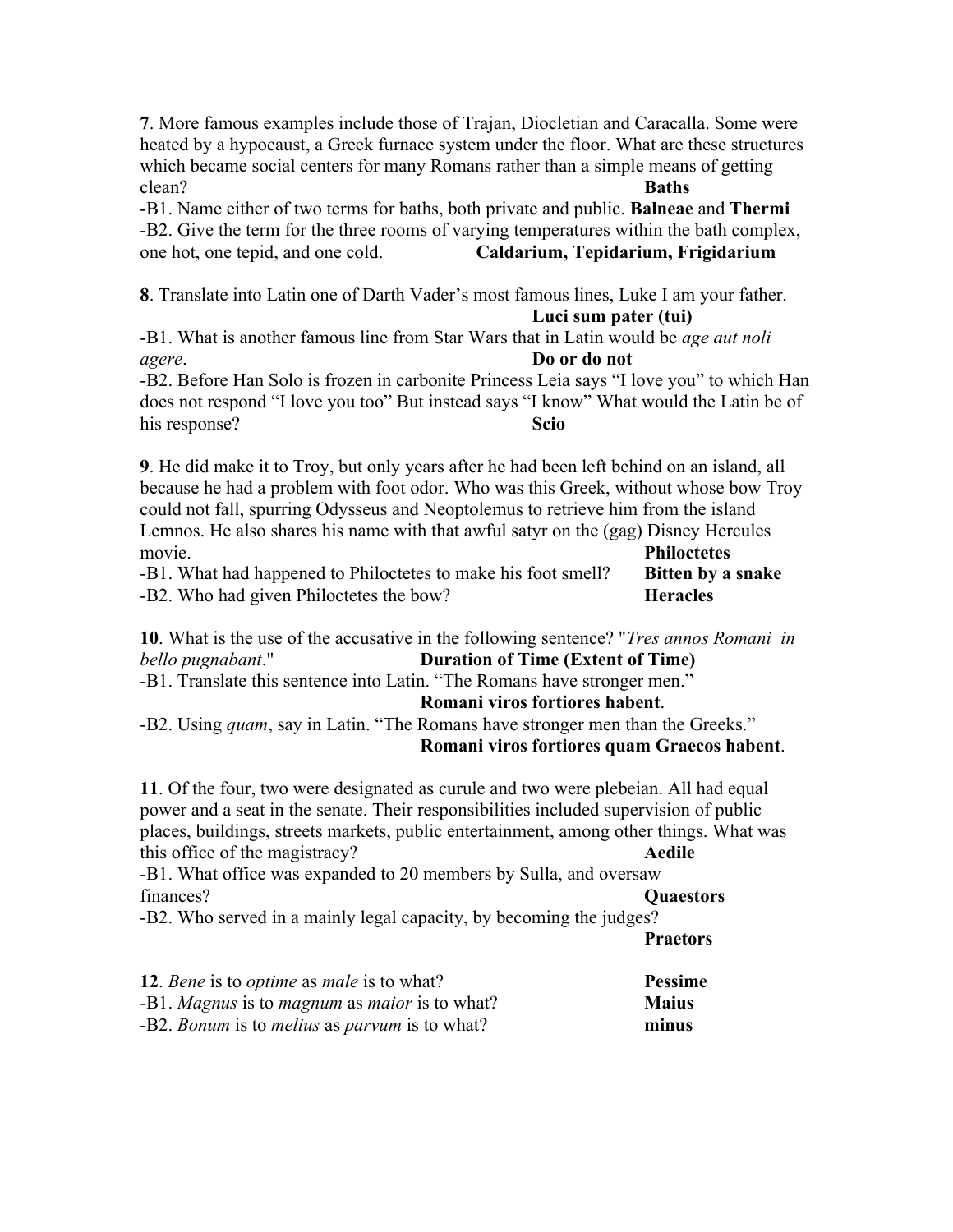**13**. It remains as the best preserved ancient building, having been rebuilt by Hadrian after the original was destroyed by fire in 80 AD. What is this original temple to the seven deities representing the seven planets? **Pantheon**

-B1. What person was the original builder, whose name we can still see on the façade? **M. Vipsanius Agrippa**

-B2."Theon" refers to gods, but what does the "pan" stand for in the building's name? **All**

**14**. Artemis, Amphitryon, ant, spotted snake, eagle, swan, bull, and shower of gold all are shapes he has taken in an effort to "seduce" his many ladies. Who is this prolific philanderer, and baby daddy to many a mortal woman? **Zeus** -B1. Whom did Zeus impregnate as Amphitryon, step-father to Heracles? **Alcmene** -B2. Whom did Zeus seduce as a flame? **Aegina** 

**15**. Translate the following sentence into English. *Heri ad forum a servis in lecticis portati sumus*.

**Yesterday we were/have been carried in litters by the slaves to the forum**. -B1. Translate the following sentence: *Soror fraterque domi manere iussi erant*.

**The sister and the brother had been ordered to remain at home.**

-B2. Translate the following sentence: *Puellam, quam puer amavit, vidi*. **I saw the girl, whom the boy loved**.

**16**. Odysseus, Heracles, Aeneas, Theseus and Pirithous, and Orpheus are all those who have made the trip there and back. What is this abode of the dead ruled by Pluto and Proserpina? **Underworld/Hades**

-B1. What river in the underworld erases memory? **Lethe**

-B2. Which river is the river of fire? **Phlegethon**

**17**. The object of some intransitive verbs, the object of certain compound verbs, agent with a periphrastic, also to show reference and purpose. What case am I explaining?

**Dative**

-B1. What case is used as the direct object of verbs such as utor, fruor, and fungor? **Ablative**

-B2. What case is used with verbs of remembering, forgeting and even sometimes with convicting? **Genitive**

**18**. *Notae via in qua habitant*, what television show would have the Latin title *Domesticae uxores Desperatae*? **Desperate Housewives**  -B1. Which show would simply be titled *Amici*? **Friends**

-B2. Which show would be *Unus Arboreus Collis*? **One Tree Hill**

**19**. The Caelian hill was supposedly given to the people of this city, after it had been destroyed and incorporated by Tullus Hostilius. What was this mother city to Rome, known for the long white hills? **Alba Longa**

-B1. Who had founded Alba Longa centuries earlier? **Ascanius/Iulus**

-B2. Give the two sets of triplets and their sides who settled the Alban wars in combat.

**Horatii – Roman, Curiatii – Alban**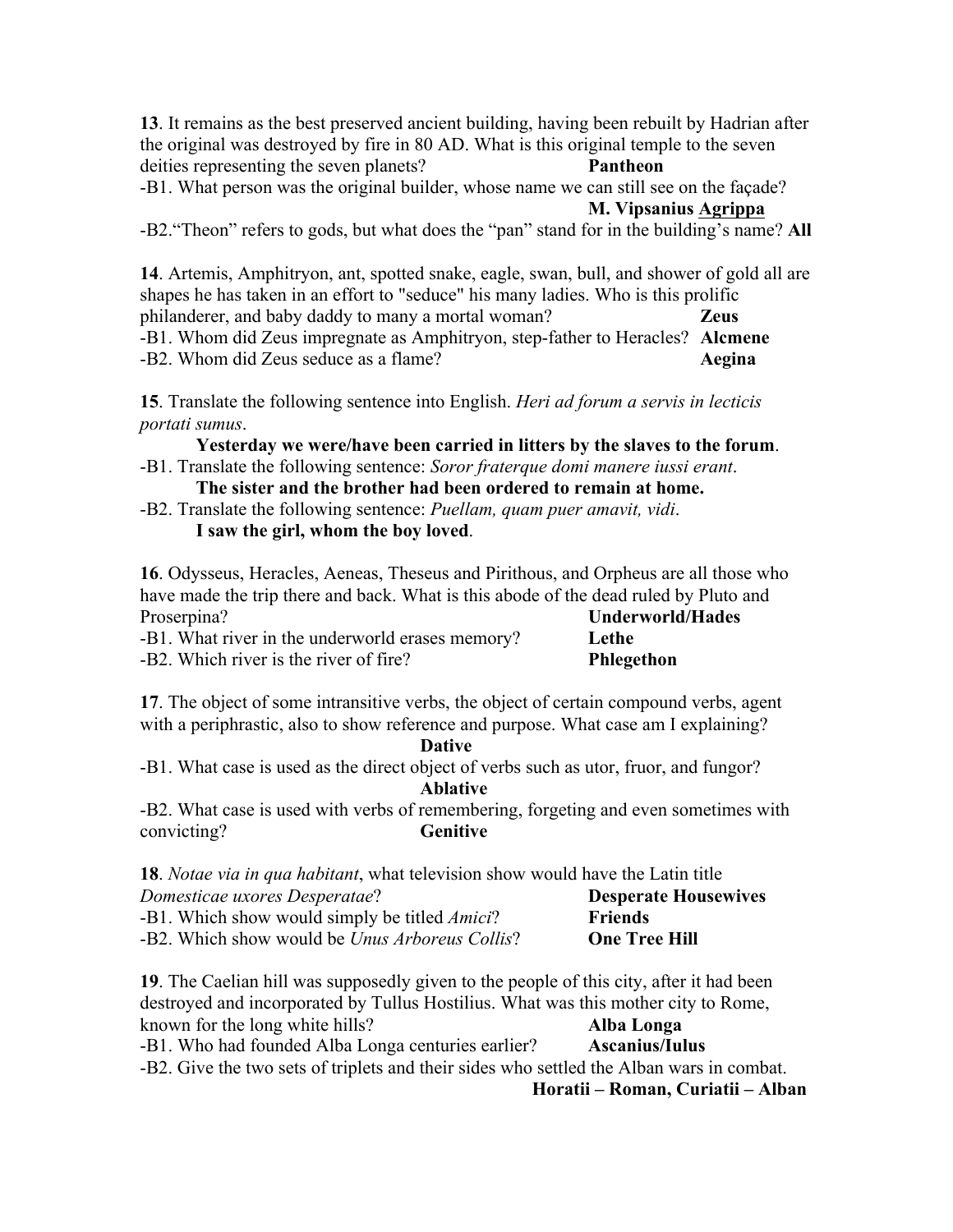**20.** After discovering Troy, Heinrich Schleimann moved into the Peloponnesus, where he discovered the richest and most powerful city in all Bronze Age Greece. What was this city of Agamemnon, for which the entire Bronze age culture is named.

|                                                                | Mycenae       |
|----------------------------------------------------------------|---------------|
| -B1. Over what island kingdom did Odysseus hold sway?          | <b>Ithaca</b> |
| -B2. Which city was the home to Agamemnon's brother, Menelaus? | <b>Sparta</b> |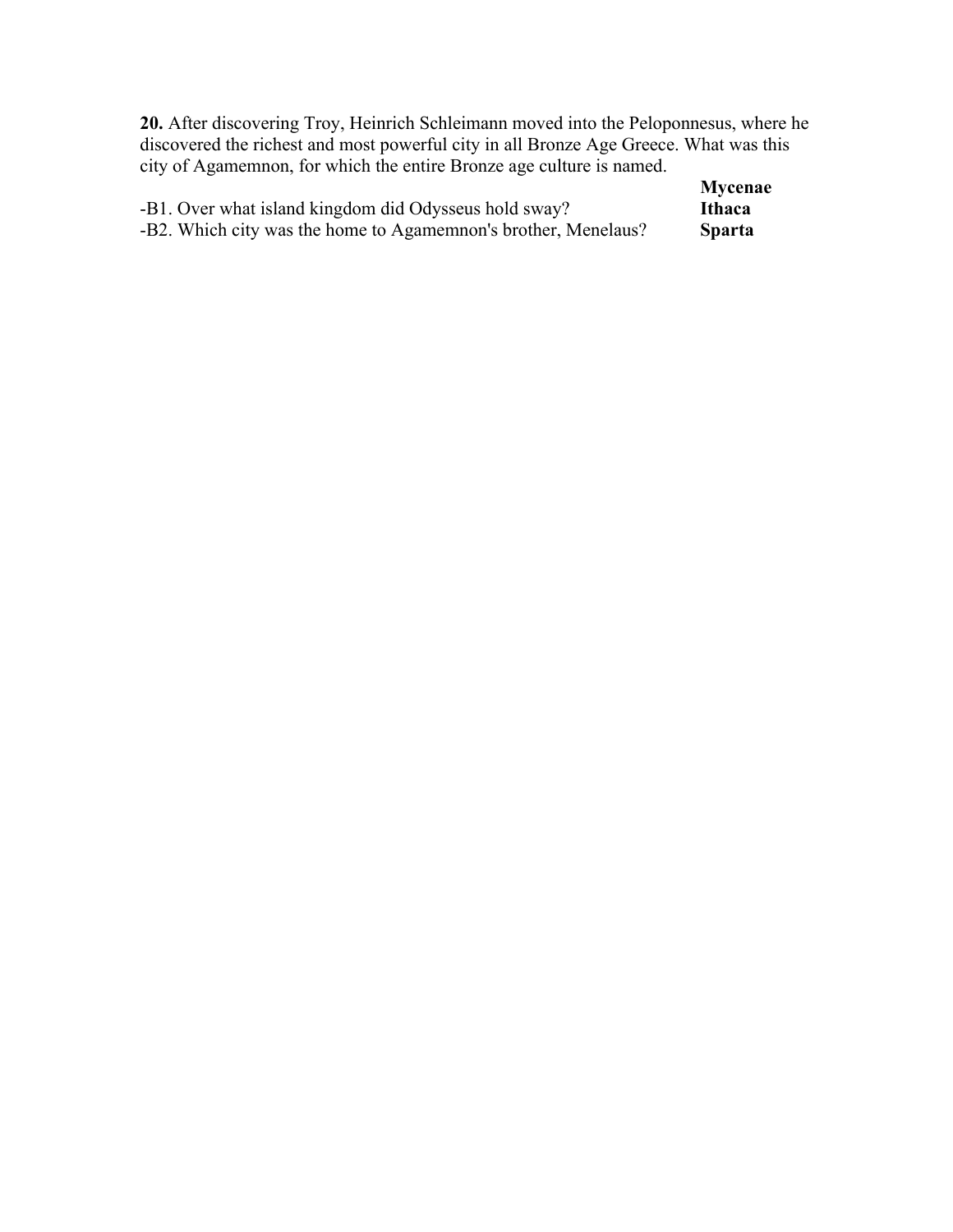# **IJCL Convention Certamen February 26th 2007 Final Round- Lower**

**1.** It was the offspring of the Typhon and the Echidna, and it's description of its parts vary by different accounts. However, all agree that it breathed fire. What was this monster with parts of a goat, lion, and serpent? **Chimera** -B1. What hero killed the Chimera? **Bellerephon** -B2. With what creature's help did Bellerephon accomplish this task? **Pegasus**

**2.** Say in Latin: The consul himself led the soliders. **Consul ipse milites duxit** -B1. Say in Latin: They were not able to capture the city themselves.

**Ipsi Urbem capere non possunt**

-B2. Say in Latin: The leader of the Romans will praise himself.

### **Dux Romanorum se laudabit**

**3**. It flows from Mount Monviso west to the Adriatic sea, creating the Valley in northern Italy which bears its name. This Valley was essentially Cisalpine Gaul. What is this river known as the Padus in ancient times, Italy's longest river. **Po** -B1. What other river separated Italy from Cisalpine Gaul, made famous by a 49 BC crossing? **Rubicon** -B2. What mountain range creates a backbone of the peninsula? **Apennines**

**4.** What is the use of the subjunctive in the following sentence?

| Tot libros legimus ut defessi essemus.                             | <b>Result clause</b>     |
|--------------------------------------------------------------------|--------------------------|
| -B1. What is the use of the subjunctive in the following sentence? |                          |
| Populus in Foro stetit ut orationes audiret.                       | <b>Purpose clause</b>    |
| -B2. What is the use of the subjunctive in the following sentence? |                          |
| Nemo scit cur bellum gestum sit.                                   | <b>Indirect question</b> |

| <b>5.</b> Examples include <i>civis, finis, ars, pars, vis</i> , and <i>mare</i> . What designation do these third |                 |
|--------------------------------------------------------------------------------------------------------------------|-----------------|
| declension nouns have, all sharing a genitive plural ending in " <i>ium</i> ?"                                     | <i>i</i> -stems |
| $-B1$ . Using the adjective <i>brevis, is, e, give the ablative singular.</i>                                      | <b>hrevi</b>    |
| -B2. Make <i>brevi</i> nominative, plural, neuter.                                                                 | brevia          |

**6.** There is some debate as to whether girls were given one to wear, and generals wore theirs in celebrating triumphs. What was this amulet worn by children to ward off evil spirits? **Bulla** 

| -B1. What toga was worn by those in mourning?              | Toga Sordida      |
|------------------------------------------------------------|-------------------|
| -B2. What toga was worn by generals celebrating a triumph? | <b>Toga Picta</b> |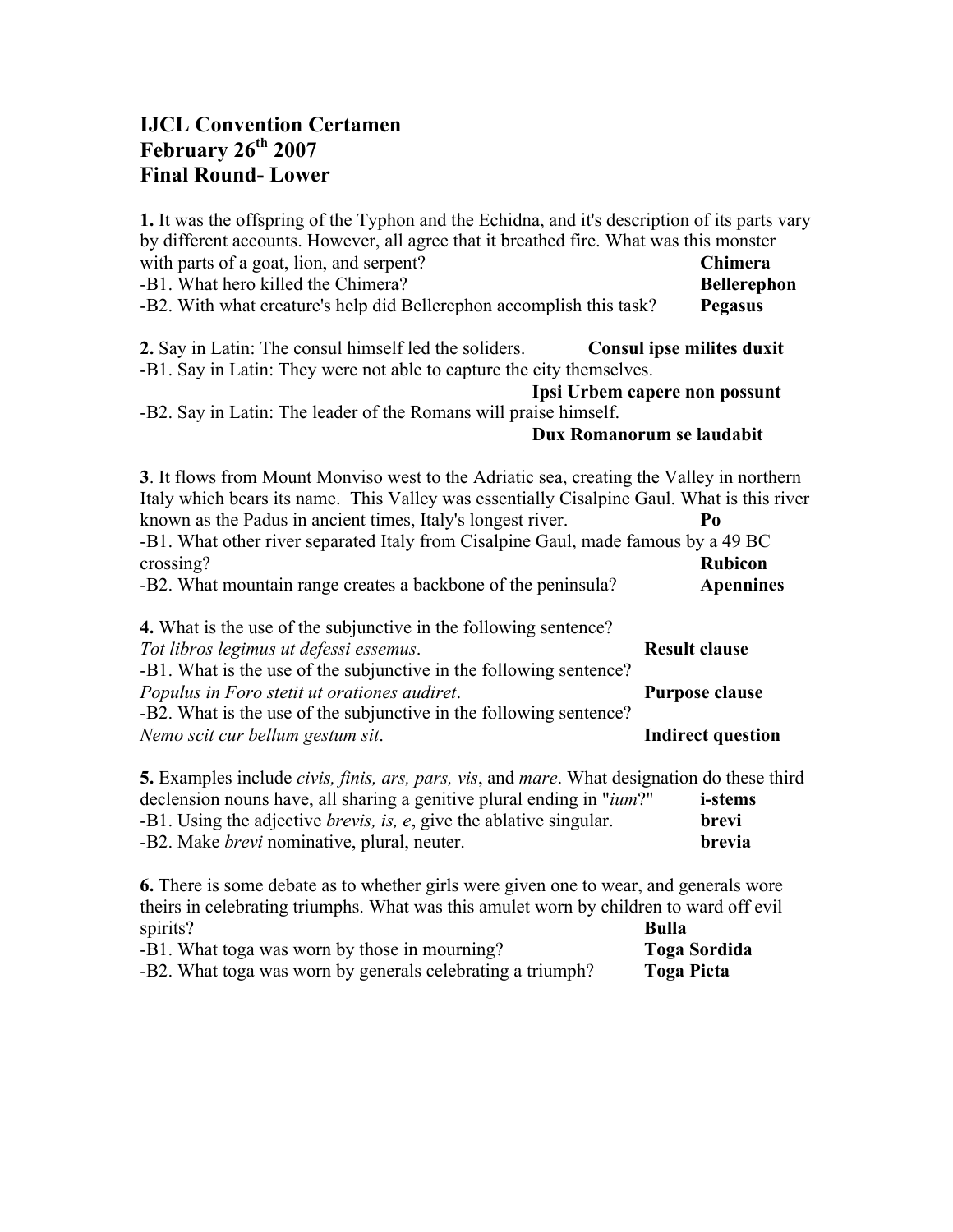**7.** They were called Tyrrhenoi by the Greeks, and their influence upon the development of Rome is astounding. Who were these people north of Rome who were separated from Latium by the Tiber river? **Etruscans**

-B1. What emperor with epilepsy was reported to be the last to speak Etruscan?

#### **Claudius**

-B2. For what events did the Etruscans develop the gladiatorial games, a practice which the Romans adopted? **Funerals**

**8.** Give the Latin motto of John Hopkins University which translates into English as The truth will free you. **Veritas vos liberabit.** -B1. Give the Latin motto of Dartmouth College which translates into English as the voice of one crying in the wilderness. **Vox clamantis in deserto** -B2. Give the Latin motto of Tulane University which translates into English as Not for herself, but for her own. **Non sibi, sed suis**

**9.** What is the third person plural present passive indicative of the verb *audio, audire*?

|                                     | audiuntur            |
|-------------------------------------|----------------------|
| -B1. Make <i>audiuntur</i> future.  | Audientur            |
| -B2. Make <i>audientur</i> perfect. | Auditi, -ae, -a sunt |

**10.** He wore a loincloth, belt, short greave on his left leg, a linen manica to protect his right arm, and carried a long curved shield of a legionaire. However, it was from his high crested helmet whence he got his name. What type of Gladiator earned his name for the fishlike appearance of his helmet? **Murmillo**

-B1. The *murmillo* often paired with this gladiator who carried the net and trident.

|                                           | <b>Retiarius</b>  |
|-------------------------------------------|-------------------|
| -B2. What gladiator was the beast hunter? | <b>Bestiarius</b> |

**11.** Some say she was reared by the Seasons, she was seduced by Zeus in the shape of a cuckoo, but later he hung her from heaven by the wrists, she was the mother of Eileithyia, she vied for recognition as patron deity of Argos against Poseidon and won, according to Ovid she blinded Teiresias for siding with her husband. Who was this jealous Olympian whom Paris did not choose as the most fair? **Hera** -B1. We all know that Hera was the wife of Zeus but she was not his first wife, who the first wife of Zeus? **Metis** -B2. Generally speaking Hera was known for her jealously and rage however she did

favor atleast one hero, who was this leader of a grand expedition? **Jason**

**12.** Listen carefully to the following story as I read it twice. Then *Latine responde*. *Rex Romanorum, nomine Tarquinius Superbus, templum in monte Capitolino aedificavit. Ubi templum factum erat, Rex templum tribus dis, Iuppiteri, Iunoni, et Minervae dedicavit. Templum a omnibus Romanis amatum est.*

Question*: Quis templum aedificavit*? **Rex / Tarquinius Superbus**

-B1. *Ubi Rex templum aedificavit*? **In monte Capitalino**

-B2. *Quibus Rex templum dedicavit*? **Iuppiteri, Iunoni, Minervae**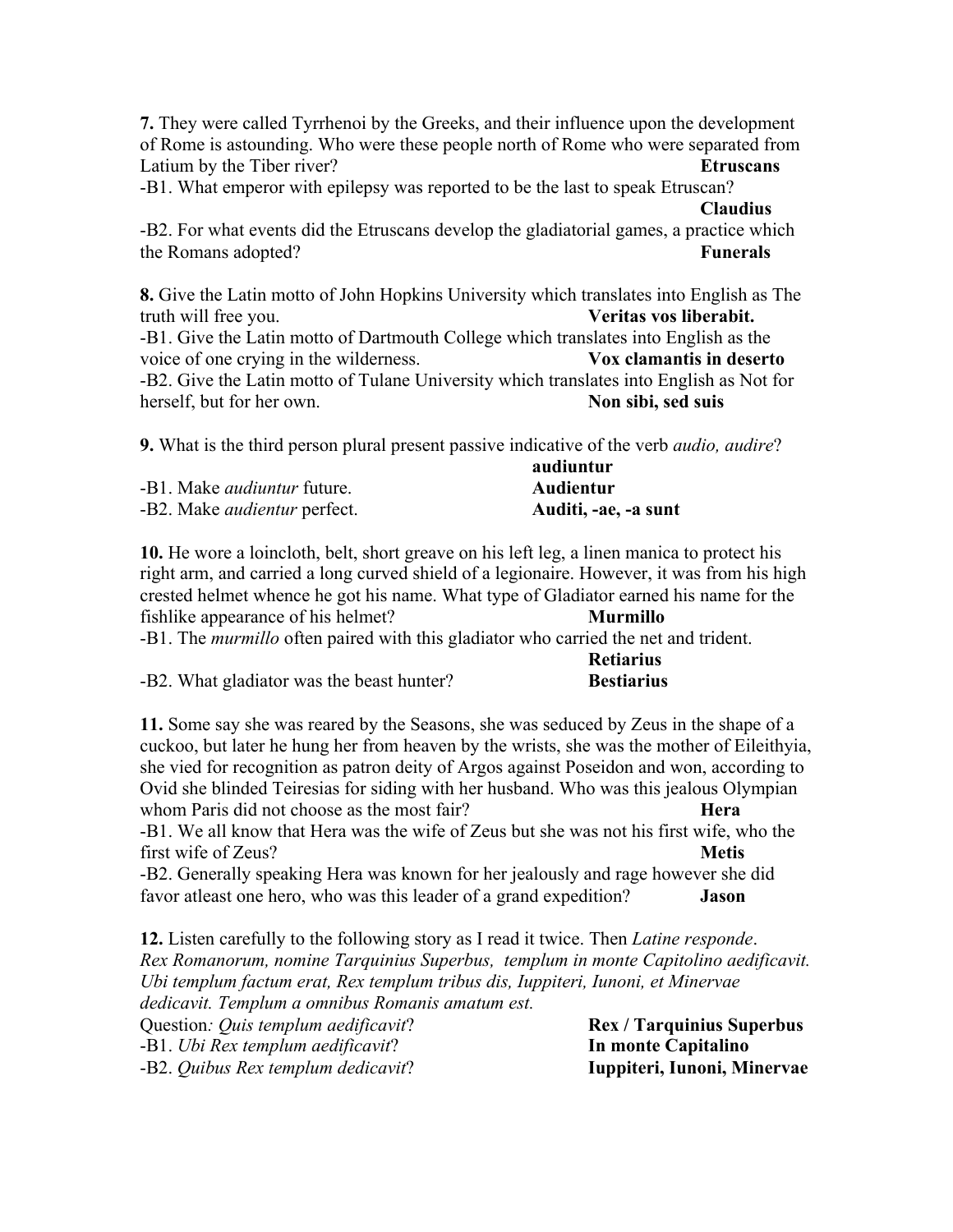**13.** He is actually Dardanian, a neighboring town north of Troy, and he appears in a famous scene in the Iliad, fighting against Diomedes, when his mother attempts to save him. Who is this Trojan hero, the subject of Vergil's great epic? **Aeneas**  -B1. What woman does Aeneas spurn in Carthage, leading to her suicide? **Dido** -B2. What new wife does Aeneas find in Italy, but not until he fights a war over her? **Lavinia**

**14**. Distinguish in meaning between *quiDAM* and *quiDEM*.

**Quidam - a certain; quidem-indeed**

-B1. Distinguish between *quamquam* and *umquam*.

**quamquam - although; umquam - ever** -B2. Distinguish between *quaero* and *queror*. **quaero - ask for, seek; queror - complain**

**15**. She accompanied her father into exile, but after his death, she returned to Thebes, and Haemon, the son of Creon fell in love with her. Who was this sister of Polynices and daughter of Oedipus who buried her brother in spite of Creon's command not to do so? **Antigone**

-B1. What other brother had refused to step down from the throne, provoking Polynices' attack? **Eteocles**

-B2. What sister of Antigone falsely confessed she had done the same, wanting the same punishment as Antigone, that of being locked in a cave? **Ismene**

**16.** What is the Latin verb from which we get our Engish word "progress?"

### **progredior - advance, go forward**

-B1. What is the Latin adjective and its meaning from which we derive "quality?"

# **qualis, is, e - what sort of**

-B2. What is the Latin noun and meaning from which we derive "belligerent?" **bellum, i - war**

| 17. In carmine de pecunia et molestiis, sunt tres principes cantores, praesertim                          |                             |
|-----------------------------------------------------------------------------------------------------------|-----------------------------|
| <i>Infamis M-A-G-N-U-S.</i> What rap song would have the Latin title <i>Plus Pecuniarum</i> , <i>plus</i> |                             |
| Molestiarum.                                                                                              | <b>Mo Money Mo Problems</b> |
| -B1. Which infamous rap has the title <i>Glaciens</i> , <i>Glaciens Infans</i> ?                          | <b>Ice, Ice Baby</b>        |
| -B2. Which Ludacris classic would have the title <i>Exvolve</i> !                                         | <b>Roll Out</b>             |
|                                                                                                           |                             |

| <b>18.</b> Give the date in Latin for Caesar's assassination. | Idibus Martiis Januariis |
|---------------------------------------------------------------|--------------------------|
| -B1. Give today's date, February $24th$ in Latin.             | a.d. VI Kalendas Martias |
| -B2. Give the date in Latin for New year's eve.               | <b>Pridie Kalendas</b>   |

**19.** Much of his life was spent in exile, split between two islands. The emperor Augustus had sent him to Rhodes, but thanks in part to his tireless mother lobbying for his return, he returned to become next in line to the Principate. However, his rule degenerated to exile on the isle of Capri. Who was the second emperor of Rome? **Tiberius** -B1. Who was the mother of Tiberius? **Livia** -B2. Within 5 years, when did Tiberius die, passing the power to his insane nephew Gaius? **37 AD (Accept 32-42 BC)**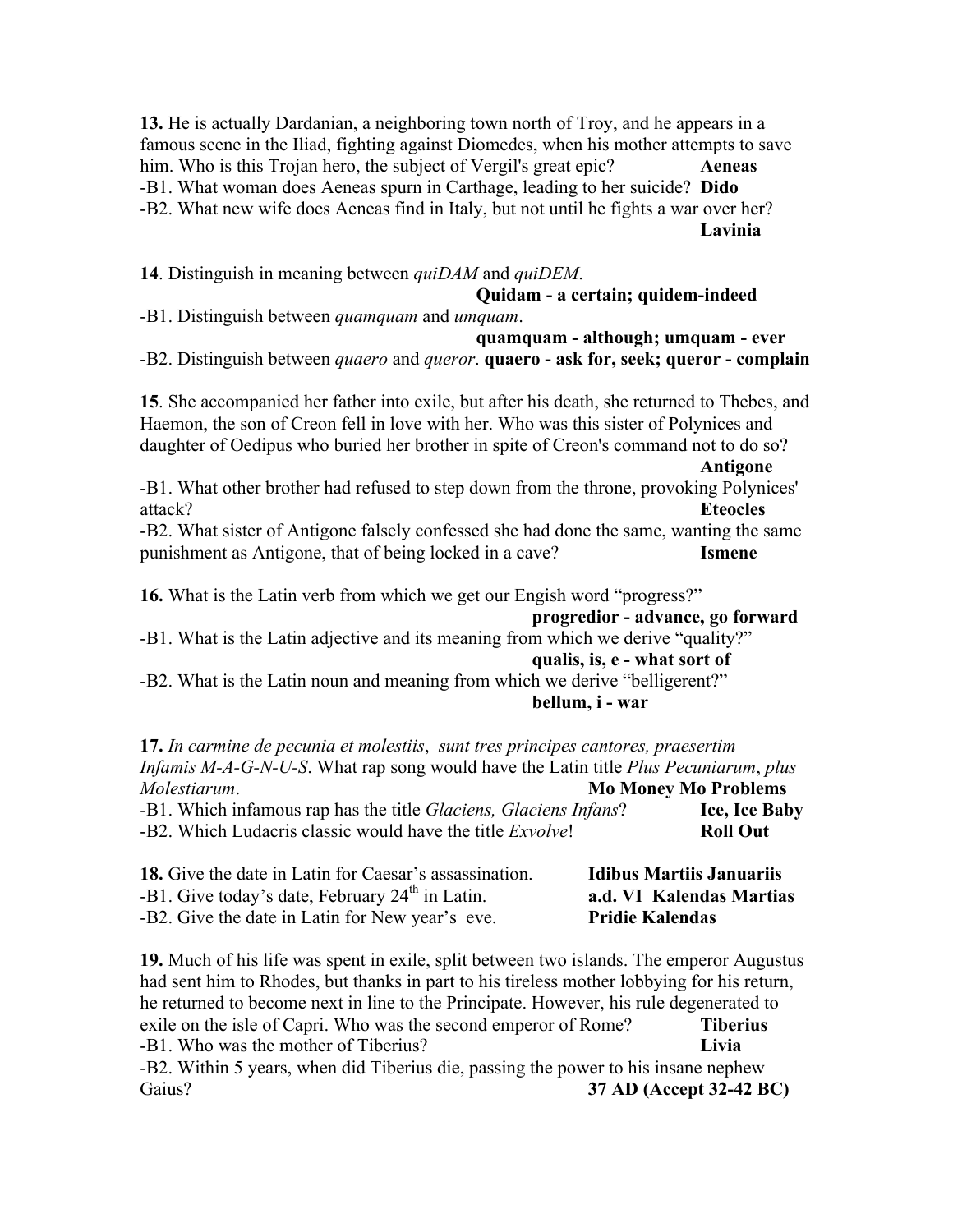**20.** She had her home on the edge of Oceanus, and her brother was Helios. In Homer she wears a saffron robe and has the great epithet rosy fingered. Who was this goddess of the dawn? **Eos**

-B1. With what mortal did Eos fall in love, requesting immortality, but forgetting youth?<br>Tithonus forgetting youth?

-B2. What was their offspring, the great Ethiopian warrior, who comes to the aid of Troy?<br> **Memnon** aid of Troy?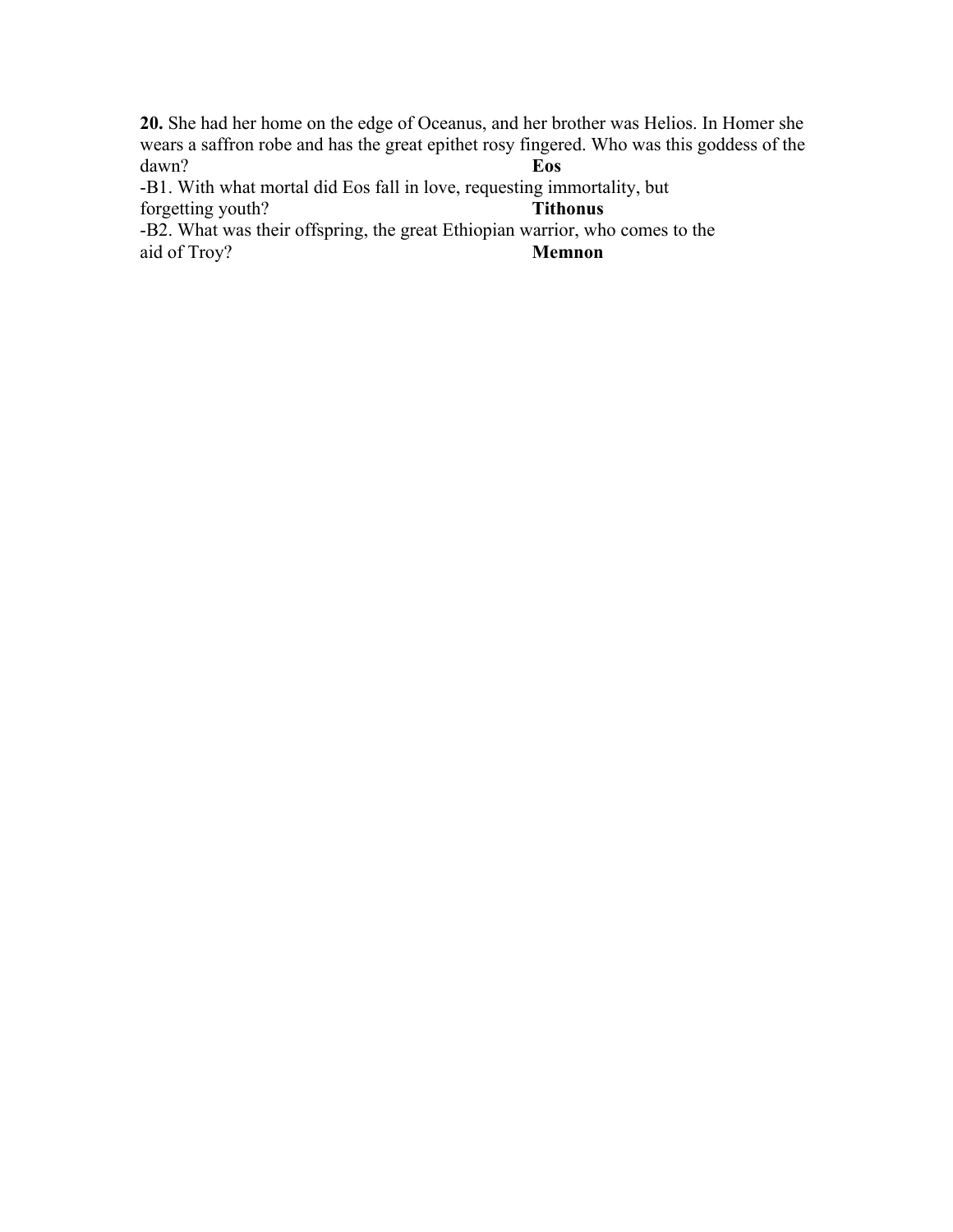# **IJCL Convention Certamen February 25th 2007 First Round- Upper**

**1.** The Carthaginians had hidden in the hills surrounding a valley enclosed with a lake on the side. The foolish Roman commander Flamminius nonetheless entered the valley, whereupon Hannibal sent the soldiers downhill, closed the gate of the valley and obliterated the Roman forces. Name this 217 BC battle. **Trasimene Lake** -B1. Following Trasimene, to whom did the Romans entrust their forces, nicknamed Cunctator? **Q. Fabius Maximus** -B2. Who led the Roman assault on Sicily in the 2nd Punic war? **Marcellus**

**2.** Translate into English: Caesar milites suos hortatur ut ferocissime pugnetur. **Caesar encourages his soliders to fight very fiercely.** -B1. What is the use of the subjunctive in the previous sentence. **Indirect Command (Jussive noun clause)**

-B2. What word or words introduce a negative Indirect Command? **ne**

**3.** Athena sent Telemachus to Nestor and Menelaus to inquire about information regarding his father. To what cities did Telemachus travel? **Pylos and Sparta** -B1. Who was Odysseus' faithful swineherd who recognized him and helped him regain entry into his palace still disguised as a begger? **Eumaeus** -B2. Who was Odysseus' old nurse who also recognized him from a scar? **Euryclea**

**4.** We should be most thankful that this man who chose to live most of life away from Rome, for because of it we not only have the first century BC revealed in detail, but we also have the personal views of a man who experienced it firsthand. Who was this best friend to Cicero, and recipient of the majority of his myriad of letters? **Atticus** -B1. Of second great letter writer from Rome we have really merely disguised philosophical treatises in letter form. Who was this scholar and stoic philosopher of the early empire who wrote letters to a certain Lucilius? **Seneca** -B2. The third great letter writer, of course, was Pliny. To whom, besides Trajan, did Pliny address most of his letters, including the famous ones about Vesuvius? **Tacitus**

**5.** What kind of conditional is found in the following sentence? Si in Italia manebis, nos te conservabimus. **Future More Vivid** -B2. What kind of conditional is found in the following sentence? Sine dubio hoc accidisset, si fuisset potestas. **Past contrary to Fact** -B1. What kind of conditional is found in the following sentence? Si Catilina essem, has condiciones acciperem. **Present Contrary to Fact**

**6.** Societas Annuli would be the title of what Peter Jackson film? **Fellowship of the Ring**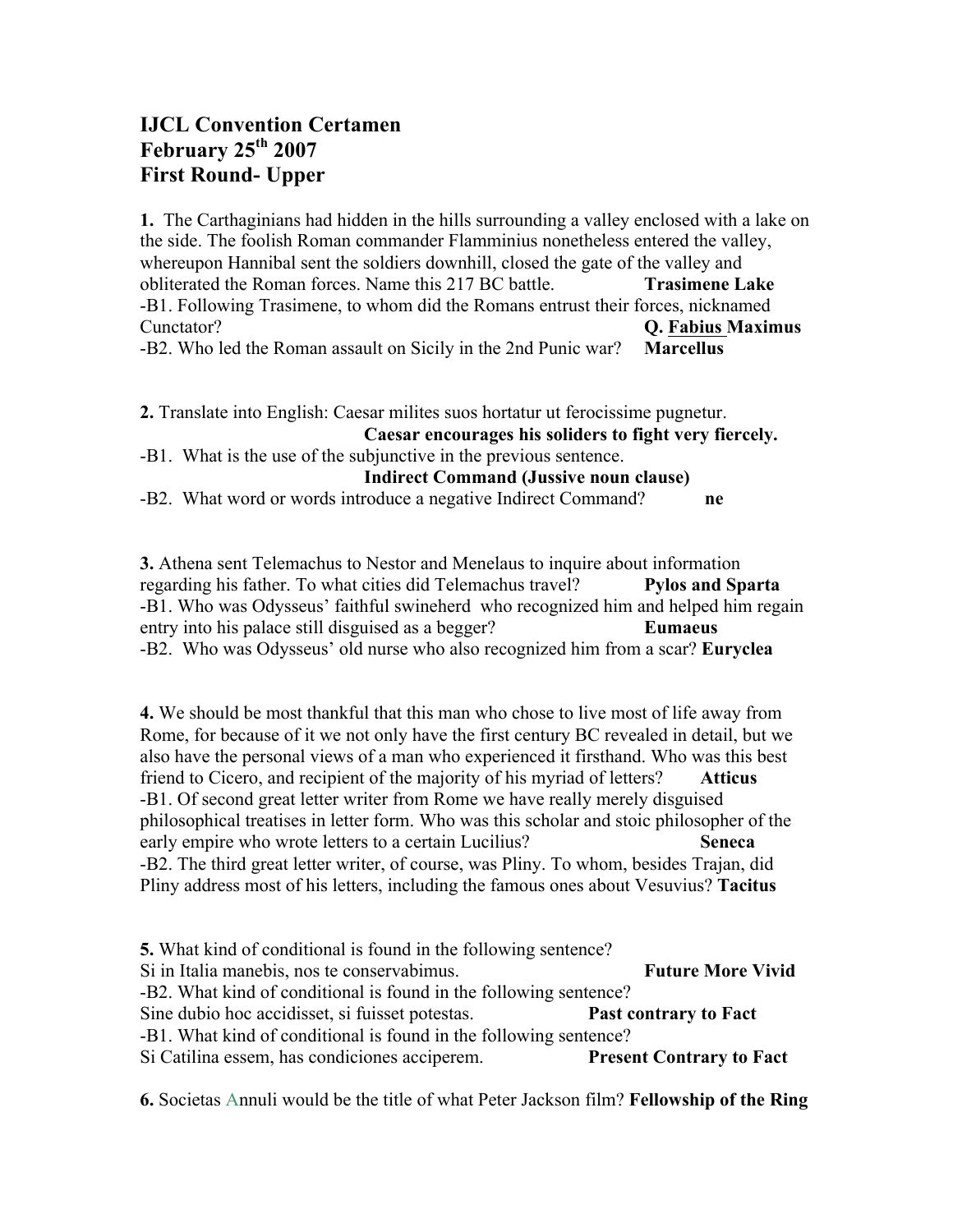-B1. Of course that is the first installment of the Lord of the Rings trilogy. What would the second installment be in Latin? **Duo turres OR duo arces** -B2. What then would the third installment be in Latin? **Regressus regis OR reditus regis**

**7.** The Romans considered it the border of the civilized world, and Augustus brags about crossing it in his *Res Gestae*. Traditionally it served as the border between the Celts in Gaul and those wild Germans. What is this river, the edge of the empire in the north, known in Latin as *Rhenus*? **Rhine** -B1. What river in Spain formed the border between Carthaginian and Roman interests

before the second Punic War? **Ebro**

-B2. What longest river in Italy drains Cisalpine Gaul in the valley which bears its name? **Po / Padus**

**8.** Canis, Vulture, Senio, and Venus were all throws in this popular game, which is similar to throwing dice. **Tali** (**knucklebones**)

-B1. Gambling was especially popular on which festival, in which slaves and masters traded positions? **Saturnalia**

-B2. Which other festival held on February 15 featured priests whipping the shoulders of women seeking fertility? **Lupercalia**

**9.** Translate into Latin. We dared to tell the truth. **Ausi sumus dicere veritatem** -B1. Translate into Latin. We hate our teacher.

**Odimus nostrum magistrum/nostrum magistram** -B2. Translate into Latin. Follow me, slave! **Sequere me, serve**

**10.** They include adversative, also known as concessive; circumstantial, also known as descriptive; and causal. What are these clauses, which take their collective name from the word they share? **Cum Clauses**

-B1. Which cum clause takes an indicative verb? **Temporal**

-B2. Which cum clause looks for the word *tamen* in the main clause?

**Adversative (Concessive)** 

**11.** Vota tamen tetigere deos tetigere parentes Nam color in pomo est ubi permaturuit ater Quodque rogis superest una requiescit in urna From what story in Ovid's Metamorphoses are these the final lines? **Pyramus & Thisbe**

-B1.What kind of tree is pomo? **Mulberry** -B2. At whose tomb do Pyramus and Thisbe meet? **Ninus**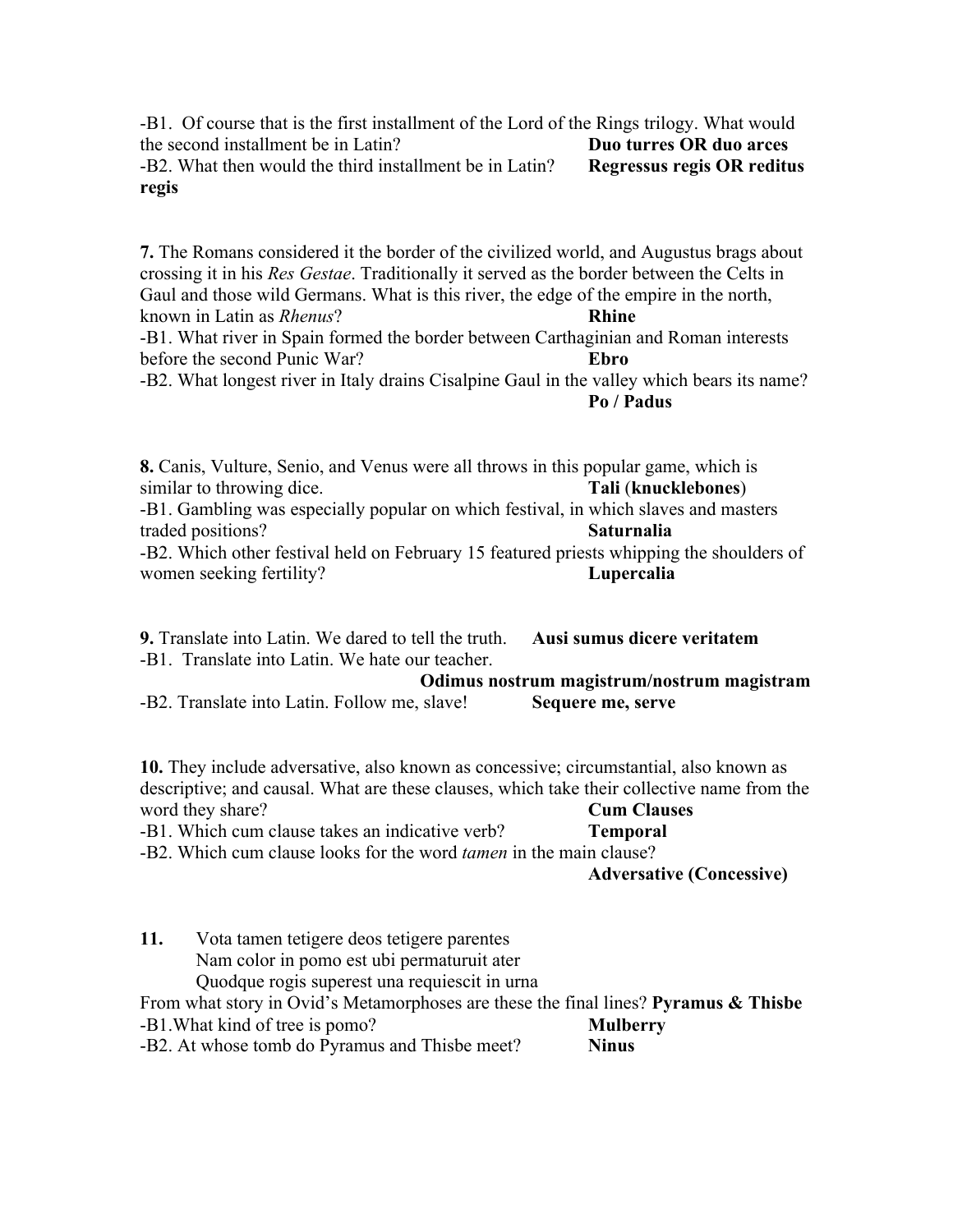| 12. Who is the brother of Hecuba who advised the Trojans to hand Helen back over to the |          |
|-----------------------------------------------------------------------------------------|----------|
| Greeks to avoid the war? After the war he was spared together with his wife Theano and  |          |
| allowed to sail to Italy where they founded a city.                                     | Antenor  |
| -B1. To what goddess was Theano a priestess?                                            | Athena   |
| -B2. What was the name of the city they founded?                                        | Patavium |
|                                                                                         |          |

**13.** "All hands on deck," "the prows appeared in the horizon," and the exclamation "Nice wheels!" all convey what type of metonymy in which a part represents a whole object? **Synecdoche**

B1. What is the literary device in which a person or thing who is not present is addressed? **Apostrophe**

B2. What literary device is the delay of a word or phrase to the next line of poetry for dramatic effect? **Enjambment**

**14.** From what Latin root and meaning is 'False' derived? **Fallo (Fallere), to decieve** -B1. From what Latin root and meaning is 'important' derived? **Porto (Portare), to carry**

-B2. From what Latin root and meaning is 'obvious' derived? **Via, way or road**

**15.** Lucius is the main character in what work by Apuleius?

|  | <b>Golden Ass (Metamorphoses)</b> |
|--|-----------------------------------|
|--|-----------------------------------|

| -B1. Trimalchio is a main character in what work by Petronius? | <b>Satyricon</b> |
|----------------------------------------------------------------|------------------|
| -B2. Who is the main character of Livius Andronicus' Odusia?   | Odysseus         |

**16.** Heracles freed me, I killed Androgeus, and Theseus finally slew me. Who am I? **Cretan Bull**

-B1. According to Euripides, Heracles on his way to fetch the Mares of Diomedes stopped in Thrace where he was entertained by King Admetus who had just lost a wife. Who was this wife whom Heracles saved from death and returned to Admetus?

### **Alcestis**

-B2. After Heracles captured the mares of Diomedes he entrusted them to his lover so he could route the enemy; however, when he returned, the mares had eaten his lover. Who was this lover whom Heracles buried and founded a city bearing his name?

**Abderus**

| 17. Give the ablative plural of dea deae f. goddess.              | <b>Deabus</b>   |
|-------------------------------------------------------------------|-----------------|
| -B1. Give the arcahic genitive singular of familia –ae f. family. | <b>Familias</b> |
| -B2. Give the locative form of Gallia –ae f. Gaul.                | <b>Galliae</b>  |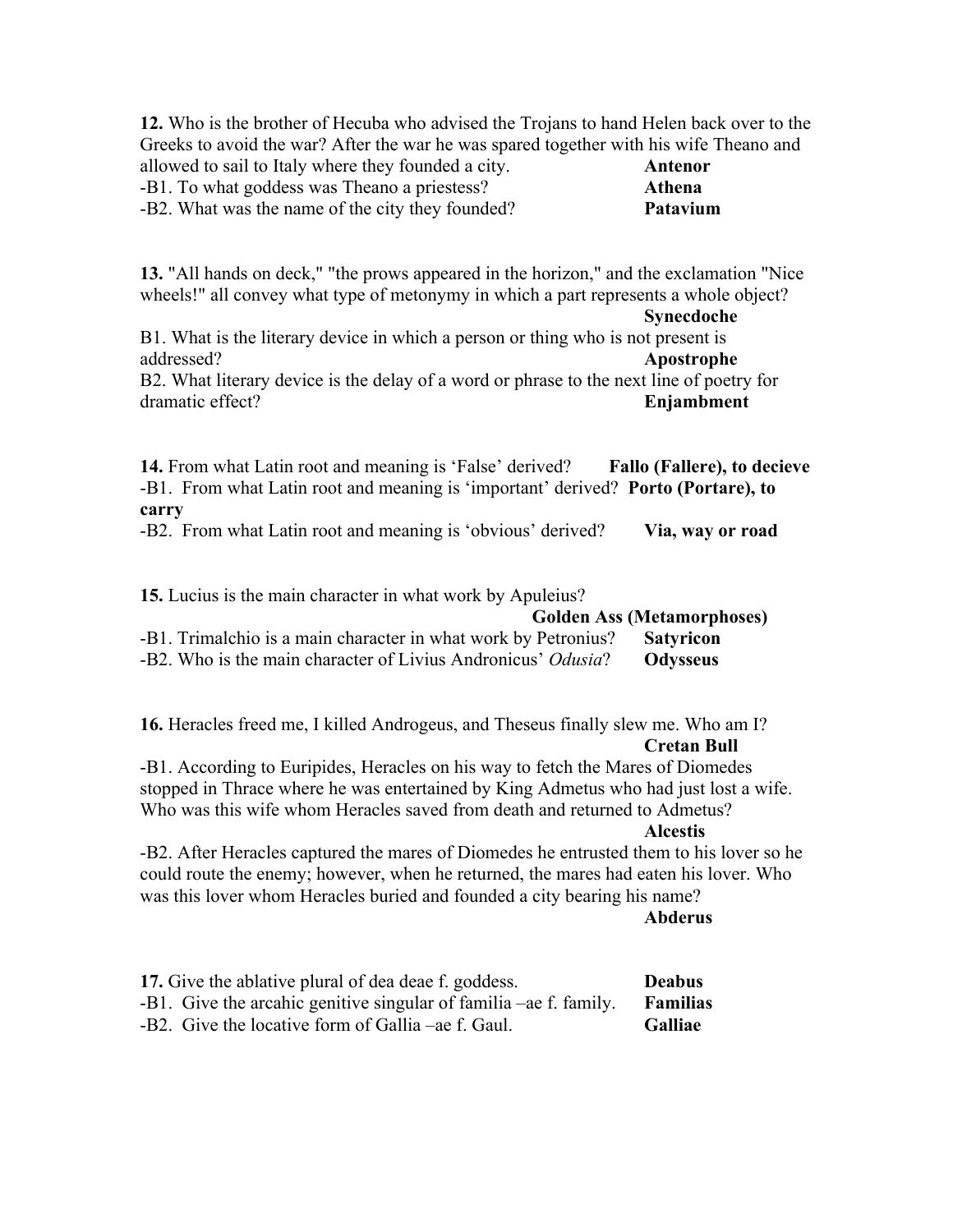**18.** Go Razorbacks! What is the motto of the state of Arkansas, which translates into English as "Let the people rule"? **Regnation Regnat Populus** -B1. Go Tide! What is the motto of the state of Alabama, which translates into English as "We dare to defend our rights"? **Audemus jura nostra defendere** -B2. Go Tarheels! What is the motto of North Carolina, which translates into English as "To be rather than to be seen"? **Esse quam videri**

**19.** He married four times, never with luck, and the last may have been the death of him, literally. His earlier wife Messalina publicly claimed her boyfriend as the new emperor, and had to be disposed. Who was this emperor who allegedly spoke Etruscan, annexed Britain as a province, and married his niece Agrippina the Younger so she might have her son Nero as next in line? **Claudius**

-B1. After Burrus died and Seneca lost influence, what worthless Praetorian prefect became the advisor to Nero? **Tigellinus** 

-B2. What capable general under Nero stabilized rebellion in Armenia in the late 50's AD? **Corbulo**

**20.** Who is the mother of Minos, Rhadamanthys, and Sarpedon, who was seduced from her home in Tyre, from her father Agenor and brother Cadmus by Zeus in the form of a white bull? **Europa** 

-B1. Who is the mother of Ampion and Zethus who was seduced by Zeus in the form of a Satyr? **Antiope**

-B2. Who is the mother of Aeacus who was seduced by Zeus in the form of a flame? **Aegina**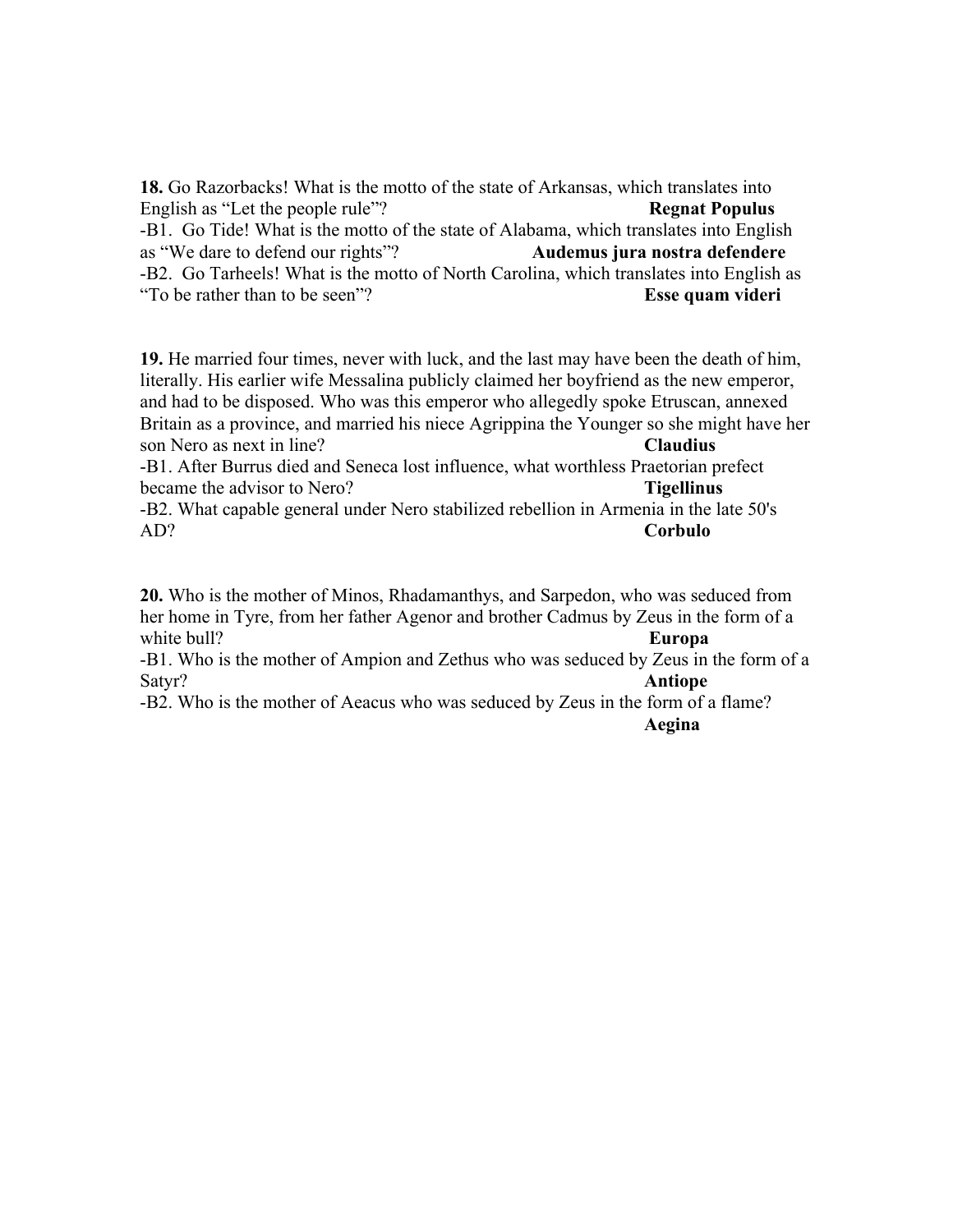# **IJCL Convention Certamen February 25th 2007 Second Round- Upper**

1. Of course some spent their time in Elysium, and some suffered in Tartarus but actually most shades spent their time going through the motions of their former lives on this plain found in the underworld. What is the name of this plain? **Asphodel** -B1. What is the river of wailing found in the underworld? **Cocytus** -B2. What judge of the underworld is often found in Roman comedy as the gatekeeper? **Aeacus**

2. These were the large buildings which house the many tombs or urns for the dead. What were these dovecote buildings? **Columbaria** -B1. What are the stone coffins which are literally "flesh eaters?" **Sarcophagi** -B2. What did the Romans call the spooky spirits of the dead? **Lemures**

3. His work is the oldest completely surviving work in Latin dactylic hexameter. It is essentially a scientific treatise, exposing the virtues of Epicureanism and Atom Theory. What is this work in 6 books by T. Lucretius Carus? **De Rerum Natura** -B1. Whose works survive only in fragments although he was truly the first to fit the Greek meter to the Latin Language in his Annales? **Q. Ennius** -B2. What author, the author of the Pharsalia, did not finish his masterpiece of dactylic hexameter, having been caught in the Pisonian conspiracy? **Lucan**

4. In Greek prose, Herodotus loves this construction above all else, but unlike Latin it does not always use an infinitive. What is this construction, usually following a verb of mental action that takes an accusative subject and an infinitive verb? **Indirect statement** -B1. What is the requirement of verbs in indirect questions? They are **subjunctive** -B2. What is the requirement of verbs in indirect commands? They are **subjunctive**

| 5. Complete the following analogy: <i>Laetus</i> is to <i>malus</i> as <i>laetior</i> is to | peior      |
|---------------------------------------------------------------------------------------------|------------|
| -B1. <i>Amat</i> is to <i>facit</i> as <i>amatur</i> is to                                  |            |
| -B2. <i>Laetus</i> is to <i>humilis</i> as <i>laetissimus</i> is to                         | humillimus |

6. Sulla increased their number to 20, and officially made its attainment a requirement to enter the senate. What was this office in charge of financial affairs? **Quaestors** -B1. Which class, ineligible for the Senate, but whose sons were not, was the business class of Rome? **Equites** -B2. Of the four assemblies in Rome, which could only be called and presided by the Tribune? **Concilium Plebis**

7. In book VIII of the Aeneid, who tells Aeneas in his sleep that his son will found the city of Alba Longa in thirty years? **Tiber the river-god** -B1. What city does he tell Aeneas to seek help from? **Pallenteum**

-B2. Who is the king of that city? **Evander**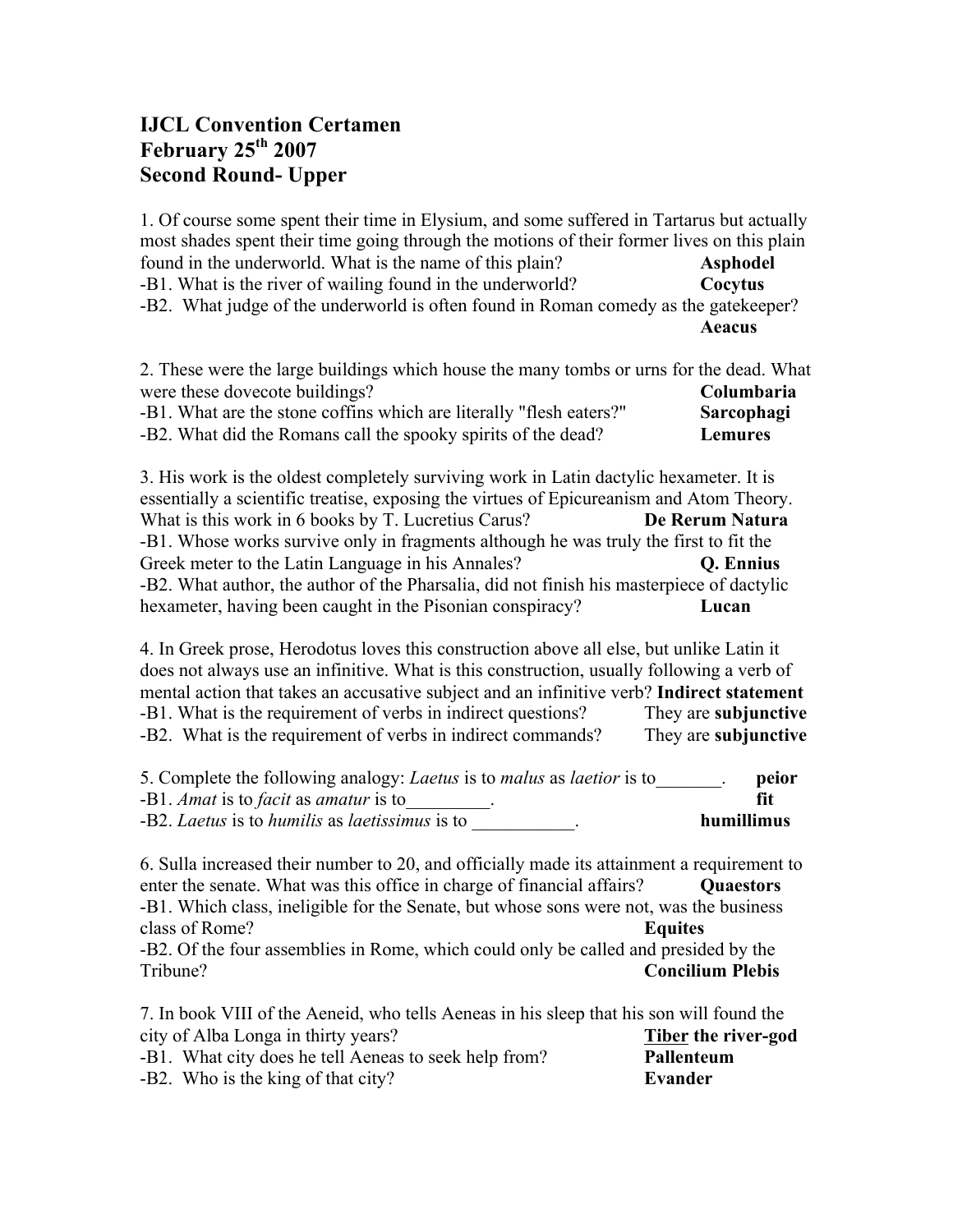8. The following passage will be read twice. I will then read the questions in English. You may answer in English or in Latin.

Tu ne quaesieris, scire nefas, quem mihi, quem tibi finem di dederint, Leuconoe, nec Babylonios temptaris numeros. ut melius, quidquid erit, pati. seu pluris hiemes seu tribuit Iuppiter ultimam,

What is it a crime to know? **What end the gods will give (quem finem di dederint)**

-B1. What is it better to endure? **Whatever will be (quidquid erit)**

-B2. It is wrong to know how many of what Jove will allot?

## **Storms (hiemes) OR by metonomy, years**

9. In the sentences, "I believe you that the dog ate your homework", "I will not spare you the punishment", "I trust that you will all do your homework", and "I even envy you", what case would YOU be? **Dative** 

-B1. "I will use the textbook", "I enjoy Latin", "The sheep feed upon the meadow". What would the case of all of the previous objects? **Ablative**

-B2. "Don't forget your elders", "Remember me", "I am ashamed of you". What case would all of the previous objects be? **Genitive**

10. The first line of Vergil's *Aeneid* contains how many syllables? **15** -B1. The first line contains how many dactyls? **3** -B2. How many elisions does the first line contain? **0**

11. Who was the first threat that Theseus disposed of after he left Troezen, who was commonly referred to as the clubman? **Periphetes ( Corynetes)** -B1 Who was the threat Theseus disposed of, who forced travelers to stop to wash his feet and would then kick them over a cliff to a flesh eating tortoise below? **Sciron** -B2. Who was the cruel giant whom Theseus slew who would stretch or chop the legs off of victims depending on how tall they were? **Procrustes**

12. Differentiate between *lepus* and *lepidus*.

## **lepus- rabbit, lepidus-charming**

-B1. Differentiate between the words *aes* and *aetas*.

| aes-bronze aetas-age, generation |
|----------------------------------|
| bad and apple                    |

-B2. Give two separate translations for *malum*.

13. Who am I? I cut off my father's purple lock of hair to give to king Minos, however Minos would not accept it and later my father and I were turned into birds which are natural enemies. **Scylla**

-B1. Who am I? I was being chased by Aesacus when I was bitten by a snake and died, later in mourning he would throw himself from a cliff and be turned into a bird?

## **Hesperia**

-B2.Who am I? I slept with my father Cinyras and later was turned into a tree, a tree which gave birth to the boy Adonis. **Myrrha**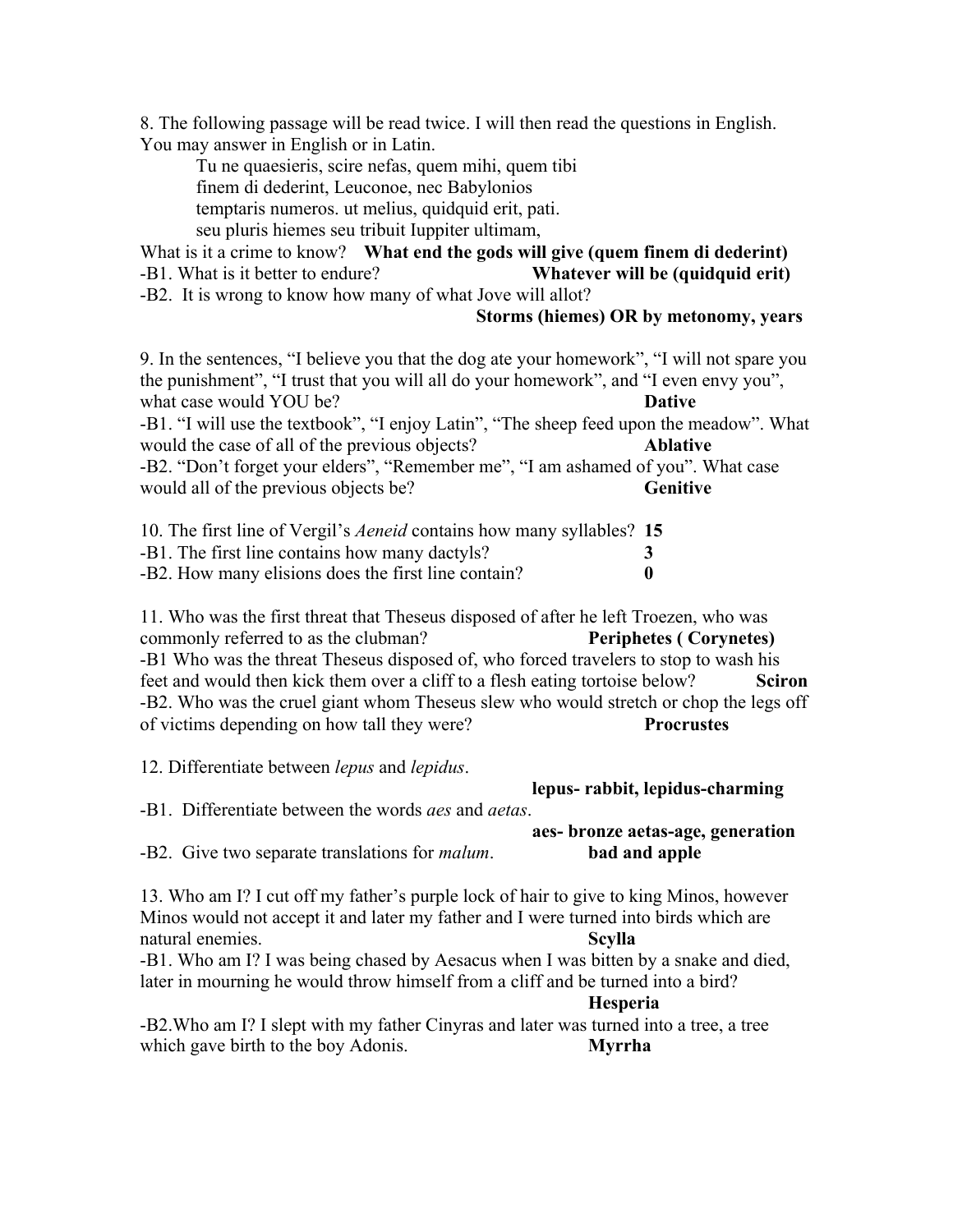14. What is the use of the dative in the following sentence? Haec nobis agenda sunt. **Agent (agency)** -B1. What is the use of the genitive in the following sentence? Cicero vir magnae virtutis Consul est. **Quality/Characteristic/Description** -B2. What is the use of the accusative in the following sentence? Hic locus passus sescentos aberat. **Extent of space** 15. Today is February 25, please give the date according to Roman Custom. **a.d. V Kalendas Martias** -B1. If this year was a leap year todays date would be slightly different. What would it be? **a.d. V bis Kalendas Martias** -B2. The year of course is 2007 a.d., but what would the year be A.U.C.? **2761 A.U.C.** 16. He changed the provinces to Dioceses, issued the Edict of Prices, thereby establishing a standard price for commodities, and he persecuted the Christians. Who was this emperor who chose Galerius, Constantius and Maximian as co-rulers in his Tetrarchy as he split the empire in 284? **Diocletian** -B1. In the tetrarchy, what were the two designations of rulers? **Augusti and Caesares**  -B2. Who was co-Augustus with Diocletian in 284? **Maximian** 17. Give the 2nd singular present active subjunctive of the verb *malo*, meaning to prefer. **Malis**

|                                              | планы           |
|----------------------------------------------|-----------------|
| -B1. Make <i>malis</i> plural and imperfect. | <b>Malletis</b> |
| -B2. Make <i>malis</i> indicative.           | <b>Mavult</b>   |

18. Translate and give the author. Omnia mutantur nos et mutamur in illis.

**All things change and we change with (in) them, Ovid** -B1. Translate and give the author. Dulce et decorum est pro patria mori.

**It is sweet and fitting to die for the fatherland, Horace**

-B2. Translate and give the author. Mens sana in corpore sana. **A sound mind in a sound body, Juvenal**

19. Which of the following did not write in the same genre as the others? Statius, Ennius, Cato, Vergil **Cato** -B1. Of course all of those other authors wrote epics and we all know Vergil's epic is the Aeneid, what is the name of Ennius' epic? **Annales** -B2. What is the name of Statius' epic? **Thebaid**

20. His original name was Lucomo, from the city whence he came, but it was his wife who seemed to wear the pants of ambition. Who was this king of Rome, the husband of Tanaquil and the first of the Etruscan kings? **Tarquinius Priscus** -B1. Which of the kings of Rome established Ostia as the port for Rome? **Ancus Martius** -B2. During whose reign did the Curatii and Horatii fight for all the marbles?

**Tullus Hostilius**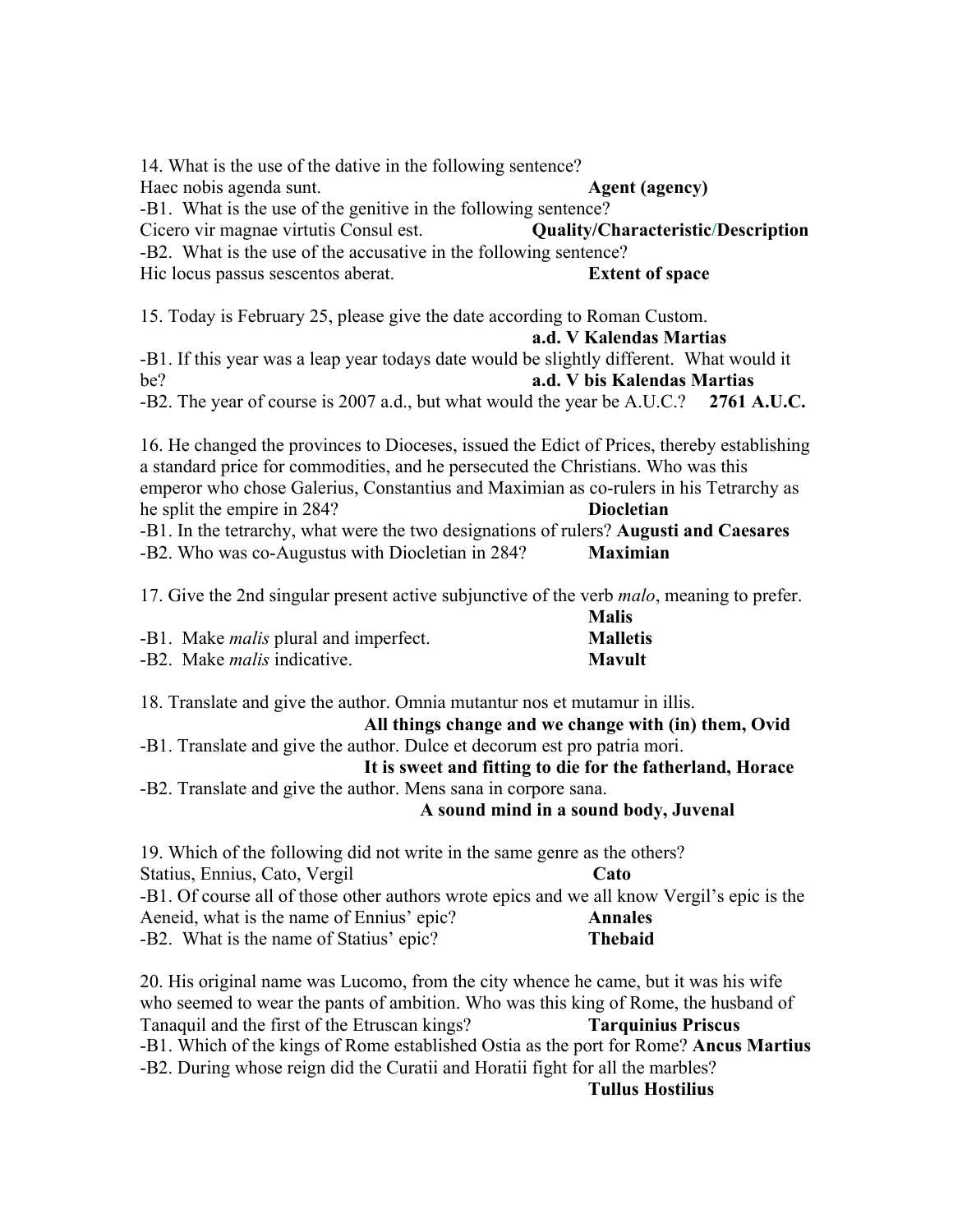# **IJCL Convention Certamen February 25th 2007 Third Round- Upper**

**1.** Please translate into English: Marcus Antoninus semper nimis vini bibit.

**Marcus Antoninus always drinks too much wine.**

-B1. Mihi placet magis aquam vino bibere.

**It pleases me to drink water rather than wine.**

- B2.Vinum optimum Trimalchio convivis dedit.

# **Trimalchio gave the best wine to the guests.**

**2.** He entered into a coalition with Glaucia and Saturnius in 100 to drive his agenda, but soon he was forced to condemn them for their violence. Who was this man seeking his 6th consulship in 100, the victor over the Cimbri and Teutoni, Jugurtha, and the reformer of the army. **C. Marius**

-B1. Whose death sparked the Social wars in 91, allowing for the rise of Marius' rival Sulla? **Livius Drusus**

-B2. Why did Sulla, consul in 88 BC, decide to march upon Rome itself, setting a disastrous precedent? **He was denied the command against Mithridates**

**3.** Canta hunc cantum in anglice: super flumen et per silvas, domum aviae imus. **Student sings "over the river and through the woods to grandmother's house we go"** -B1. What is the Latin word for grandfather? **Avus** -B2. What is the Latin word for uncle? **Avunculus OR patruus**

**4.** It rarely occurred, as shown by only 22 instances over 11 centuries, but in a few more famous instances some did suffer the inhumation. What was the penalty for a vestal virgin who broke her vow of virginity? **Buried alive** -B1. Why this punishment? **They were sacrosanct / their blood could not be spilled** -B2. What other official was sacrosanct, although it did not seem to help the Gracchi brothers? **Tribunes**

**5.** Who was the king of Delos who advised Aeneas and his men to seek out their 'ancient mother', also his daughters had the ability to turn anything they touched into food? **Anius** -B1. What land do the Trojans mistake for their 'ancient mother'? **Crete** -B2. Why would Anchises have made that assumption? **It was the home of Teucer**

**6.** Quare aut hendecasyllabos trecentos Exspecta aut mihi linteum remitte Quod me non movet aestimatione Verum est mnemosynum mei sodalis What demand is Catullus making in these lines?<br>**Return my napkin** -B1. Why is the napkin important to Catullus? **It is a memento from his friend** -B2. To whom is Catullus writing this poem? **Marrucinus Asinius**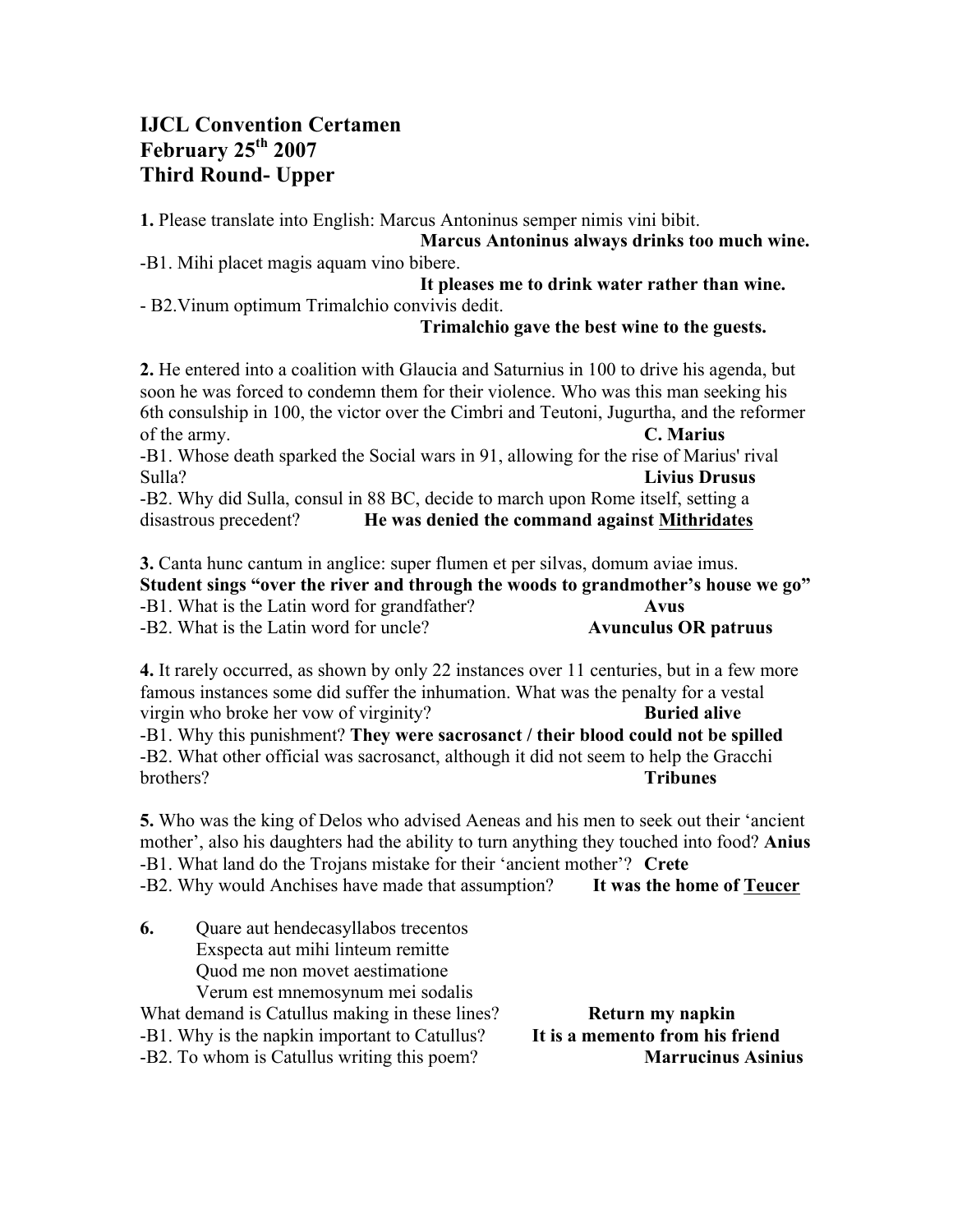**7.** My wife made my father young again, my uncle was warned about me by the Delphic oracle, I participated in the Calydonian boar hunt, and I was killed ironically by my own ship. Who am I? **Jason** -B1. After Jason divorced Medea whom did he marry? **Glauce OR Creusa** -B2. According to Ovid, to where did Medea flee after she left Jason? **Athens 8.** What is the use of the subjunctive in the following sentence? Pauci sunt qui legere non possint. **Relative clause of characteristic** -B1. What is the use of the subjunctive in the following sentence? Cum esset senex, tamen pugnare potuit. **Concessive clause (prompt on cum clause)** -B2. What is the use of the subjunctive in the following sentence? Oderint me, dum metuant. **Clause of proviso 9.** The following line from the Aeneid contains an example of what rhetorical device Una Eurusque Notusque ruunt creberque procellis Africus. **Polysyndeton** -B1. Here is another good example of what rhetorical device from Vergil Saevae memorem Iunonis ob iram **Transferred epithet (enallage) OR Synchesis** -B2. Here's one more from Vergil Fluctusque ad sidera tollit **Hyperbole 10.** Differentiate between a negative purpose clause and a negative result clause. **Ne (purpose) and ut non (result)** -B1. What form is lacking in the gerund? **Nominative** -B2. What form is used in place of the nominative gerund? **Present active infinitive (prompt on infinitive) 11.** Terence, Epictetus, Livius Andronicus and Phaedrus all had what in common? **They came to Rome as slaves** -B1. In what region were all of the following authors born? Martial, Lucan, Seneca. **Spain/Hispania** -B2. In what region were all of the following authors born: Apuleius, Macrobius, Terence? **Africa 12.** From what Latin root and meaning does "Renaissance" derive? **Nascor, to be born** -B1. From what Latin root and meaning does 'ambition' derive? **Eo, to go** -B2. From what Latin root and meaning does 'perjury' derive? **Juro, to swear 13.** He was seemingly happily married, but soon lusted after his sister-in-law, which led to her mutilation. Who was this husband of Procne who cut out Philomela's tongue to prevent her from telling on him? **Tereus** -B1. The two got revenge by feeding Tereus his own son. What other mortal fed his own son to the gods in a banquet? **Tantalus** -B2. That son was Pelops, who was put back together by Hermes, all but one part which was eaten by Demeter. What was that part and what replaced it? **Shoulder, ivory**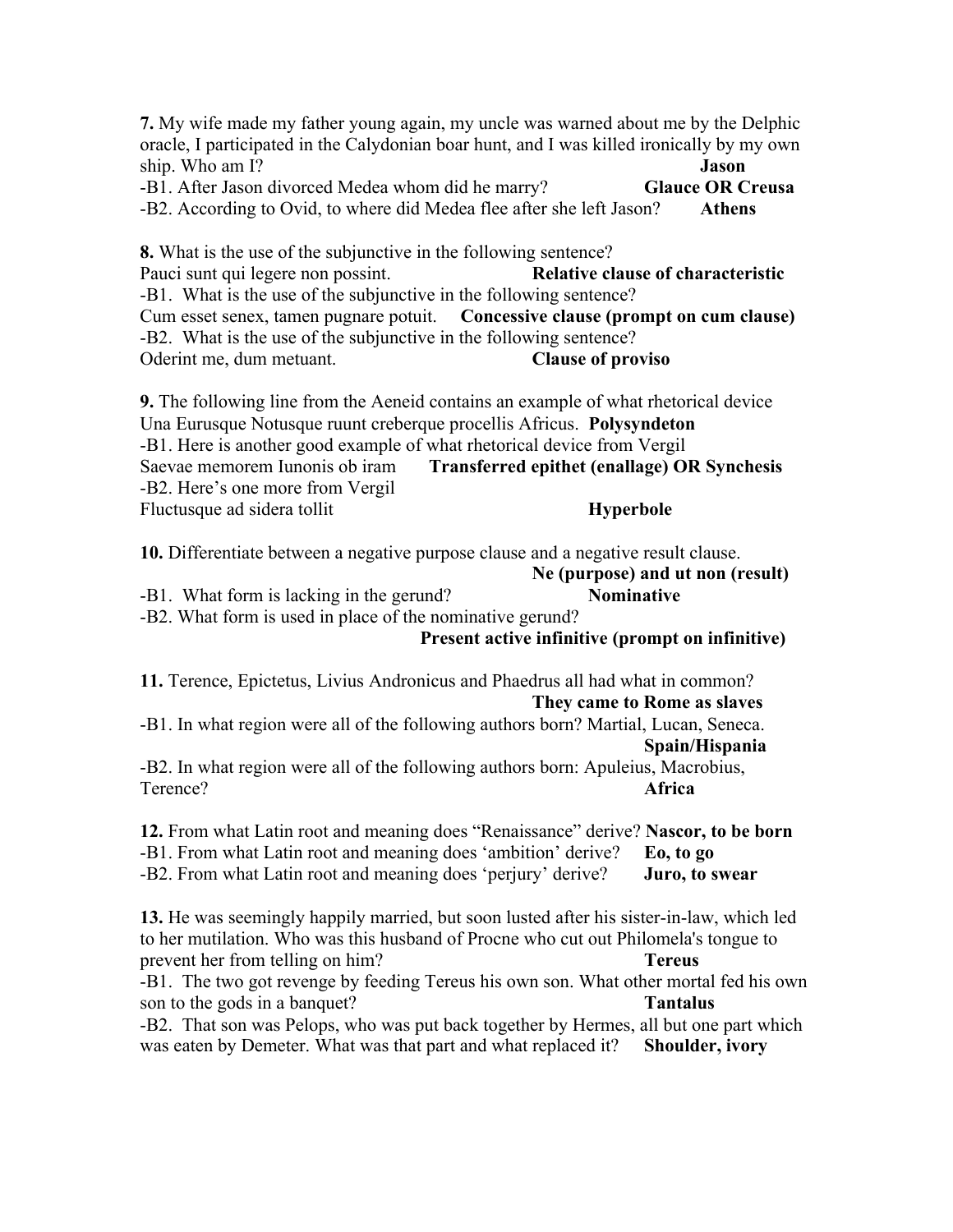**14.** Say in Latin, "he wants to do well." **Vult bene facere (agere)** -B1. Say in Latin, "Let him want to do better" **Velit melius facere (agere)** -B2. Say in Latin, "He wanted to do best." **Voluit optime facere (agere)**

**15.** Above is an open sky, and around most likely statues, trees, plants, and other decorative items. Encircling the area is a colonnade which creates a stoa. Where am I standing in the Roman house? **Peristylium** -B1. In this part of the Atrium I see the Imagines, the wax death masks of the ancestors. Where am I? **Alae** -B2. I am standing at the front of the house looking out. What do I see most likely? **Shops** (**Tabernae**)

| <b>16.</b> For a quick ten points, make the verb <i>fecisti</i> passive. | factus es |
|--------------------------------------------------------------------------|-----------|
| -B1. Make <i>faciebatis</i> passive.                                     | fiebatis  |
| -B2. Make <i>fiebatis</i> subjunctive.                                   | fieremini |

**17.** You probably encountered the term in literature class first, as it describes a story that literally begins "in the middle of things." What is this Latin term? **in medias res** -B1. Also probably encountered in English, working on research papers, what abbreviation means in the same place? **ibid**.

-B2. What other abbreviation in research asks you to refer to something else? **cf.** 

**18.** This city was the object of a failed Athenian offensive in the Peloponnesian War, and later under Heiro II, wavered between Roman and Carthaginian loyalty. What was this city, home to Archimedes and the capital of Sicily? **Syracuse**

-B1. What city experienced a sack by Titus which resulted in his triumphal arch? **Jerusalem**

-B2. What city in southern Gaul was the preferred city of exile for many, including Milo? It was besieged successfully by Caesarian forces at the outset of the civil war. **Massilia**

**19.** Who fell in love with Endymion, touching him every night, but fleeing whenever he opened his eyes, eventually she concealed him in a cave to protect his beauty?

#### **Artemis or Diana or Selene**

-B1. On what mountian of Delos were Artemis and her brother born? **Mt. Cynthus** -B2. Sometimes Artemis is referred to as Locheia. To what area of her powers does that refer? **Childbirth**

**20.** Most unlike Pliny the Younger, this author reveled in his sycophancy for Domitian. Who is this author whose first work was dedicated to the Spectacles of the Amphitheater in a set of over 1500 epigrams? **Martial**

-B1. To what element of society was Juvenal, contemporary of Martial, caustically brutal in his sixth satire? **Women**

-B2. Who is another contemporary of Juvenal and Martial who wrote a treatise on the education and training of a student called *Institutio Oratio*? **Quintilian**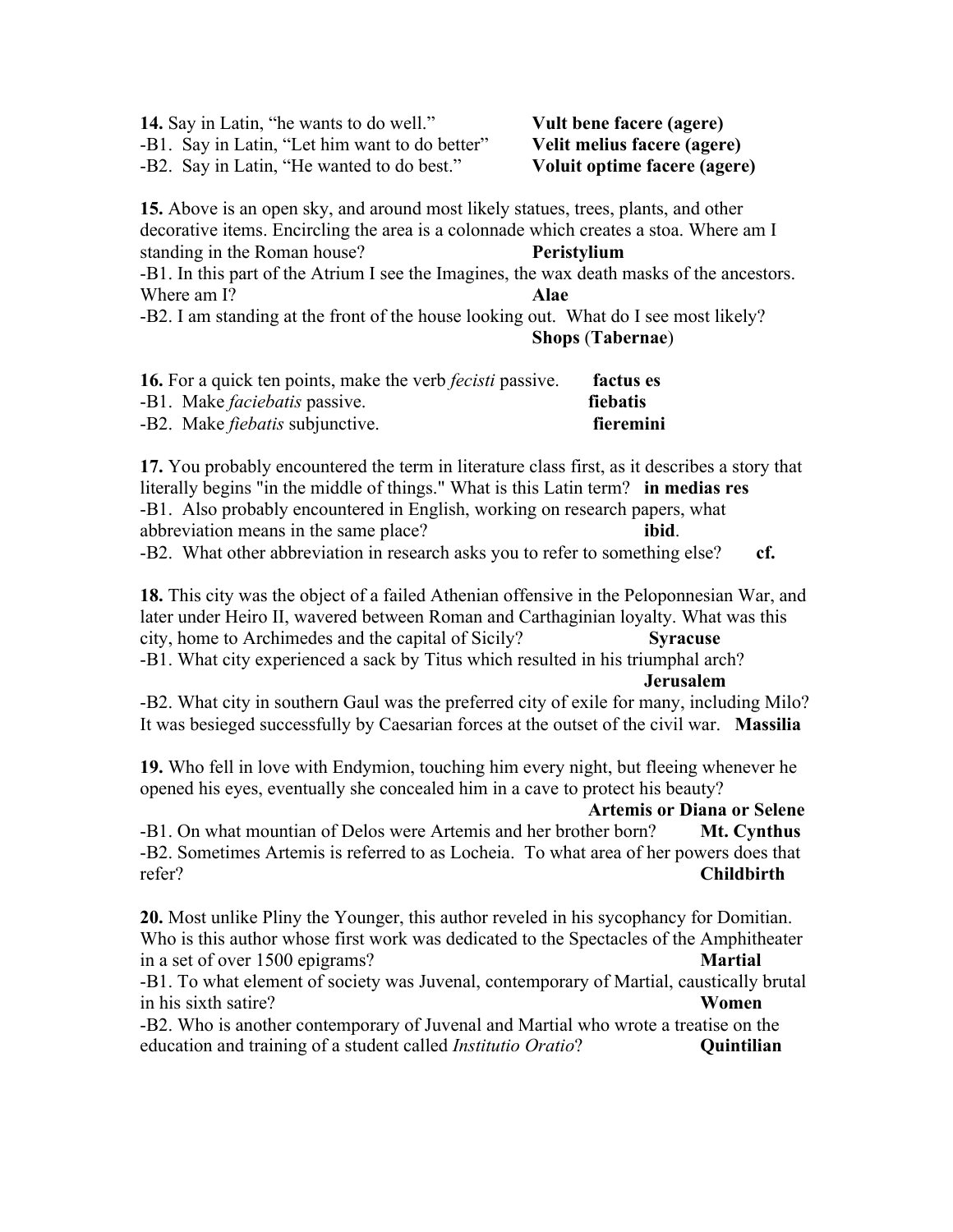# **IJCL Certamen February 26th 2007 Final Round- Upper**

| 1.                          | Vivamus mea Lesbia atque amemus<br>Rumoresque senum severiorum<br>Omnes unius aestimemus assis.                                                                                                                                                                                                                                                                                                                                                                                                                                                                          |                                                                     |
|-----------------------------|--------------------------------------------------------------------------------------------------------------------------------------------------------------------------------------------------------------------------------------------------------------------------------------------------------------------------------------------------------------------------------------------------------------------------------------------------------------------------------------------------------------------------------------------------------------------------|---------------------------------------------------------------------|
|                             | In what meter is this famous poem of Catullus written?<br>-B1. Odi et amo quare id faciam fortasse requiris<br>Nescio sed fieri sentio et excrucior                                                                                                                                                                                                                                                                                                                                                                                                                      | Hendecasyllabic                                                     |
|                             | In what meter is this famous poem of Catullus written?<br>-B2. ille mi par esse deo videtur                                                                                                                                                                                                                                                                                                                                                                                                                                                                              | <b>Elegaic Couplet (Distich)</b>                                    |
|                             | Ille si fas est superare divos<br>Qui sedens adversus identidem te<br>Spectat et audit                                                                                                                                                                                                                                                                                                                                                                                                                                                                                   |                                                                     |
|                             | In what meter is this famous poem of Catullus written?                                                                                                                                                                                                                                                                                                                                                                                                                                                                                                                   | <b>Sapphic Strophe</b>                                              |
| Breastplate?<br>my eagles!? | 2. In 36 BC, they defeated Antony, just as they had another Roman commander 18 years<br>earlier. On the breastplate of Augustus Prima Porta, they are shown handing back the<br>standards they had taken from Crassus in that fateful Battle. Who defeated Crassus at<br>Charrae in 53 BC?<br>-B1. What future emperor is depicted receiving the standards from the Parthians on that<br>-B2. Speaking of disasters, because of what battle was Augustus said to have wandered<br>the halls banging his head about the Palace screaming, Quinctilius Varus, Give me back | <b>The Parthians</b><br><b>Tiberius</b><br><b>Teutoberg Forrest</b> |
| Literature?                 | 3. Cassius Dio, Fabius Pictor, Hirtius and Eutropius all wrote what genre of Latin                                                                                                                                                                                                                                                                                                                                                                                                                                                                                       | <b>History</b>                                                      |
| Literature?                 | -B1. Accius, Caecilius Statius, Naevius and Pacuvius all wrote what genre of Latin                                                                                                                                                                                                                                                                                                                                                                                                                                                                                       | Drama                                                               |
|                             | -B2. For what topic is Apicius well known?                                                                                                                                                                                                                                                                                                                                                                                                                                                                                                                               | Cooking                                                             |
|                             | <b>4.</b> What is the use of the ablative in the following sentence?<br>Incredibili celeritate decucurrerunt.<br>-B1. What is the use of the ablative in the following sentence?                                                                                                                                                                                                                                                                                                                                                                                         | <b>Manner</b>                                                       |
|                             | Res publica maximis periculis liberata est.<br>-B2. What is the use of the ablative in the following sentence?                                                                                                                                                                                                                                                                                                                                                                                                                                                           | Separation                                                          |
|                             | Sua victoria gloriantur.                                                                                                                                                                                                                                                                                                                                                                                                                                                                                                                                                 | Cause                                                               |
|                             | <b>5.</b> Translate into Latin: Don't bite me.<br>-B1. Translate into Latin using dative of possession: You have long teeth.                                                                                                                                                                                                                                                                                                                                                                                                                                             | <b>Noli/Nolite mordere me</b>                                       |
|                             | -B2. Translate into Latin: The animal must drink blood.                                                                                                                                                                                                                                                                                                                                                                                                                                                                                                                  | Longi dentes sunt tibi<br>Sanguis animali bibendus est              |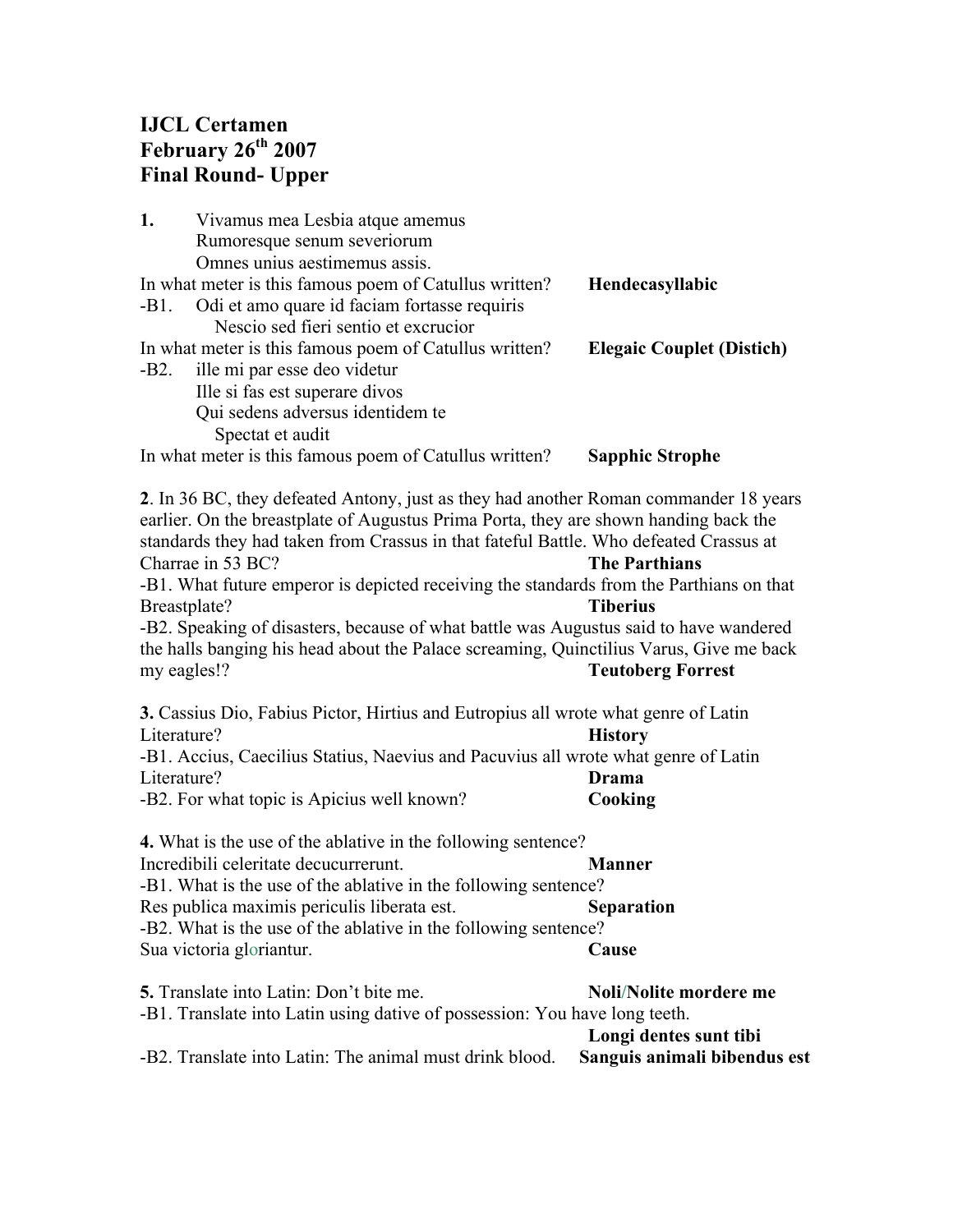**6.** Who am I? I tried to woo Marpessa but was unsuccessful when she chose Idas instead, I fell in love with Cyrene as she wrestled a lion and whisked her away on my golden chariot, I spat in Cassandra's mouth, and I accidentally hit Hyacinthus with a discus and killed him. **Apollo**

-B1. Who was the lover of Apollo who cheated on him with a Thessalian? Apollo found out after the raven told him. **Coronis**

-B2. How did Apollo punish the raven for telling him? **Turned him black**

**7.** It was the scene for more than one major event. In 63 BC, the Allobroges led the Catilinarian conspirators across it in the midst of the night, trapping them for an arrest. Over 300 years later it was the scene of a battle which was fought by soldiers with letters *chi* and *rho* placed upon their shields. What was this landmark bridge that saw Constantine emerge victorious in 303 AD?

## **Milvian Bridge**

-B1. Which other Gallic tribe was traditionally one the strongest and the home tribe for Vercingetorix? **Arverni**

-B2. What phrase had Constantine reportedly seen / heard in his vision?

### **In hoc signo vinces**

**8.** The following passage will be read twice. I will then read the questions in English. You may answer in English or in Latin

Extemplo Libyae magnas it Fama per urbes

Fama malum qua non aliud velocius ullum

Mobilitate viget viresque adquirit eundo

Parva metu primo mox sese attollit in auras

|                                  | Where does Rumor go right away? Per urbes Libyae (through the cities of Libya) |
|----------------------------------|--------------------------------------------------------------------------------|
| -B1. How does she gain strength? | Mobilitate (by motion) OR eundo (by going)                                     |

-B2. Why is she small at first? **Metu (due to fear)**

**9.** The Romans had many forms of marriage, each giving rise to a slightly different relationship. What form of marriage would you be entering if you were eating little cakes made of spelt? **Confarreatio**

-B1.After the cake was eaten, an offering to Jupiter was made, and a boy would carry the necessary utensils for this offering in a covered basket. What was this boy called?

## **Camillus**

-B2. To what class in Rome was confarreatio limited? **Patrician**

**10.** Of all the deaths in mythology, his was one of the most gruesome as described by authors such as Euripides. He denied the divinity of Dionysus and paid the ultimate price by being torn apart by a group led by his own mother. Who was this king and son of Agave? **Pentheus**

-B1. What are these followers of Dionysus who, in a frenzied worship, tear him to pieces? **Maenads** or **Bacchae** (**Bacchantes**)

-B2. Who is the dirty old drunken sidekick satyr always hanging around with Dionysus? **Silenus**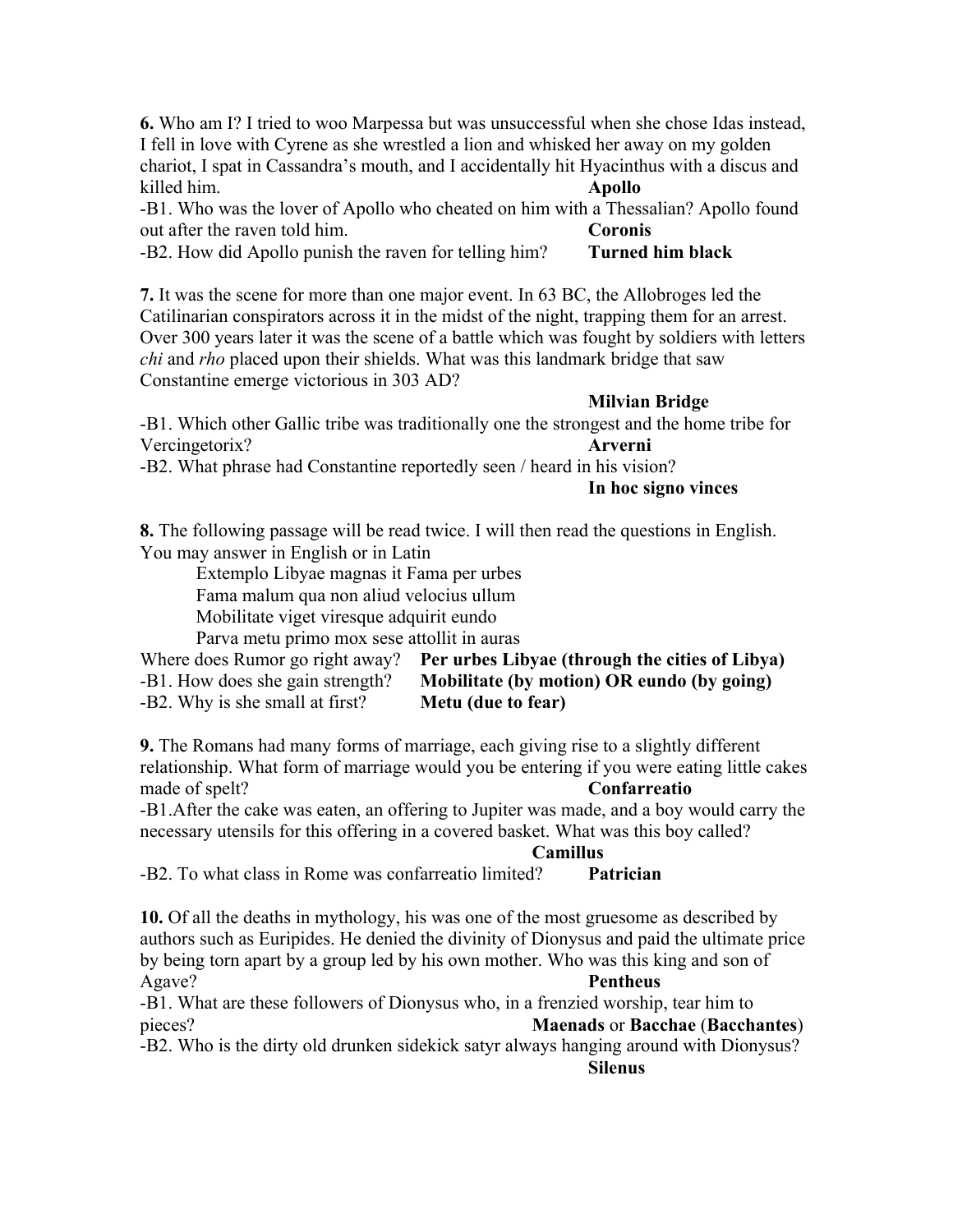**11.** He is the preeminent Roman example of the historical monographer. A contemporary of Caesar and Cicero, who is this historian of questionable morals who modeled his works on the style of Thucydides and composed an account of the Catilinarian Conspiracy and Jugurthine War? **Sallust**

-B1. If Sallust has the forensic sensibility for history of Thucydides, what other historian of the first century BC, can be said to have the relaxed focus of literary storytelling of Herodotus? **Livy**

-B2. What friend and contemporary of Livy whose works are lost flourished under Augustus? It is his brother (another Asinian) who steals the napkins in the famous Catullus poem. **Asinius Pollio**

| 12. Differentiate between lutum and letum.    | Lutum-mud and letum-death     |
|-----------------------------------------------|-------------------------------|
| -B1. Differentiate between luctus and lectus. | Luctus-grief and lectus-couch |
| -B2. Differentiate between levis and lenis.   | Levis-light and lenis-gentle  |

**13.** What would the dative plural present active participle of *eo, ire* be? **Euntibus** -B1. Make *euntibus* singular **Eunti** -B2. Make *eunti* nominative singular **Iens**

**14.** One of the greater heroes in Greek mythology, he was the only other shade besides Medusa not to flee when Heracles entered the underworld. Who was this son of Althea who had received the prophecy that his life span equaled that of a partially burned log and who organized the famed Calydonian Boar hunt?

### **Meleager**

-B1. What maiden was the female participant in the boar hunt and justly received the spoils for her part in killing the animal? **Atalanta**

-B2. While the Calydonian boar is famous, what other boar is just as renowned for being slain by Heracles in one of the labors? **Erymanthian Boar**

**15.** Dicto, canto, accepto, iacto, habito. What term is used to describe the previous verbs, in which the action is implied to be repetitive? **Frequentative or intensive** -B1. cresco, adversperasco, horresco, tremesco. What is the term used to describe these verbs which covey the beginning of an action? **Inceptive or inchoative** -B2. What is the term used to describe how the following perfect stems are formed? Dedi, steti, cucurri, poposci, pepuli. **Reduplication** 

**16.** Please translate into English:

Quaestiones hae nimium faciles sunt! Rogari quaestiones difficillimas volo.

**These questions are too easy, I wish to be asked very difficult questions**.

-B1. Translate into Latin: canis in tabernam ambulat ut cervisiam emat.

**A dog walks into a bar to buy a beer.**

-B2. Translate into English: Credisne amori prima facie, aut necesse est mihi ambulare trans te iterum?

**Do you believe in love at first sight or do I have to walk past you again?**